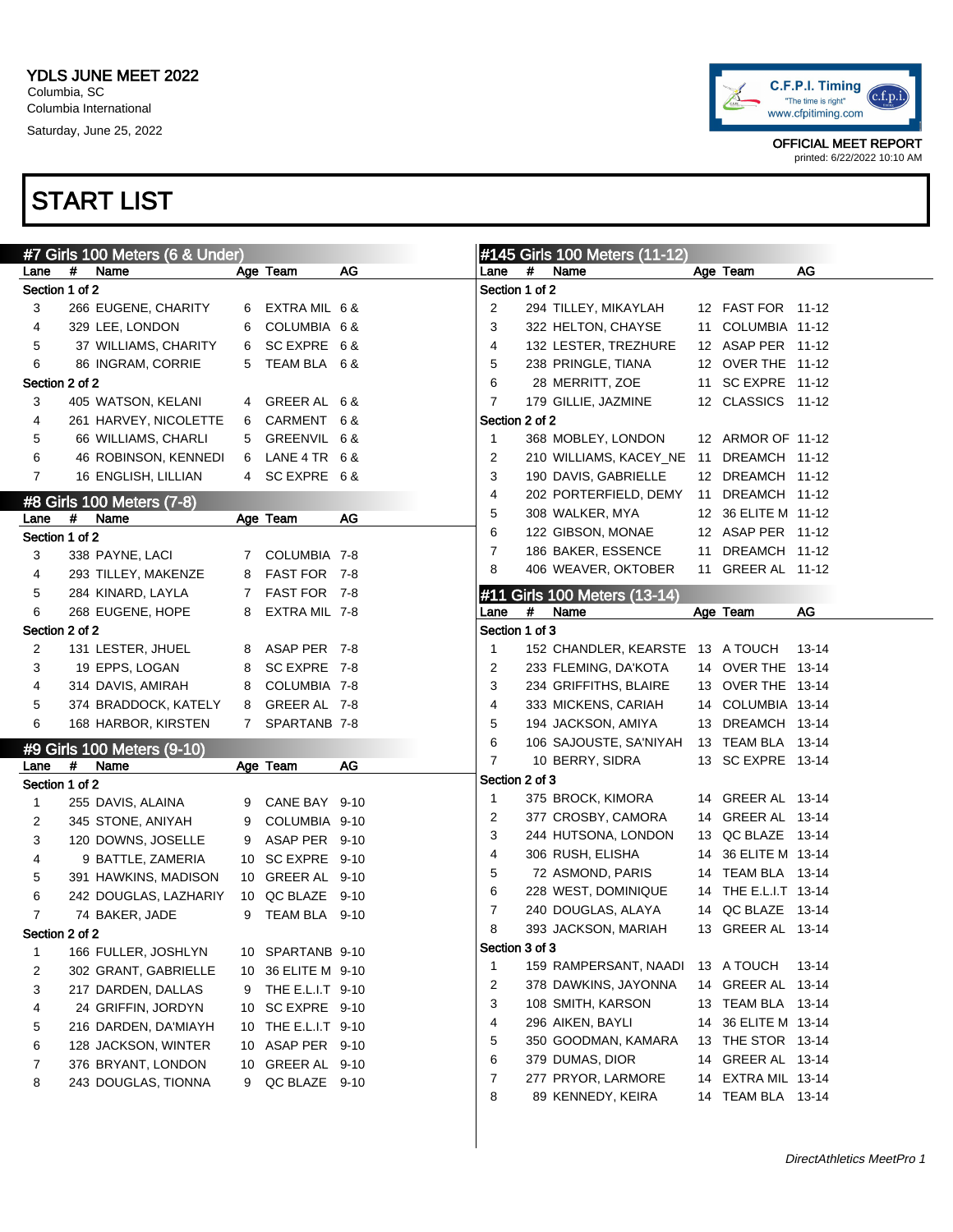

OFFICIAL MEET REPORT printed: 6/22/2022 10:10 AM

|                |   | #12 Girls 100 Meters (15-16)             |                      |       |                |   | #278 Women's 100 Meters (17-18) (cont'd)  |   |                              |                           |
|----------------|---|------------------------------------------|----------------------|-------|----------------|---|-------------------------------------------|---|------------------------------|---------------------------|
| Lane           | # | Name                                     | Age Team             | AG    | Lane           | # | Name                                      |   | Age Team                     | AG                        |
| Section 1 of 4 |   |                                          |                      |       | 4              |   | 204 RODRIGUEZ, BRIANN                     |   | 18 DREAMCH 17-18             |                           |
| $\mathbf{1}$   |   | 15 CRUMPTON, NAILAH                      | 16 SC EXPRE 15-16    |       | 5              |   | 363 WHITE, KAYLEE                         |   | 17 CAROLINA 17-18            |                           |
| 2              |   | 236 LOTT, MATAAYZHA                      | 15 OVER THE 15-16    |       | 6              |   | 361 MILTON, SAMIYAH                       |   | 18 CAROLINA 17-18            |                           |
| 3              |   | 279 WRIGHT, ANTANEYAH 15 EXTRA MIL 15-16 |                      |       | Section 3 of 3 |   |                                           |   |                              |                           |
| 4              |   | 265 BLACK, TAMARI                        | 15 EXTRA MIL 15-16   |       | 2              |   | 224 OLOPADE-SIMMONS,                      |   | 17 THE E.L.I.T 17-18         |                           |
| 5              |   | 292 THORNTON, RA'SHID                    | 15 FAST FOR 15-16    |       | 3              |   | 22 GIBSON, MADISON                        |   | 17 SC EXPRE 17-18            |                           |
| 6              |   | 84 HAYGOOD, CHENOA                       | 16 TEAM BLA 15-16    |       | 4              |   | 23 GRIFFIN, JALENCIA                      |   | 17 SC EXPRE 17-18            |                           |
| 7              |   | 34 STRIPLING, REYNAH                     | 15 SC EXPRE 15-16    |       | 5              |   | 81 GASKIN, TICORA                         |   | 17 TEAM BLA 17-18            |                           |
| Section 2 of 4 |   |                                          |                      |       | 6              |   | 348 COOK, ANGEL                           |   | 18 THE STOR 17-18            |                           |
| $\mathbf{1}$   |   | 63 SCOTLAND, AKIRA                       | 16 GREENVIL 15-16    |       | $\overline{7}$ |   | 290 SINGLETARY, NYA                       |   | 17 FAST FOR 17-18            |                           |
| 2              |   | 362 PIERCE, NEVAEH                       | 16 CAROLINA 15-16    |       | 8              |   | 135 NIMO, KAREN                           |   | 17 ASAP PER 17-18            |                           |
| 3              |   | 225 PARRISH, LAILA                       | 15 THE E.L.I.T 15-16 |       |                |   |                                           |   |                              |                           |
| 4              |   | 221 LAWTON, ALIRA                        | 16 THE E.L.I.T 15-16 |       | Lane           | # | #1 Boys 100 Meters (6 & Under)<br>Name    |   | Age Team                     | AG                        |
| 5              |   | 311 CRAWFORS, TAYLOR                     | 15 COLUMBIA 15-16    |       | Section 1 of 2 |   |                                           |   |                              |                           |
| 6              |   | 388 HALL, ZENOBIA                        | 15 GREER AL 15-16    |       | 2              |   | 334 MOORE, JAQUELL                        | 6 | COLUMBIA 6&                  |                           |
| 7              |   | 312 CRAYTON, CAMEIA                      | 15 COLUMBIA 15-16    |       | 3              |   | 53 ELLIS, BRADLEY                         |   | GREENVIL 6 &                 |                           |
| 8              |   | 235 GUTHRIE, CORINTHIA                   | 15 OVER THE 15-16    |       | 4              |   | 33 SMITH, AARON                           | 6 | SCEXPRE 6&                   |                           |
| Section 3 of 4 |   |                                          |                      |       |                |   |                                           | 5 |                              |                           |
| 1              |   | 364 HEADMAN, TALIYAH                     | 15 ARMOR OF 15-16    |       | 5              |   | 396 MOODY, EASTON                         | 4 | GREER AL 6&                  |                           |
| 2              |   | 45 PERRY, EMERY                          | 15 LANE 4 TR 15-16   |       | 6              |   | 274 LOGAN, JEREMIAH                       | 6 | EXTRA MIL 6&                 |                           |
| 3              |   | 254 SILLETTI, KRISTA                     | 16 IRON SHA          | 15-16 | Section 2 of 2 |   |                                           |   |                              |                           |
| 4              |   | 285 LINDSAY, LEAH                        | 15 FAST FOR          | 15-16 | 2              |   | 187 BILLIE, KARSYN                        | 6 | DREAMCH 6 &                  |                           |
| 5              |   | 158 PANNELL, ILLYANA                     | 16 A TOUCH           | 15-16 | 3              |   | 1 RAMPERSANT, ELI                         | 6 | UNATTACH 6 &                 |                           |
| 6              |   | 129 JOHNSON, DAMYA                       | 16 ASAP PER 15-16    |       | 4              |   | 211 BAILEY, TAHJ                          | 6 | THE E.L.I.T 6 &              |                           |
| 7              |   | 401 SPENCE, RYEN                         | 16 GREER AL 15-16    |       | 5              |   | 94 MCMOORE, JESTIC                        | 6 | TEAM BLA 6&                  |                           |
| 8              |   | 410 WILSON, TYVE                         | 15 GREER AL 15-16    |       | 6              |   | 394 KING, ZANE                            | 5 | GREER AL 6&                  |                           |
| Section 4 of 4 |   |                                          |                      |       | 7              |   | 173 BAILEY, PHINEHAS                      | 6 | SABRES C 6&                  |                           |
|                |   |                                          | 16 GREER AL 15-16    |       | 8              |   | 145 WASHING, CHAD                         |   | 6 ASAP PER 6&                |                           |
| 1              |   | 398 RICE, DA'NAYSIA                      |                      |       |                |   | #2 Boys 100 Meters (7-8)                  |   |                              |                           |
| 2              |   | 44 HYMAN, CAALYN                         | 16 LANE 4 TR 15-16   |       | Lane           | # | Name                                      |   | Age Team                     | AG                        |
| 3              |   | 41 CARVER, RIKKI                         | 16 LANE 4 TR 15-16   |       | Section 1 of 3 |   |                                           |   |                              |                           |
| 4              |   | 349 ELLIOTT, ELISE                       | 16 THE STOR 15-16    |       | 2              |   | 365 LEWIS, JOSEPH                         |   | 8 ARMOR OF 7-8               |                           |
| 5              |   | 275 PRYOR, DESTINY                       | 16 EXTRA MIL 15-16   |       | 3              |   | 133 MATHIES, JACE                         |   | 7 ASAP PER 7-8               |                           |
| 6              |   | 402 SULLIVAN, JULIA                      | 15 GREER AL 15-16    |       | 4              |   | 195 KELSON, ADAM                          |   | 7 DREAMCH 7-8                |                           |
| 7              |   | 191 EVANS, NIYA                          | 16 DREAMCH 15-16     |       | 5              |   | 113 WRIGHT, GREGORY                       |   | 7 TEAM BLA 7-8               |                           |
| 8              |   | 188 BROWN, MADISON                       | 15 DREAMCH 15-16     |       | 6              |   | 121 GIBSON, DE'MARQUE                     |   | 7 ASAP PER 7-8               |                           |
|                |   | #278 Women's 100 Meters (17-18)          |                      |       | 7              |   | 90 KNOWELL, BRYAN                         | 8 | TEAM BLA 7-8                 |                           |
| Lane           | # | Name                                     | Age Team             | AG    | Section 2 of 3 |   |                                           |   |                              |                           |
| Section 1 of 3 |   |                                          |                      |       | $\overline{2}$ |   | 170 WORRELL, ENDRE                        | 8 | SPARTANB 7-8                 |                           |
| 2              |   | 291 THOMPSON, BRYANN                     | 17 FAST FOR 17-18    |       | 3              |   | 127 JACKSON, ACE                          |   | 7 ASAP PER 7-8               |                           |
| 3              |   | 409 WILSON, SANAA                        | 17 GREER AL 17-18    |       | 4              |   | 220 GREGORY, CALEB                        | 7 | THE E.L.I.T 7-8              |                           |
| 4              |   | 249 DANIEL, JESSICA                      | 17 IRON SHA 17-18    |       | 5              |   | 326 JONES, CAMREN                         | 7 | COLUMBIA 7-8                 |                           |
| 5              |   | 404 WALLACE, JATAYSJA                    | 17 GREER AL 17-18    |       | 6              |   | 167 FULLER, NOAH                          | 7 | SPARTANB 7-8                 |                           |
| 6              |   | 310 CANTY, ZA'NIAHA                      | 17 COLUMBIA 17-18    |       | $\overline{7}$ |   | 327 KENNEDY, CARTER                       | 8 | COLUMBIA 7-8                 |                           |
| Section 2 of 3 |   |                                          |                      |       | Section 3 of 3 |   |                                           |   |                              |                           |
| 2              |   | 283 JONES, PHIASIA                       | 17 FAST FOR 17-18    |       | 1              |   |                                           |   |                              |                           |
| 3              |   | 267 EUGENE, FAITH                        | 17 EXTRA MIL 17-18   |       | 2              |   | 385 FOWLER, DEREON<br>344 SMITH, KINGSTON | 7 | GREER AL 7-8<br>COLUMBIA 7-8 |                           |
|                |   |                                          |                      |       |                |   |                                           | 8 |                              | DirectAthletics MeetPro 2 |
|                |   |                                          |                      |       |                |   |                                           |   |                              |                           |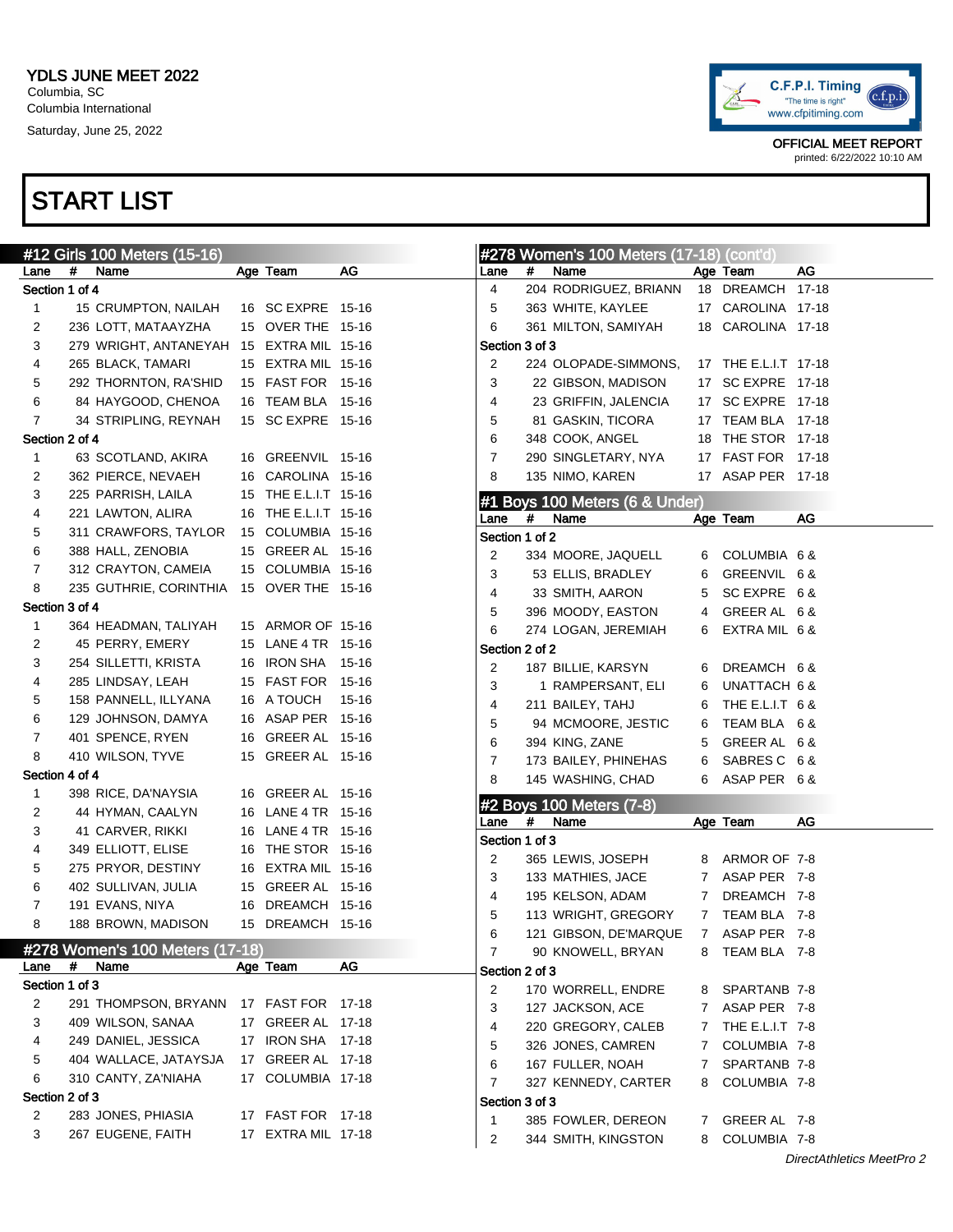

|                        |   | #2 Boys 100 Meters (7-8) (cont'd)        |   |                     |    |                         |      | #4 Boys 100 Meters (11-12) (cont'd)      |                      |                           |
|------------------------|---|------------------------------------------|---|---------------------|----|-------------------------|------|------------------------------------------|----------------------|---------------------------|
| Lane                   | # | Name                                     |   | Age Team            | AG | Lane                    | #    | Name                                     | Age Team             | AG                        |
| 3                      |   | 79 DELEE, RICHARD                        |   | 8 TEAM BLA 7-8      |    | Section 3 of 3          |      |                                          |                      |                           |
| 4                      |   | 219 DEVOE, DAMARCUS                      |   | 8 THE E.L.I.T 7-8   |    | 1                       |      | 138 OGDEN, JUSTIN                        | 11 ASAP PER 11-12    |                           |
| 5                      |   | 316 DEWEES, JEROME                       |   | 8 COLUMBIA 7-8      |    | 2                       |      | 27 HOGAN, CARMELLO                       | 12 SC EXPRE 11-12    |                           |
| 6                      |   | 317 DRAKEFORD, AMIR                      |   | 7 COLUMBIA 7-8      |    | 3                       |      | 17 EPPS, AUSTIN                          | 11 SC EXPRE 11-12    |                           |
| $\overline{7}$         |   | 343 SCOTT, TREVOR                        |   | 7 COLUMBIA 7-8      |    | 4                       |      | 21 GARVIN, KAYDEN                        | 12 SC EXPRE 11-12    |                           |
|                        |   |                                          |   |                     |    | 5                       |      | 381 DUNHAM, ELI                          | 12 GREER AL 11-12    |                           |
|                        | # | #3 Boys 100 Meters (9-10)<br>Name        |   | Age Team            | AG | 6                       |      | 125 HESTER, KALEB                        | 12 ASAP PER 11-12    |                           |
| Lane<br>Section 1 of 3 |   |                                          |   |                     |    | 7                       |      | 386 FOWLER, EMOREE                       | 11 GREER AL 11-12    |                           |
|                        |   |                                          |   | 9 ASAP PER 9-10     |    | 8                       |      | 39 WRIGHT, XAVIER                        | 12 SC EXPRE 11-12    |                           |
| 2                      |   | 119 DICKERSON, RODNE                     |   |                     |    |                         |      |                                          |                      |                           |
| 3                      |   | 218 DAVENPORT, TAMIEU                    |   | 10 THE E.L.I.T 9-10 |    |                         | #    | #5 Boys 100 Meters (13-14)               |                      |                           |
| 4                      |   | 330 LEWIS, JABARI                        |   | 10 COLUMBIA 9-10    |    | Lane                    |      | Name                                     | Age Team             | AG                        |
| 5                      |   | 137 NORMAN, CLINTON                      |   | 9 ASAP PER 9-10     |    | Section 1 of 2          |      |                                          |                      |                           |
| 6                      |   | 325 JONES, CAMARI                        |   | 9 COLUMBIA 9-10     |    | 2                       |      | 269 EUGENE, ISAIAH                       | 13 EXTRA MIL 13-14   |                           |
| Section 2 of 3         |   |                                          |   |                     |    | 3                       |      | 209 WILLIAMS, DEONDRE 14 DREAMCH 13-14   |                      |                           |
| 2                      |   | 335 MOORE, JAYDEN                        |   | 10 COLUMBIA 9-10    |    | 4                       |      | 392 HAWKINS, MALACHI                     | 13 GREER AL 13-14    |                           |
| 3                      |   | 96 MOORE, CHRISTOPH                      |   | 9 TEAM BLA 9-10     |    | 5                       |      | 313 CRAYTON, CAMERYN 14 COLUMBIA 13-14   |                      |                           |
| 4                      |   | 336 MYERS, AYDEN                         |   | 9 COLUMBIA 9-10     |    | 6                       |      | 73 BAKER, CHRISTOPHE 13 TEAM BLA 13-14   |                      |                           |
| 5                      |   | 142 SNOWDEN, KYRON                       |   | 10 ASAP PER 9-10    |    | Section 2 of 2          |      |                                          |                      |                           |
| 6                      |   | 372 WILLIAMS, JOSHUA                     |   | 10 ARMOR OF 9-10    |    | -1                      |      | 367 MOBLEY, DORIAN                       | 14 ARMOR OF 13-14    |                           |
| Section 3 of 3         |   |                                          |   |                     |    | 2                       |      | 140 QUILLER, MEKHI                       | 14 ASAP PER 13-14    |                           |
| 2                      |   | 307 WALKER, GREGORY                      |   | 10 36 ELITE M 9-10  |    | 3                       |      | 93 MCDONALD JR, CHRI                     | 14 TEAM BLA 13-14    |                           |
| 3                      |   | 76 BLAIR JR, ANTONIO                     |   | 9 TEAM BLA 9-10     |    | 4                       |      | 245 BIVENS, PRESTON                      | 14 IRON SHA 13-14    |                           |
| 4                      |   | 380 DUNHAM, EAN                          | 9 | GREER AL 9-10       |    | 5                       |      | 273 KELLEY, JONATHAN                     | 14 EXTRA MIL 13-14   |                           |
| 5                      |   | 270 GREEN, GARY                          |   | 10 EXTRA MIL 9-10   |    | 6                       |      | 71 SLIGH, DEVIN                          | 13 RUNNIN O 13-14    |                           |
| 6                      |   | 366 MCCLAIN, MICHAEL                     |   | 9 ARMOR OF 9-10     |    | 7                       |      | 118 CUYLER, AUREIS                       | 14 ASAP PER 13-14    |                           |
| $\overline{7}$         |   | 395 MOODY, DALLAS                        |   | 9 GREER AL 9-10     |    | 8                       |      | 250 FLOOD, COLBY                         | 13 IRON SHA 13-14    |                           |
| 8                      |   | 117 CLEMONS, CAYDEN                      |   | 9 ASAP PER 9-10     |    |                         |      | #6 Boys 100 Meters (15-16)               |                      |                           |
|                        |   | #4 Boys 100 Meters (11-12)               |   |                     |    | Lane                    | $\#$ | Name                                     | Age Team             | AG                        |
| Lane                   | # | Name                                     |   | Age Team            | AG | Section 1 of 3          |      |                                          |                      |                           |
| Section 1 of 3         |   |                                          |   |                     |    | 2                       |      | 373 ALSTON, BOOKER                       | 15 GREER AL 15-16    |                           |
| 1                      |   | 130 LEAPHART, PATRICK                    |   | 12 ASAP PER 11-12   |    | 3                       |      | 258 STOKES, MICAH                        | 15 CANE BAY 15-16    |                           |
| 2                      |   | 11 BRYANT, KYIAN                         |   | 11 SC EXPRE 11-12   |    | 4                       |      | 105 REAVES, DAVON                        | 16 TEAM BLA 15-16    |                           |
| 3                      |   | 30 PERNELL, SHAWN                        |   | 12 SC EXPRE 11-12   |    | 5                       |      | 51 CHRISTENSEN, KAIDE 15 GREENVIL 15-16  |                      |                           |
| 4                      |   |                                          |   | 11 GREER AL 11-12   |    | 6                       |      | 320 GRANT, MILES                         | 15 COLUMBIA 15-16    |                           |
| 5                      |   | 408 WILSON, JAHOSIVAN                    |   | 11 EXTRA MIL 11-12  |    | 7                       |      | 397 NESBITT, JAQUAVIOU 16 GREER AL 15-16 |                      |                           |
|                        |   | 272 KELLEY, JAYSON<br>141 QUILLER, MIKAH |   | 12 ASAP PER 11-12   |    | Section 2 of 3          |      |                                          |                      |                           |
| 6                      |   |                                          |   |                     |    |                         |      |                                          |                      |                           |
| 7                      |   | 337 MYERS, JOSHUA                        |   | 12 COLUMBIA 11-12   |    | 2                       |      | 146 HODGE, HASSAN                        | 15 CHARLOTT 15-16    |                           |
| Section 2 of 3         |   |                                          |   |                     |    | 3                       |      | 60 POWELL, KEYLAN                        | 15 GREENVIL 15-16    |                           |
| $\mathbf{1}$           |   | 342 SANDERS, BRIGHTON 11 COLUMBIA 11-12  |   |                     |    | 4                       |      | 198 MONTAGUE, ELIJAH                     | 15 DREAMCH 15-16     |                           |
| 2                      |   | 32 ROBINSON, MATTHE                      |   | 12 SC EXPRE 11-12   |    | 5                       |      | 57 JACKSON, MAURICE                      | 16 GREENVIL 15-16    |                           |
| 3                      |   | 13 COBBS, SOLOMON                        |   | 11 SC EXPRE 11-12   |    | 6                       |      | 124 HENLEY, AMON                         | 16 ASAP PER 15-16    |                           |
| 4                      |   | 346 WILLIAMS, CORNELIU                   |   | 11 COLUMBIA 11-12   |    | 7                       |      | 213 BERRY, JACOB                         | 15 THE E.L.I.T 15-16 |                           |
| 5                      |   | 241 DOUGLAS, JOSIAH                      |   | 12 QC BLAZE  11-12  |    | 8                       |      | 14 COLLINS, ORLANDO                      | 16 SC EXPRE 15-16    |                           |
| 6                      |   | 29 MURRAY, ZION                          |   | 12 SC EXPRE 11-12   |    | Section 3 of 3          |      |                                          |                      |                           |
| 7                      |   | 116 CARTER, DARNELL                      |   | 12 ASAP PER 11-12   |    | 1                       |      | 48 ADAMS, BRAYDEN                        | 15 GREENVIL 15-16    |                           |
| 8                      |   | 98 NICKERSON, BRADEN 11 TEAM BLA 11-12   |   |                     |    | $\overline{\mathbf{c}}$ |      | 197 KELSON, SOLOMON                      | 15 DREAMCH 15-16     |                           |
|                        |   |                                          |   |                     |    |                         |      |                                          |                      | DirectAthletics MeetPro 3 |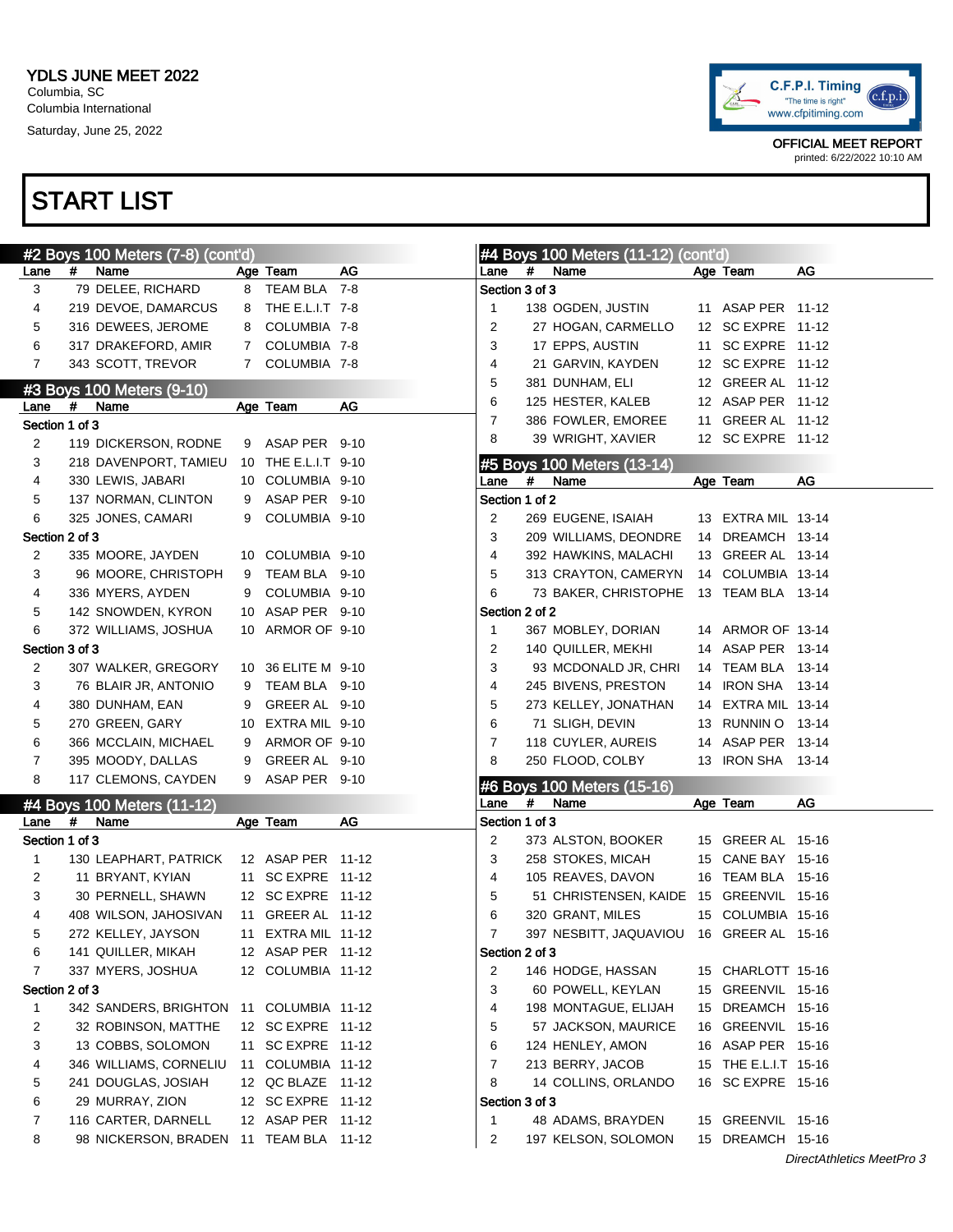

|                |   | #6 Boys 100 Meters (15-16) (cont'd) |   |                                 |       |                |   | #24 Girls 200 Meters (7-8)   |              |                     |                           |
|----------------|---|-------------------------------------|---|---------------------------------|-------|----------------|---|------------------------------|--------------|---------------------|---------------------------|
| Lane           | # | Name                                |   | Age Team                        | AG    | Lane           | # | Name                         |              | Age Team            | AG                        |
| 3              |   | 303 MATHIS, ASAIAH                  |   | 15 36 ELITE M 15-16             |       | Section 1 of 2 |   |                              |              |                     |                           |
| 4              |   | 282 JOHNSON, ZA'CORIA               |   | 16 FAST FOR 15-16               |       | 2              |   | 293 TILLEY, MAKENZE          |              | 8 FAST FOR 7-8      |                           |
| 5              |   | 107 SMITH II, WILL                  |   | 16 TEAM BLA 15-16               |       | 3              |   | 338 PAYNE, LACI              | $\mathbf{7}$ | COLUMBIA 7-8        |                           |
| 6              |   | 295 YON, ISHUN                      |   | 16 FAST FOR 15-16               |       | 4              |   | 314 DAVIS, AMIRAH            | 8            | COLUMBIA 7-8        |                           |
| 7              |   | 207 TEJADA, JACOB                   |   | 15 DREAMCH 15-16                |       | 5              |   | 168 HARBOR, KIRSTEN          | $7^{\circ}$  | SPARTANB 7-8        |                           |
| 8              |   | 196 KELSON, NOAH                    |   | 16 DREAMCH 15-16                |       | 6              |   | 268 EUGENE, HOPE             | 8            | EXTRA MIL 7-8       |                           |
|                |   | #1008 Men's 100 Meters (17-18)      |   |                                 |       | Section 2 of 2 |   |                              |              |                     |                           |
| Lane           | # | Name                                |   | Age Team                        | AG    | 2              |   | 369 WILLIAMS, JAHLLA         |              | 7 ARMOR OF 7-8      |                           |
| Section 1 of 3 |   |                                     |   |                                 |       | 3              |   | 131 LESTER, JHUEL            | 8            | ASAP PER 7-8        |                           |
| 1              |   | 340 ROBERTS, MALACHAI               |   | 17 COLUMBIA 17-18               |       | 4              |   | 19 EPPS, LOGAN               | 8            | SC EXPRE 7-8        |                           |
| 2              |   | 223 LUCAS, KADEN                    |   | 18 THE E.L.I.T 17-18            |       | 5              |   | 374 BRADDOCK, KATELY         | 8            | GREER AL 7-8        |                           |
| 3              |   |                                     |   |                                 |       | 6              |   | 284 KINARD, LAYLA            |              | 7 FAST FOR 7-8      |                           |
|                |   | 297 BENNETT, OMARI                  |   | 18 36 ELITE M 17-18             |       |                |   |                              |              |                     |                           |
| 4              |   | 305 ROBERTS, JAYSON                 |   | 17 36 ELITE M 17-18             |       |                |   | #23 Girls 200 Meters (9-10)  |              |                     |                           |
| 5              |   | 148 BATES, BRYSON                   |   | 17 A TOUCH<br>17 ASAP PER 17-18 | 17-18 | Lane           | # | Name                         |              | Age Team            | AG                        |
| 6              |   | 134 MERIWEATHER, MICH               |   |                                 |       | Section 1 of 2 |   |                              |              |                     |                           |
| 7              |   | 287 PEEBLES, TJ (WILLIA             |   | 19 FAST FOR Open                |       | 2              |   | 345 STONE, ANIYAH            | 9            | COLUMBIA 9-10       |                           |
| 8              |   | 7 BROWN, RASHAAD                    |   | 18 UNATTACH 17-18               |       | 3              |   | 75 BAKER, JASMINE            | 9            | TEAM BLA 9-10       |                           |
| Section 2 of 3 |   |                                     |   |                                 |       | 4              |   | 391 HAWKINS, MADISON         |              | 10 GREER AL 9-10    |                           |
| 3              |   | 315 DAVIS, TA'COREY                 |   | 18 COLUMBIA 17-18               |       | 5              |   | 255 DAVIS, ALAINA            | 9            | CANE BAY 9-10       |                           |
| 4              |   | 321 HARMON, JACOB                   |   | 17 COLUMBIA 17-18               |       | 6              |   | 120 DOWNS, JOSELLE           | 9            | ASAP PER 9-10       |                           |
| 5              |   | 332 MADDOX, TERRELL                 |   | 17 COLUMBIA 17-18               |       | $\overline{7}$ |   | 74 BAKER, JADE               | 9            | TEAM BLA 9-10       |                           |
| Section 3 of 3 |   |                                     |   |                                 |       | Section 2 of 2 |   |                              |              |                     |                           |
| 1              |   | 347 CHIRICO, RYLEE                  |   | 18 THE STOR 17-18               |       | $\mathbf{1}$   |   | 9 BATTLE, ZAMERIA            |              | 10 SC EXPRE 9-10    |                           |
| 2              |   | 212 BARNES III, KELLY               |   | 18 THE E.L.I.T 17-18            |       | 2              |   | 302 GRANT, GABRIELLE         |              | 10 36 ELITE M 9-10  |                           |
| 3              |   | 203 ROBERTS, MYLES                  |   | 19 DREAMCH Open                 |       | 3              |   | 217 DARDEN, DALLAS           | 9            | THE E.L.I.T 9-10    |                           |
| 4              |   | 246 BROCK, PAYTON                   |   | 18 IRON SHA 17-18               |       | 4              |   | 24 GRIFFIN, JORDYN           |              | 10 SC EXPRE 9-10    |                           |
| 5              |   | 115 ROSS-EL, KAIDEN                 |   | 17 QUICKFIRE 17-18              |       | 5              |   | 216 DARDEN, DA'MIAYH         |              | 10 THE E.L.I.T 9-10 |                           |
| 6              |   | 403 THOMAS, DEMARCO                 |   | 18 GREER AL 17-18               |       | 6              |   | 376 BRYANT, LONDON           |              | 10 GREER AL 9-10    |                           |
| 7              |   | 286 MILES, JAIDEN                   |   | 18 FAST FOR 17-18               |       | $\overline{7}$ |   | 243 DOUGLAS, TIONNA          | 9            | QC BLAZE 9-10       |                           |
| 8              |   | 222 LAWTON, ANDARIUS                |   | 17 THE E.L.I.T 17-18            |       | 8              |   | 164 WILLIAMS, ZION           |              | 9 A TOUCH           | $9 - 10$                  |
|                |   | #22 Girls 200 Meters (6 & Under)    |   |                                 |       |                |   | #25 Girls 200 Meters (11-12) |              |                     |                           |
| Lane           | # | Name                                |   | Age Team                        | AG    | Lane           | # | Name                         |              | Age Team            | AG                        |
| Section 1 of 2 |   |                                     |   |                                 |       | Section 1 of 3 |   |                              |              |                     |                           |
| 2              |   | 16 ENGLISH, LILLIAN                 |   | 4 SC EXPRE 6&                   |       | 2              |   | 95 MERLING, GENESIS          |              | 12 TEAM BLA 11-12   |                           |
| 3              |   | 37 WILLIAMS, CHARITY                |   | 6 SCEXPRE 6&                    |       | 3              |   | 28 MERRITT, ZOE              |              | 11 SC EXPRE 11-12   |                           |
| 4              |   | 86 INGRAM, CORRIE                   | 5 | TEAM BLA 6 &                    |       | 4              |   | 322 HELTON, CHAYSE           |              | 11 COLUMBIA 11-12   |                           |
| 5              |   | 266 EUGENE, CHARITY                 | 6 | EXTRA MIL 6 &                   |       | 5              |   | 406 WEAVER, OKTOBER          |              | 11 GREER AL 11-12   |                           |
| 6              |   | 46 ROBINSON, KENNEDI                | 6 | LANE $4$ TR $6$ &               |       | 6              |   | 238 PRINGLE, TIANA           |              | 12 OVER THE 11-12   |                           |
| Section 2 of 2 |   |                                     |   |                                 |       | Section 2 of 3 |   |                              |              |                     |                           |
| 3              |   | 370 WILLIAMS, JEMYLA                | 5 | ARMOR OF 6 &                    |       | 2              |   | 232 DAVIS, SOPHIA            |              | 12 OVER THE 11-12   |                           |
| 4              |   | 261 HARVEY, NICOLETTE               | 6 | CARMENT 6&                      |       | 3              |   | 294 TILLEY, MIKAYLAH         |              | 12 FAST FOR 11-12   |                           |
| 5              |   | 329 LEE, LONDON                     | 6 | COLUMBIA 6 &                    |       | 4              |   | 368 MOBLEY, LONDON           |              | 12 ARMOR OF 11-12   |                           |
| 6              |   | 405 WATSON, KELANI                  | 4 | GREER AL 6&                     |       | 5              |   | 123 HALL, AJA                |              | 11 ASAP PER 11-12   |                           |
|                |   |                                     |   |                                 |       | 6              |   | 83 HARTWELL, MARIA           |              | 12 TEAM BLA  11-12  |                           |
|                |   |                                     |   |                                 |       | 7              |   | 143 SNOWDEN, NAKEERA         |              | 12 ASAP PER 11-12   |                           |
|                |   |                                     |   |                                 |       | 8              |   | 91 KNOWELL, BRYLEY           |              | 11 TEAM BLA 11-12   |                           |
|                |   |                                     |   |                                 |       |                |   |                              |              |                     | DirectAthletics MeetPro 4 |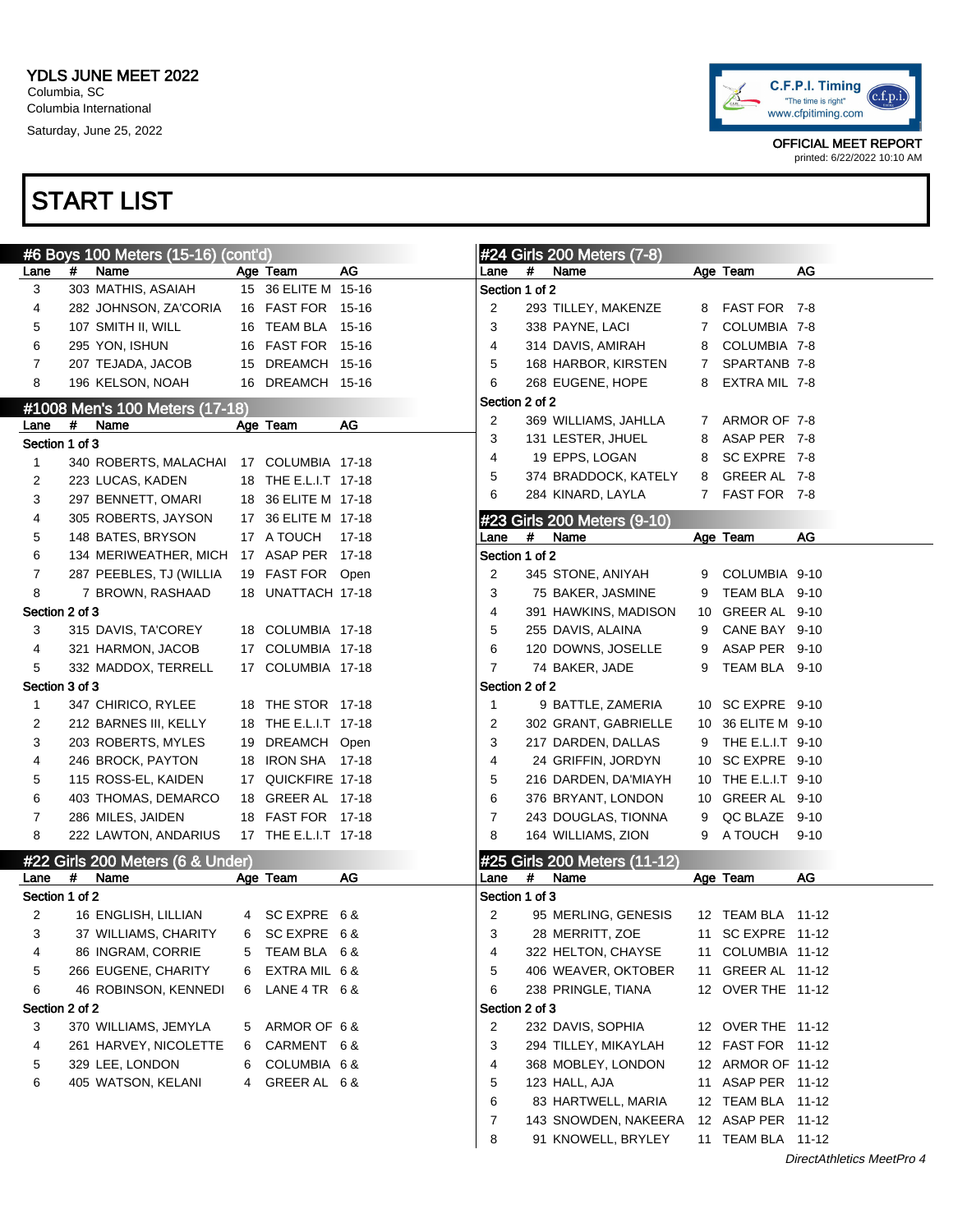#### START LIST

|                |   | #25 Girls 200 Meters (11-12)             | (cont'd) |                      |       |                |   | #21 Girls 200 Meters (15-16)             |                      |       |
|----------------|---|------------------------------------------|----------|----------------------|-------|----------------|---|------------------------------------------|----------------------|-------|
| Lane           | # | Name                                     |          | Age Team             | AG    | Lane           | # | Name                                     | Age Team             | AG    |
| Section 3 of 3 |   |                                          |          |                      |       | Section 1 of 4 |   |                                          |                      |       |
| 1              |   | 210 WILLIAMS, KACEY_NE 11 DREAMCH 11-12  |          |                      |       | -1             |   | 279 WRIGHT, ANTANEYAH 15 EXTRA MIL 15-16 |                      |       |
| 2              |   | 165 SUMPTER, JAMAIKA                     |          | 11 COASTAL 11-12     |       | 2              |   | 34 STRIPLING, REYNAH                     | 15 SC EXPRE 15-16    |       |
| 3              |   | 308 WALKER, MYA                          |          | 12 36 ELITE M 11-12  |       | 3              |   | 235 GUTHRIE, CORINTHIA                   | 15 OVER THE 15-16    |       |
| 4              |   | 122 GIBSON, MONAE                        |          | 12 ASAP PER 11-12    |       | 4              |   | 265 BLACK, TAMARI                        | 15 EXTRA MIL 15-16   |       |
| 5              |   | 202 PORTERFIELD, DEMY                    |          | 11 DREAMCH 11-12     |       | 5              |   | 84 HAYGOOD, CHENOA                       | 16 TEAM BLA 15-16    |       |
| 6              |   | 132 LESTER, TREZHURE                     |          | 12 ASAP PER 11-12    |       | 6              |   | 292 THORNTON, RA'SHID                    | 15 FAST FOR 15-16    |       |
| 7              |   | 190 DAVIS, GABRIELLE                     |          | 12 DREAMCH 11-12     |       | 7              |   | 311 CRAWFORS, TAYLOR                     | 15 COLUMBIA 15-16    |       |
| 8              |   | 186 BAKER, ESSENCE                       |          | 11 DREAMCH 11-12     |       | Section 2 of 4 |   |                                          |                      |       |
|                |   | #20 Girls 200 Meters (13-14)             |          |                      |       | -1             |   | 312 CRAYTON, CAMEIA                      | 15 COLUMBIA 15-16    |       |
| Lane           | # | Name                                     |          | Age Team             | AG    | 2              |   | 225 PARRISH, LAILA                       | 15 THE E.L.I.T 15-16 |       |
| Section 1 of 4 |   |                                          |          |                      |       | 3              |   | 410 WILSON, TYVE                         | 15 GREER AL 15-16    |       |
| 2              |   | 106 SAJOUSTE, SA'NIYAH 13 TEAM BLA 13-14 |          |                      |       | 4              |   | 45 PERRY, EMERY                          | 15 LANE 4 TR 15-16   |       |
| 3              |   | 152 CHANDLER, KEARSTE 13 A TOUCH         |          |                      | 13-14 | 5              |   | 221 LAWTON, ALIRA                        | 16 THE E.L.I.T 15-16 |       |
| 4              |   | 80 GARWAY, ROMELL                        |          | 14 TEAM BLA 13-14    |       | 6              |   | 55 FOSTER, KAITLYN                       | 16 GREENVIL 15-16    |       |
| 5              |   | 88 JOHNSON, MALIA                        |          | 14 TEAM BLA 13-14    |       | 7              |   | 362 PIERCE, NEVAEH                       | 16 CAROLINA 15-16    |       |
| 6              |   | 194 JACKSON, AMIYA                       |          | 13 DREAMCH 13-14     |       | 8              |   | 236 LOTT, MATAAYZHA                      | 15 OVER THE 15-16    |       |
| Section 2 of 4 |   |                                          |          |                      |       | Section 3 of 4 |   |                                          |                      |       |
| 2              |   | 231 DAVIS, ADARA                         |          | 13 OVER THE 13-14    |       | -1             |   | 401 SPENCE, RYEN                         | 16 GREER AL 15-16    |       |
| 3              |   | 393 JACKSON, MARIAH                      |          | 13 GREER AL 13-14    |       | 2              |   | 398 RICE, DA'NAYSIA                      | 16 GREER AL 15-16    |       |
|                |   |                                          |          | 14 DREAMCH 13-14     |       | 3              |   | 42 COVERSON-SPRINGS                      | 16 LANE 4 TR 15-16   |       |
| 4<br>5         |   | 200 NESBITT, KAMRYN                      |          | 14 COLUMBIA 13-14    |       | 4              |   | 129 JOHNSON, DAMYA                       | 16 ASAP PER 15-16    |       |
|                |   | 333 MICKENS, CARIAH                      |          | 13 OVER THE 13-14    |       | 5              |   | 364 HEADMAN, TALIYAH                     | 15 ARMOR OF 15-16    |       |
| 6              |   | 239 STARK, SERENITY                      |          |                      |       | 6              |   | 188 BROWN, MADISON                       | 15 DREAMCH 15-16     |       |
| Section 3 of 4 |   |                                          |          | 14 GREER AL 13-14    |       | 7              |   | 191 EVANS, NIYA                          | 16 DREAMCH 15-16     |       |
| 1              |   | 375 BROCK, KIMORA                        |          |                      |       | 8              |   | 402 SULLIVAN, JULIA                      | 15 GREER AL 15-16    |       |
| 2              |   | 226 REID, TATIANA                        |          | 13 THE E.L.I.T 13-14 |       | Section 4 of 4 |   |                                          |                      |       |
| 3              |   | 244 HUTSONA, LONDON                      |          | 13 QC BLAZE 13-14    |       | $\mathbf{1}$   |   | 358 WASHINGTON, TAYLO                    | 15 THE STOR 15-16    |       |
| 4              |   | 263 ADAMS, MAKEIMA                       |          | 14 EXTRA MIL 13-14   |       | 2              |   | 44 HYMAN, CAALYN                         | 16 LANE 4 TR 15-16   |       |
| 5              |   | 377 CROSBY, CAMORA                       |          | 14 GREER AL 13-14    |       | 3              |   | 411 WRIGHT, KENNEDY                      | 16 GREER AL 15-16    |       |
| 6              |   | 228 WEST, DOMINIQUE                      |          | 14 THE E.L.I.T 13-14 |       | 4              |   | 349 ELLIOTT, ELISE                       | 16 THE STOR 15-16    |       |
| 7              |   | 206 STEWART, NEVAEH                      |          | 14 DREAMCH 13-14     |       | 5              |   | 41 CARVER, RIKKI                         | 16 LANE 4 TR 15-16   |       |
| 8              |   | 240 DOUGLAS, ALAYA                       |          | 14 QC BLAZE 13-14    |       | 6              |   | 275 PRYOR, DESTINY                       | 16 EXTRA MIL 15-16   |       |
| Section 4 of 4 |   |                                          |          |                      |       | 7              |   | 285 LINDSAY, LEAH                        | 15 FAST FOR 15-16    |       |
| 1              |   | 159 RAMPERSANT, NAADI                    |          | 13 A TOUCH           | 13-14 | 8              |   | 158 PANNELL, ILLYANA                     | 16 A TOUCH           | 15-16 |
| 2              |   | 89 KENNEDY, KEIRA                        |          | 14 TEAM BLA 13-14    |       |                |   |                                          |                      |       |
| 3              |   | 277 PRYOR, LARMORE                       |          | 14 EXTRA MIL 13-14   |       |                |   | #292 Women's 200 Meters (17-18)          |                      |       |
| 4              |   | 296 AIKEN, BAYLI                         | 14       | 36 ELITE M 13-14     |       | Lane           | # | Name                                     | Age Team             | AG    |
| 5              |   | 350 GOODMAN, KAMARA                      |          | 13 THE STOR 13-14    |       | Section 1 of 3 |   |                                          |                      |       |
| 6              |   | 378 DAWKINS, JAYONNA                     | 14       | GREER AL 13-14       |       | -1             |   | 409 WILSON, SANAA                        | 17 GREER AL 17-18    |       |
| 7              |   | 306 RUSH, ELISHA                         | 14       | 36 ELITE M 13-14     |       | 2              |   | 354 OUTHOUS, SOPHIA                      | 17 THE STOR 17-18    |       |
| 8              |   | 108 SMITH, KARSON                        |          | 13 TEAM BLA 13-14    |       | 3              |   | 310 CANTY, ZA'NIAHA                      | 17 COLUMBIA 17-18    |       |
|                |   |                                          |          |                      |       | 4              |   | 359 GIBSON, AMAURI                       | 18 CAROLINA 17-18    |       |
|                |   |                                          |          |                      |       | 5              |   | 5 GORDON, MUNIRAH                        | 17 UNATTACH 17-18    |       |
|                |   |                                          |          |                      |       | 6              |   | 404 WALLACE, JATAYSJA                    | 17 GREER AL 17-18    |       |
|                |   |                                          |          |                      |       | 7              |   | 136 NIMO, KEZIAH                         | 17 ASAP PER 17-18    |       |
|                |   |                                          |          |                      |       |                |   |                                          |                      |       |

Section 2 of 3

OFFICIAL MEET REPORT printed: 6/22/2022 10:10 AM

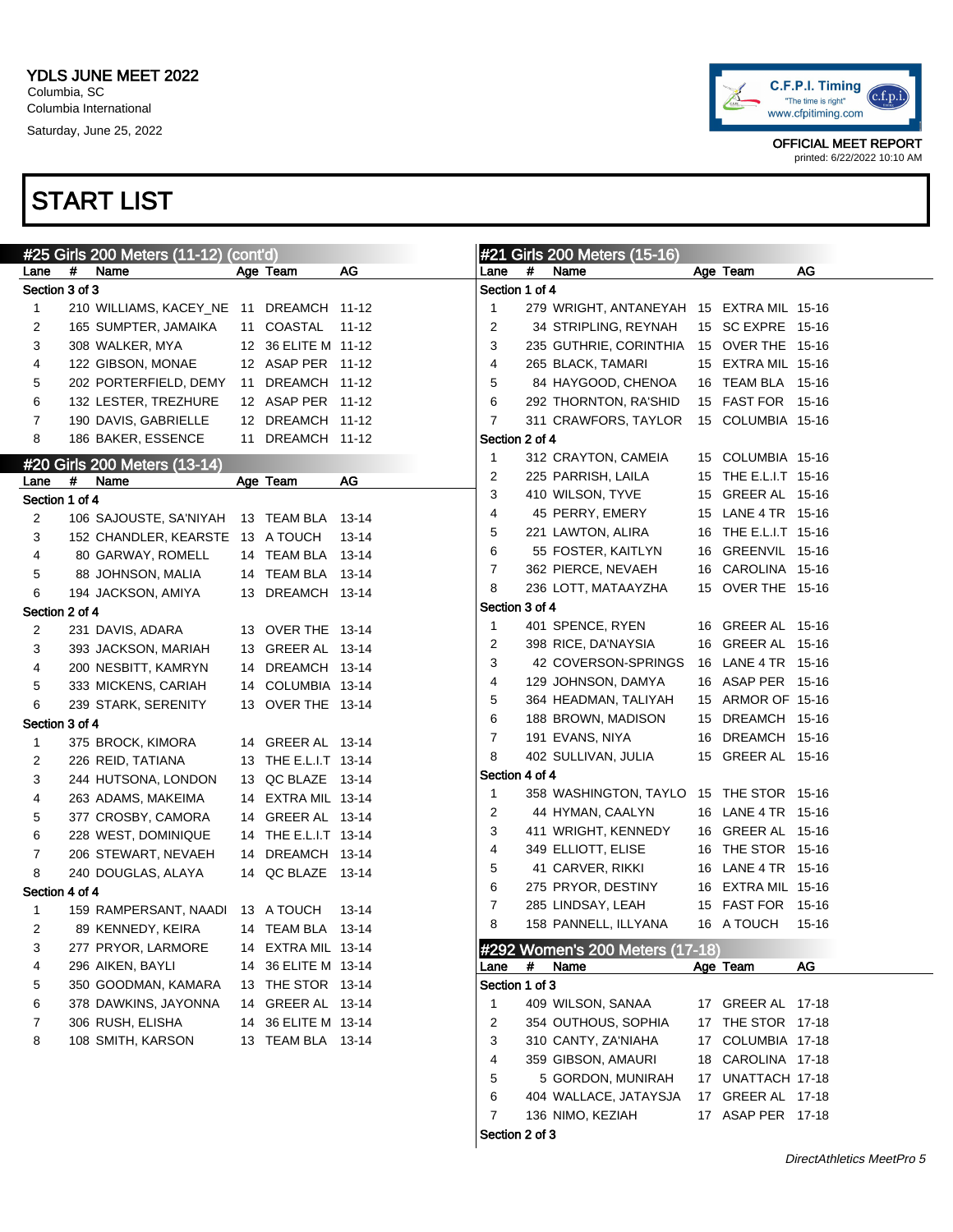

|                |   | #292 Women's 200 Meters (17-18) (cont'd) |                |                      |    |                        |   | #19 Boys 200 Meters (7-8) (cont'd)      |             |                     |    |
|----------------|---|------------------------------------------|----------------|----------------------|----|------------------------|---|-----------------------------------------|-------------|---------------------|----|
| Lane           | # | Name                                     |                | Age Team             | AG | Lane                   | # | Name                                    |             | Age Team            | AG |
| 1              |   | 363 WHITE, KAYLEE                        |                | 17 CAROLINA 17-18    |    | 5                      |   | 328 LEE, DALLAS                         |             | 7 COLUMBIA 7-8      |    |
| 2              |   | 267 EUGENE, FAITH                        |                | 17 EXTRA MIL 17-18   |    | 6                      |   | 195 KELSON, ADAM                        |             | 7 DREAMCH 7-8       |    |
| 3              |   | 69 HICKS, SHERIYAH                       |                | 17 BIONIC SP 17-18   |    | 7                      |   | 326 JONES, CAMREN                       |             | 7 COLUMBIA 7-8      |    |
| 4              |   | 290 SINGLETARY, NYA                      |                | 17 FAST FOR 17-18    |    | 8                      |   | 113 WRIGHT, GREGORY                     |             | 7 TEAM BLA 7-8      |    |
| 5              |   | 208 WELLS, TAYLOR                        |                | 17 DREAMCH 17-18     |    | Section 3 of 3         |   |                                         |             |                     |    |
| 6              |   | 283 JONES, PHIASIA                       |                | 17 FAST FOR 17-18    |    | $\mathbf{1}$           |   | 318 DRAKEFORD, NOAH                     |             | 7 COLUMBIA 7-8      |    |
| 7              |   | 361 MILTON, SAMIYAH                      |                | 18 CAROLINA 17-18    |    | 2                      |   | 220 GREGORY, CALEB                      |             | 7 THE E.L.I.T 7-8   |    |
| 8              |   | 355 PATRICK, EVELYN                      |                | 17 THE STOR 17-18    |    | 3                      |   | 103 PITTER, JEREMIAH                    | $7^{\circ}$ | TEAM BLA 7-8        |    |
| Section 3 of 3 |   |                                          |                |                      |    | 4                      |   | 114 HENRY, BRYSON                       | 8           | QUICKFIRE 7-8       |    |
| 1              |   | 135 NIMO, KAREN                          |                | 17 ASAP PER 17-18    |    | 5                      |   | 219 DEVOE, DAMARCUS                     |             | 8 THE E.L.I.T 7-8   |    |
| 2              |   | 224 OLOPADE-SIMMONS,                     |                | 17 THE E.L.I.T 17-18 |    | 6                      |   | 170 WORRELL, ENDRE                      | 8           | SPARTANB 7-8        |    |
| 3              |   | 348 COOK, ANGEL                          |                | 18 THE STOR 17-18    |    | 7                      |   | 327 KENNEDY, CARTER                     | 8           | COLUMBIA 7-8        |    |
| 4              |   | 23 GRIFFIN, JALENCIA                     |                | 17 SC EXPRE 17-18    |    | 8                      |   | 317 DRAKEFORD, AMIR                     |             | 7 COLUMBIA 7-8      |    |
| 5              |   | 22 GIBSON, MADISON                       |                | 17 SC EXPRE 17-18    |    |                        |   |                                         |             |                     |    |
| 6              |   | 81 GASKIN, TICORA                        |                | 17 TEAM BLA 17-18    |    |                        | # | #18 Boys 200 Meters (9-10)<br>Name      |             |                     | AG |
| 7              |   | 299 CUNNINGHAM, KAMIL                    |                | 17 36 ELITE M 17-18  |    | Lane<br>Section 1 of 2 |   |                                         |             | Age Team            |    |
| 8              |   | 291 THOMPSON, BRYANN                     |                | 17 FAST FOR 17-18    |    |                        |   |                                         |             |                     |    |
|                |   |                                          |                |                      |    | 1                      |   | 330 LEWIS, JABARI                       |             | 10 COLUMBIA 9-10    |    |
|                |   | #13 Boys 200 Meters (6 & Under)          |                |                      |    | 2                      |   | 336 MYERS, AYDEN                        | 9           | COLUMBIA 9-10       |    |
| Lane           | # | Name                                     |                | Age Team             | AG | 3                      |   | 218 DAVENPORT, TAMIEU                   |             | 10 THE E.L.I.T 9-10 |    |
| Section 1 of 2 |   |                                          |                |                      |    | 4                      |   | 335 MOORE, JAYDEN                       |             | 10 COLUMBIA 9-10    |    |
| 2              |   | 396 MOODY, EASTON                        |                | 4 GREER AL 6 &       |    | 5                      |   | 192 GREEN, MICHAEL                      | 9           | DREAMCH 9-10        |    |
| 3              |   | 1 RAMPERSANT, ELI                        | 6              | UNATTACH 6 &         |    | 6                      |   | 325 JONES, CAMARI                       | 9           | COLUMBIA 9-10       |    |
| 4              |   | 53 ELLIS, BRADLEY                        | 6              | GREENVIL 6 &         |    | 7                      |   | 96 MOORE, CHRISTOPH                     | 9           | TEAM BLA 9-10       |    |
| 5              |   | 145 WASHING, CHAD                        | 6              | ASAP PER 6&          |    | Section 2 of 2         |   |                                         |             |                     |    |
| 6              |   | 33 SMITH, AARON                          | 5              | SC EXPRE 6 &         |    | -1                     |   | 214 BERRY, WAYMOND                      |             | 10 THE E.L.I.T 9-10 |    |
| Section 2 of 2 |   |                                          |                |                      |    | 2                      |   | 307 WALKER, GREGORY                     |             | 10 36 ELITE M 9-10  |    |
| 1              |   | 334 MOORE, JAQUELL                       |                | 6 COLUMBIA 6 &       |    | 3                      |   | 366 MCCLAIN, MICHAEL                    | 9           | ARMOR OF 9-10       |    |
| 2              |   | 38 WILLIAMS, RODRICK                     | 6              | SC EXPRE 6 &         |    | 4                      |   | 109 STATEN, CHASE                       | 9           | TEAM BLA 9-10       |    |
| 3              |   | 394 KING, ZANE                           | 5              | GREER AL 6 &         |    | 5                      |   | 270 GREEN, GARY                         |             | 10 EXTRA MIL 9-10   |    |
| 4              |   | 94 MCMOORE, JESTIC                       | 6              | TEAM BLA 6 &         |    | 6                      |   | 76 BLAIR JR, ANTONIO                    | 9           | TEAM BLA 9-10       |    |
| 5              |   | 211 BAILEY, TAHJ                         | 6              | THE E.L.I.T 6 &      |    | 7                      |   | 395 MOODY, DALLAS                       | 9           | GREER AL 9-10       |    |
| 6              |   | 187 BILLIE, KARSYN                       | 6              | DREAMCH 6 &          |    | 8                      |   | 372 WILLIAMS, JOSHUA                    |             | 10 ARMOR OF 9-10    |    |
| 7              |   | 274 LOGAN, JEREMIAH                      | 6              | EXTRA MIL 6 &        |    |                        |   | #16 Boys 200 Meters (11-12)             |             |                     |    |
| 8              |   | 173 BAILEY, PHINEHAS                     | 6              | SABRES C 6 &         |    | Lane                   | # | Name                                    |             | Age Team            | AG |
|                |   | #19 Boys 200 Meters (7-8)                |                |                      |    | Section 1 of 4         |   |                                         |             |                     |    |
| Lane           | # | Name                                     |                | Age Team             | AG | 3                      |   | 371 WILLIAMS, JEREMY                    |             | 12 ARMOR OF 11-12   |    |
| Section 1 of 3 |   |                                          |                |                      |    | 4                      |   | 139 PETERSEN, ELIJAH                    |             | 12 ASAP PER 11-12   |    |
| 2              |   | 343 SCOTT, TREVOR                        | 7 <sup>7</sup> | COLUMBIA 7-8         |    | 5                      |   | 32 ROBINSON, MATTHE                     |             | 12 SC EXPRE 11-12   |    |
| 3              |   | 316 DEWEES, JEROME                       | 8              | COLUMBIA 7-8         |    | Section 2 of 4         |   |                                         |             |                     |    |
| 4              |   | 344 SMITH, KINGSTON                      | 8              | COLUMBIA 7-8         |    | $\mathbf{1}$           |   | 342 SANDERS, BRIGHTON 11 COLUMBIA 11-12 |             |                     |    |
| 5              |   | 339 PAYNE, LIAM                          | 8              | COLUMBIA 7-8         |    | 2                      |   | 337 MYERS, JOSHUA                       |             | 12 COLUMBIA 11-12   |    |
| 6              |   | 90 KNOWELL, BRYAN                        | 8              | TEAM BLA 7-8         |    | 3                      |   | 346 WILLIAMS, CORNELIU                  |             | 11 COLUMBIA 11-12   |    |
| Section 2 of 3 |   |                                          |                |                      |    | 4                      |   | 144 WALTERS JR, MICHA                   |             | 12 ASAP PER 11-12   |    |
| 2              |   | 365 LEWIS, JOSEPH                        | 8              | ARMOR OF 7-8         |    | 5                      |   | 98 NICKERSON, BRADEN 11 TEAM BLA 11-12  |             |                     |    |
| 3              |   | 121 GIBSON, DE'MARQUE                    | 7 <sup>7</sup> | ASAP PER 7-8         |    | 6                      |   | 141 QUILLER, MIKAH                      |             | 12 ASAP PER 11-12   |    |
| 4              |   | 133 MATHIES, JACE                        |                | 7 ASAP PER 7-8       |    | 7                      |   | 29 MURRAY, ZION                         |             | 12 SC EXPRE 11-12   |    |
|                |   |                                          |                |                      |    |                        |   |                                         |             |                     |    |

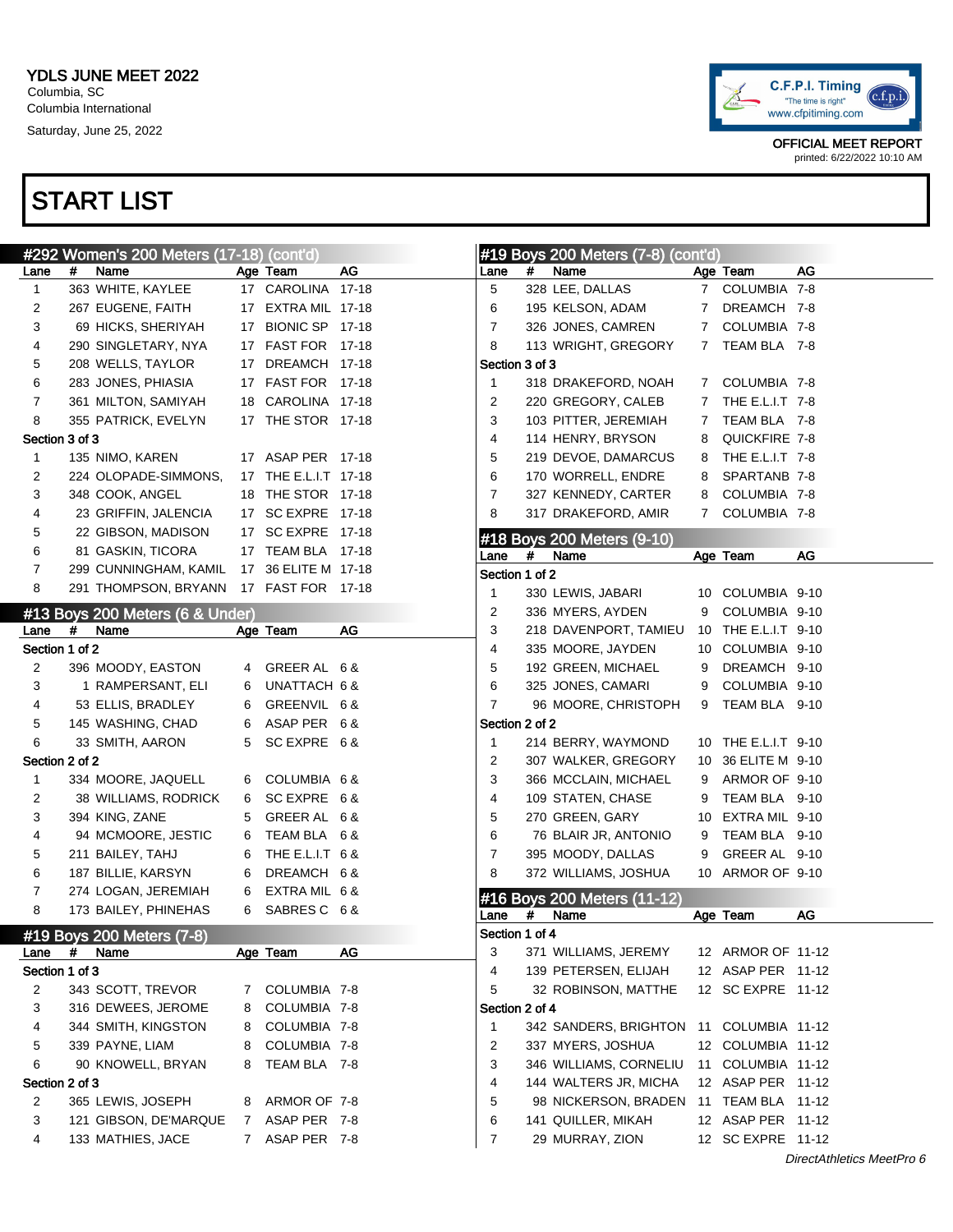

|                |   | #16 Boys 200 Meters (11-12) (cont'd) |                     |    |                |   | #14 Boys 200 Meters (15-16) (cont'd)    |                      |    |
|----------------|---|--------------------------------------|---------------------|----|----------------|---|-----------------------------------------|----------------------|----|
| Lane           | # | Name                                 | Age Team            | AG | Lane           | # | Name                                    | Age Team             | AG |
| Section 3 of 4 |   |                                      |                     |    | 5              |   | 14 COLLINS, ORLANDO                     | 16 SC EXPRE 15-16    |    |
| 1              |   | 272 KELLEY, JAYSON                   | 11 EXTRA MIL 11-12  |    | 6              |   | 126 HOLLIDAY, VONTREL                   | 15 ASAP PER 15-16    |    |
| 2              |   | 130 LEAPHART, PATRICK                | 12 ASAP PER 11-12   |    | Section 3 of 4 |   |                                         |                      |    |
| 3              |   | 301 GRANT, BRAYLEN                   | 12 36 ELITE M 11-12 |    | $\mathbf{1}$   |   | 146 HODGE, HASSAN                       | 15 CHARLOTT 15-16    |    |
| 4              |   | 386 FOWLER, EMOREE                   | 11 GREER AL 11-12   |    | 2              |   | 51 CHRISTENSEN, KAIDE 15 GREENVIL 15-16 |                      |    |
| 5              |   | 147 ASHE, CHRISTIAN                  | 12 A TOUCH 11-12    |    | 3              |   | 197 KELSON, SOLOMON                     | 15 DREAMCH 15-16     |    |
| 6              |   | 39 WRIGHT, XAVIER                    | 12 SC EXPRE 11-12   |    | 4              |   | 196 KELSON, NOAH                        | 16 DREAMCH 15-16     |    |
| 7              |   | 408 WILSON, JAHOSIVAN                | 11 GREER AL 11-12   |    | 5              |   | 198 MONTAGUE, ELIJAH                    | 15 DREAMCH 15-16     |    |
| 8              |   | 11 BRYANT, KYIAN                     | 11 SC EXPRE 11-12   |    | 6              |   | 124 HENLEY, AMON                        | 16 ASAP PER 15-16    |    |
| Section 4 of 4 |   |                                      |                     |    | $\overline{7}$ |   | 60 POWELL, KEYLAN                       | 15 GREENVIL 15-16    |    |
| 1              |   | 13 COBBS, SOLOMON                    | 11 SC EXPRE 11-12   |    | 8              |   | 213 BERRY, JACOB                        | 15 THE E.L.I.T 15-16 |    |
| 2              |   | 27 HOGAN, CARMELLO                   | 12 SC EXPRE 11-12   |    | Section 4 of 4 |   |                                         |                      |    |
| 3              |   | 138 OGDEN, JUSTIN                    | 11 ASAP PER 11-12   |    | 2              |   | 207 TEJADA, JACOB                       | 15 DREAMCH 15-16     |    |
| 4              |   | 125 HESTER, KALEB                    | 12 ASAP PER 11-12   |    | 3              |   | 57 JACKSON, MAURICE                     | 16 GREENVIL 15-16    |    |
| 5              |   | 21 GARVIN, KAYDEN                    | 12 SC EXPRE 11-12   |    | 4              |   | 282 JOHNSON, ZA'CORIA                   | 16 FAST FOR 15-16    |    |
| 6              |   | 17 EPPS, AUSTIN                      | 11 SC EXPRE 11-12   |    | 5              |   | 107 SMITH II, WILL                      | 16 TEAM BLA 15-16    |    |
| 7              |   | 30 PERNELL, SHAWN                    | 12 SC EXPRE 11-12   |    | 6              |   | 295 YON, ISHUN                          | 16 FAST FOR 15-16    |    |
| 8              |   | 18 EPPS, AYDEN                       | 11 SC EXPRE 11-12   |    | $\overline{7}$ |   | 280 YOUNG, JAYDEN                       | 16 EXTRA MIL 15-16   |    |
|                |   | #15 Boys 200 Meters (13-14)          |                     |    | 8              |   | 48 ADAMS, BRAYDEN                       | 15 GREENVIL 15-16    |    |
| Lane           | # | Name                                 | Age Team            | AG |                |   | #1022 Men's 200 Meters (17-18)          |                      |    |
| Section 1 of 2 |   |                                      |                     |    | Lane           | # | Name                                    | Age Team             | AG |
| 3              |   | 269 EUGENE, ISAIAH                   | 13 EXTRA MIL 13-14  |    | Section 1 of 3 |   |                                         |                      |    |
| 4              |   | 73 BAKER, CHRISTOPHE                 | 13 TEAM BLA 13-14   |    | 1              |   | 403 THOMAS, DEMARCO                     | 18 GREER AL 17-18    |    |
| 5              |   | 256 LYNCH, CHRISTIAN                 | 14 CANE BAY 13-14   |    | 2              |   | 7 BROWN, RASHAAD                        | 18 UNATTACH 17-18    |    |
| 6              |   | 313 CRAYTON, CAMERYN                 | 14 COLUMBIA 13-14   |    | 3              |   | 305 ROBERTS, JAYSON                     | 17 36 ELITE M 17-18  |    |
| Section 2 of 2 |   |                                      |                     |    | 4              |   | 287 PEEBLES, TJ (WILLIA                 | 19 FAST FOR Open     |    |
| $\mathbf{1}$   |   | 392 HAWKINS, MALACHI                 | 13 GREER AL 13-14   |    | 5              |   | 203 ROBERTS, MYLES                      | 19 DREAMCH Open      |    |
| 2              |   | 367 MOBLEY, DORIAN                   | 14 ARMOR OF 13-14   |    | 6              |   | 223 LUCAS, KADEN                        | 18 THE E.L.I.T 17-18 |    |
| 3              |   | 93 MCDONALD JR, CHRI                 | 14 TEAM BLA 13-14   |    | $\overline{7}$ |   | 387 GARY, RANDALL                       | 17 GREER AL 17-18    |    |
| 4              |   | 36 THIGPEN, ANANIAS                  | 13 SC EXPRE 13-14   |    | 8              |   | 50 AUSTIN, JERARD                       | 19 GREENVIL Open     |    |
| 5              |   | 118 CUYLER, AUREIS                   | 14 ASAP PER 13-14   |    | Section 2 of 3 |   |                                         |                      |    |
| 6              |   | 140 QUILLER, MEKHI                   | 14 ASAP PER 13-14   |    | 1              |   | 315 DAVIS, TA'COREY                     | 18 COLUMBIA 17-18    |    |
| 7              |   | 3 WYNN, JOEY                         | 13 UNATTACH 13-14   |    | 2              |   | 212 BARNES III, KELLY                   | 18 THE E.L.I.T 17-18 |    |
| 8              |   | 209 WILLIAMS, DEONDRE                | 14 DREAMCH 13-14    |    | 3              |   | 52 DONALDSON, LA'DARI 19 GREENVIL Open  |                      |    |
|                |   | #14 Boys 200 Meters (15-16)          |                     |    | 4              |   | 227 SMALLS, ISAIAH                      | 17 THE E.L.I.T 17-18 |    |
| Lane           | # | Name                                 | Age Team            | AG | 5              |   | 286 MILES, JAIDEN                       | 18 FAST FOR 17-18    |    |
| Section 1 of 4 |   |                                      |                     |    | 6              |   | 347 CHIRICO, RYLEE                      | 18 THE STOR 17-18    |    |
| 2              |   | 397 NESBITT, JAQUAVIOU               | 16 GREER AL 15-16   |    | 7              |   | 340 ROBERTS, MALACHAI                   | 17 COLUMBIA 17-18    |    |
| 3              |   | 373 ALSTON, BOOKER                   | 15 GREER AL 15-16   |    | 8              |   | 134 MERIWEATHER, MICH                   | 17 ASAP PER 17-18    |    |
| 4              |   | 104 PRICE, DARRELL                   | 16 TEAM BLA 15-16   |    | Section 3 of 3 |   |                                         |                      |    |
| 5              |   | 6 COLLINS, ORLANDO                   | 16 UNATTACH 15-16   |    | 3              |   | 360 MENTION, BRYCEN                     | 17 CAROLINA 17-18    |    |
| 6              |   | 258 STOKES, MICAH                    | 15 CANE BAY 15-16   |    | 4              |   | 332 MADDOX, TERRELL                     | 17 COLUMBIA 17-18    |    |
| Section 2 of 4 |   |                                      |                     |    | 5              |   | 62 RODRIGUEZ, GUSTAV                    | 18 GREENVIL 17-18    |    |
| 2              |   | 105 REAVES, DAVON                    | 16 TEAM BLA 15-16   |    | 6              |   | 321 HARMON, JACOB                       | 17 COLUMBIA 17-18    |    |
| 3              |   | 199 MOODY, ETHAN                     | 16 DREAMCH 15-16    |    |                |   |                                         |                      |    |
| 4              |   | 320 GRANT, MILES                     | 15 COLUMBIA 15-16   |    |                |   |                                         |                      |    |
|                |   |                                      |                     |    |                |   |                                         |                      |    |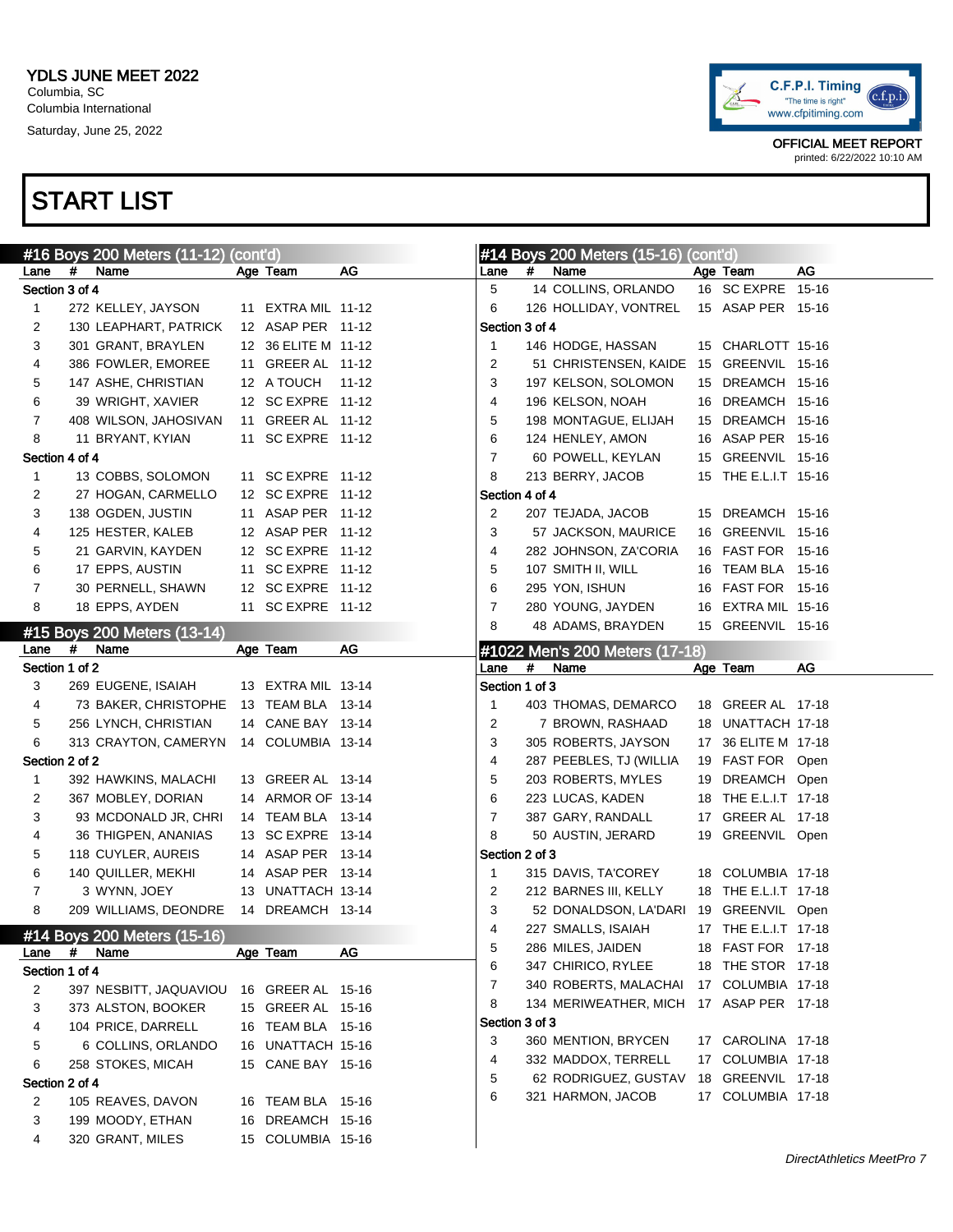

OFFICIAL MEET REPORT printed: 6/22/2022 10:10 AM

|                        |      | #1019 Men's 200 Meters (Open)          |   |                     |          |                     |      | #33 Girls 400 Meters (11-12) (cont'd) |                      |                           |
|------------------------|------|----------------------------------------|---|---------------------|----------|---------------------|------|---------------------------------------|----------------------|---------------------------|
| Lane                   | #    | Name                                   |   | Age Team            | AG       | Lane                | $\#$ | Name                                  | Age Team             | AG                        |
| Section 1 of 1         |      |                                        |   |                     |          | $\overline{7}$      |      | 189 CROMARTIE, JANIYA                 | 12 DREAMCH 11-12     |                           |
| 4                      |      | 4 ATAMNA, MOHAMED                      |   | 21 UNATTACH Open    |          | 8                   |      | 232 DAVIS, SOPHIA                     | 12 OVER THE 11-12    |                           |
|                        |      | #38 Girls 400 Meters (6 & Under)       |   |                     |          |                     |      | #34 Girls 400 Meters (13-14)          |                      |                           |
| Lane                   | $\#$ | Name                                   |   | Age Team            | AG       | Lane                | #    | Name                                  | Age Team             | AG                        |
| Section 1 of 1         |      |                                        |   |                     |          | Section 1 of 3      |      |                                       |                      |                           |
| 3                      |      | 46 ROBINSON, KENNEDI                   |   | 6 LANE 4 TR 6 &     |          | 3                   |      | 80 GARWAY, ROMELL                     | 14 TEAM BLA 13-14    |                           |
| 4                      |      | 329 LEE, LONDON                        |   | 6 COLUMBIA 6 &      |          | 4                   |      | 88 JOHNSON, MALIA                     | 14 TEAM BLA 13-14    |                           |
| 5                      |      | 370 WILLIAMS, JEMYLA                   |   | 5 ARMOR OF 6&       |          | 5                   |      | 229 ALI, NADERAH                      | 13 OVER THE 13-14    |                           |
| 6                      |      | 37 WILLIAMS, CHARITY                   |   | 6 SC EXPRE 6&       |          | 6                   |      | 237 MITCHELL, JALAIYA                 | 13 OVER THE 13-14    |                           |
|                        |      |                                        |   |                     |          | Section 2 of 3      |      |                                       |                      |                           |
|                        | #    | #36 Girls 400 Meters (7-8)             |   |                     | AG       | 2                   |      | 333 MICKENS, CARIAH                   | 14 COLUMBIA 13-14    |                           |
| Lane                   |      | Name                                   |   | Age Team            |          | 3                   |      | 244 HUTSONA, LONDON                   | 13 QC BLAZE 13-14    |                           |
| Section 1 of 1         |      |                                        |   |                     |          | 4                   |      | 205 SAMUELS, LACEY                    | 14 DREAMCH 13-14     |                           |
| 2                      |      | 382 ECHEVARRIA, ISABEL 7 GREER AL 7-8  |   |                     |          | 5                   |      | 206 STEWART, NEVAEH                   | 14 DREAMCH 13-14     |                           |
| 3                      |      | 314 DAVIS, AMIRAH                      |   | 8 COLUMBIA 7-8      |          | 6                   |      | 200 NESBITT, KAMRYN                   | 14 DREAMCH 13-14     |                           |
| 4                      |      | 284 KINARD, LAYLA                      |   | 7 FAST FOR 7-8      |          | Section 3 of 3      |      |                                       |                      |                           |
| 5                      |      | 369 WILLIAMS, JAHLLA                   |   | 7 ARMOR OF 7-8      |          | 1                   |      | 226 REID, TATIANA                     | 13 THE E.L.I.T 13-14 |                           |
| 6                      |      | 100 OLIPHANT, ZOE                      |   | 7 TEAM BLA 7-8      |          | 2                   |      | 263 ADAMS, MAKEIMA                    | 14 EXTRA MIL 13-14   |                           |
|                        |      | #35 Girls 400 Meters (9-10)            |   |                     |          | 3                   |      | 89 KENNEDY, KEIRA                     | 14 TEAM BLA 13-14    |                           |
| Lane                   | #    | Name                                   |   | Age Team            | AG       | 4                   |      |                                       | 13 THE STOR 13-14    |                           |
| Section 1 of 2         |      |                                        |   |                     |          |                     |      | 350 GOODMAN, KAMARA                   |                      |                           |
| 3                      |      | 85 INGRAM, ANNA                        |   | 9 TEAM BLA 9-10     |          | 5                   |      | 108 SMITH, KARSON                     | 13 TEAM BLA 13-14    |                           |
| 4                      |      | 75 BAKER, JASMINE                      |   | 9 TEAM BLA 9-10     |          | 6                   |      | 111 WEAVER, JAYLA                     | 13 TEAM BLA 13-14    |                           |
| 5                      |      | 278 ROGERS, KIMBERLY                   |   | 9 EXTRA MIL 9-10    |          | $\overline{7}$      |      | 10 BERRY, SIDRA                       | 13 SC EXPRE 13-14    |                           |
| 6                      |      | 257 LYNCH, JANELLE                     | 9 | CANE BAY 9-10       |          | 8                   |      | 378 DAWKINS, JAYONNA                  | 14 GREER AL 13-14    |                           |
| Section 2 of 2         |      |                                        |   |                     |          |                     |      | #37 Girls 400 Meters (15-16)          |                      |                           |
| 2                      |      | 253 NOVAK, NIAMH                       |   | 10 IRON SHA 9-10    |          | Lane                | #    | Name                                  | Age Team             | AG                        |
| 3                      |      | 9 BATTLE, ZAMERIA                      |   | 10 SC EXPRE 9-10    |          | Section 1 of 3      |      |                                       |                      |                           |
| 4                      |      | 24 GRIFFIN, JORDYN                     |   | 10 SC EXPRE 9-10    |          | 3                   |      | 265 BLACK, TAMARI                     | 15 EXTRA MIL 15-16   |                           |
| 5                      |      | 164 WILLIAMS, ZION                     |   | 9 A TOUCH           | $9 - 10$ | 4                   |      | 44 HYMAN, CAALYN                      | 16 LANE 4 TR 15-16   |                           |
| 6                      |      | 216 DARDEN, DA'MIAYH                   |   | 10 THE E.L.I.T 9-10 |          | 5                   |      | 59 MARTIN, DERYN                      | 15 GREENVIL 15-16    |                           |
|                        |      |                                        |   |                     |          | 6                   |      | 34 STRIPLING, REYNAH                  | 15 SC EXPRE 15-16    |                           |
|                        | #    | #33 Girls 400 Meters (11-12)<br>Name   |   | Age Team            | AG       | 7                   |      | 311 CRAWFORS, TAYLOR                  | 15 COLUMBIA 15-16    |                           |
| Lane<br>Section 1 of 2 |      |                                        |   |                     |          | Section 2 of 3      |      |                                       |                      |                           |
|                        |      |                                        |   |                     |          | 3                   |      | 402 SULLIVAN, JULIA                   | 15 GREER AL 15-16    |                           |
| 2                      |      | 28 MERRITT, ZOE                        |   | 11 SC EXPRE 11-12   |          | 4                   |      | 45 PERRY, EMERY                       | 15 LANE 4 TR 15-16   |                           |
| 3                      |      | 31 ROBINSON, MADISON 12 SC EXPRE 11-12 |   |                     |          | 5                   |      | 276 PRYOR, JANIAH                     | 15 EXTRA MIL 15-16   |                           |
| 4                      |      | 95 MERLING, GENESIS                    |   | 12 TEAM BLA 11-12   |          | 6                   |      | 251 GRIFFIN, KATHRYN-E                | 16 IRON SHA 15-16    |                           |
| 5                      |      | 341 ROSCOE, TYRA                       |   | 11 COLUMBIA 11-12   |          |                     |      |                                       |                      |                           |
| 6                      |      |                                        |   |                     |          | $\overline{7}$      |      | 225 PARRISH, LAILA                    | 15 THE E.L.I.T 15-16 |                           |
|                        |      | 83 HARTWELL, MARIA                     |   | 12 TEAM BLA 11-12   |          |                     |      |                                       |                      |                           |
| Section 2 of 2         |      |                                        |   |                     |          | Section 3 of 3<br>1 |      | 15 CRUMPTON, NAILAH                   |                      |                           |
| 1                      |      | 143 SNOWDEN, NAKEERA                   |   | 12 ASAP PER 11-12   |          |                     |      |                                       | 16 SC EXPRE 15-16    |                           |
| 2                      |      | 186 BAKER, ESSENCE                     |   | 11 DREAMCH 11-12    |          | 2                   |      | 398 RICE, DA'NAYSIA                   | 16 GREER AL 15-16    |                           |
| 3                      |      | 202 PORTERFIELD, DEMY                  |   | 11 DREAMCH 11-12    |          | 3                   |      | 254 SILLETTI, KRISTA                  | 16 IRON SHA 15-16    |                           |
| 4                      |      | 165 SUMPTER, JAMAIKA                   |   | 11 COASTAL 11-12    |          | 4                   |      | 349 ELLIOTT, ELISE                    | 16 THE STOR 15-16    |                           |
| 5                      |      | 91 KNOWELL, BRYLEY                     |   | 11 TEAM BLA 11-12   |          | 5                   |      | 41 CARVER, RIKKI                      | 16 LANE 4 TR 15-16   |                           |
| 6                      |      | 150 BRADLEY, RAEGAN                    |   | 11 A TOUCH          | 11-12    | 6                   |      | 358 WASHINGTON, TAYLO                 | 15 THE STOR 15-16    |                           |
|                        |      |                                        |   |                     |          | $\overline{7}$      |      | 388 HALL, ZENOBIA                     | 15 GREER AL  15-16   | DirectAthletics MeetPro 8 |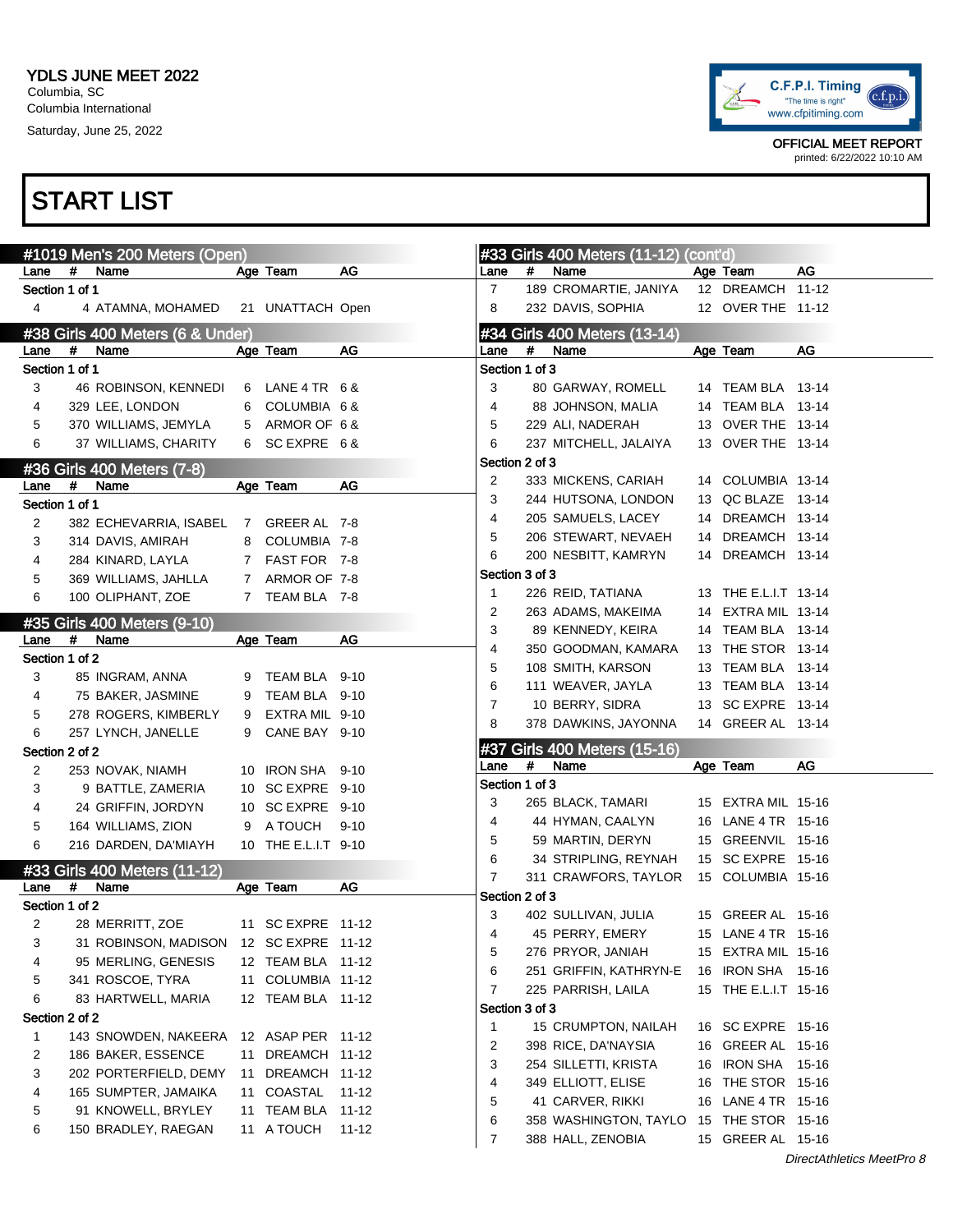

|                |      | #37 Girls 400 Meters (15-16) (cont'd)   |   |                      |    |                        |   | #30 Boys 400 Meters (9-10)              |                     |                           |
|----------------|------|-----------------------------------------|---|----------------------|----|------------------------|---|-----------------------------------------|---------------------|---------------------------|
| Lane           | #    | Name                                    |   | Age Team             | AG | Lane                   | # | Name                                    | Age Team            | AG                        |
| 8              |      | 364 HEADMAN, TALIYAH                    |   | 15 ARMOR OF 15-16    |    | Section 1 of 2         |   |                                         |                     |                           |
|                |      | #1045 Women's 400 Meters (17-18)        |   |                      |    | 3                      |   | 336 MYERS, AYDEN                        | 9 COLUMBIA 9-10     |                           |
| Lane           | #    | Name                                    |   | Age Team             | AG | 4                      |   | 214 BERRY, WAYMOND                      | 10 THE E.L.I.T 9-10 |                           |
| Section 1 of 2 |      |                                         |   |                      |    | 5                      |   | 99 OLIPHANT, ASHTYN                     | 10 TEAM BLA 9-10    |                           |
| 1              |      | 136 NIMO, KEZIAH                        |   | 17 ASAP PER 17-18    |    | 6                      |   | 309 BERRY, RODDRIK                      | 10 COLUMBIA 9-10    |                           |
| 2              |      | 25 HAYNESWORTH, KAIT 17 SC EXPRE 17-18  |   |                      |    | Section 2 of 2         |   |                                         |                     |                           |
| 3              |      | 58 JOHNSON, JOYCE                       |   | 18 GREENVIL 17-18    |    | 3                      |   | 335 MOORE, JAYDEN                       | 10 COLUMBIA 9-10    |                           |
| 4              |      | 69 HICKS, SHERIYAH                      |   | 17 BIONIC SP 17-18   |    | 4                      |   | 109 STATEN, CHASE                       | 9 TEAM BLA 9-10     |                           |
| 5              |      | 359 GIBSON, AMAURI                      |   | 18 CAROLINA 17-18    |    | 5                      |   | 96 MOORE, CHRISTOPH                     | 9 TEAM BLA 9-10     |                           |
| 6              |      | 363 WHITE, KAYLEE                       |   | 17 CAROLINA 17-18    |    | 6                      |   | 325 JONES, CAMARI                       | 9 COLUMBIA 9-10     |                           |
| 7              |      | 65 VELAZQUEZ, MARIEL                    |   | 19 GREENVIL Open     |    | $\overline{7}$         |   | 330 LEWIS, JABARI                       | 10 COLUMBIA 9-10    |                           |
| 8              |      | 64 VELAZQUEZ, ALONDR 19 GREENVIL Open   |   |                      |    |                        |   | #28 Boys 400 Meters (11-12)             |                     |                           |
| Section 2 of 2 |      |                                         |   |                      |    | Lane                   | # | Name                                    | Age Team            | AG                        |
| $\mathbf{1}$   |      | 224 OLOPADE-SIMMONS,                    |   | 17 THE E.L.I.T 17-18 |    | Section 1 of 2         |   |                                         |                     |                           |
| 2              |      | 354 OUTHOUS, SOPHIA                     |   | 17 THE STOR 17-18    |    | 1                      |   | 337 MYERS, JOSHUA                       | 12 COLUMBIA 11-12   |                           |
| 3              |      | 5 GORDON, MUNIRAH                       |   | 17 UNATTACH 17-18    |    | 2                      |   | 342 SANDERS, BRIGHTON 11 COLUMBIA 11-12 |                     |                           |
| 4              |      | 20 FRIERSON, DELANEY                    |   | 17 SC EXPRE 17-18    |    | 3                      |   | 11 BRYANT, KYIAN                        | 11 SC EXPRE 11-12   |                           |
| 5              |      | 23 GRIFFIN, JALENCIA                    |   | 17 SC EXPRE 17-18    |    | 4                      |   | 147 ASHE, CHRISTIAN                     | 12 A TOUCH 11-12    |                           |
| 6              |      | 348 COOK, ANGEL                         |   | 18 THE STOR 17-18    |    | 5                      |   | 29 MURRAY, ZION                         | 12 SC EXPRE 11-12   |                           |
| 7              |      | 249 DANIEL, JESSICA                     |   | 17 IRON SHA 17-18    |    | 6                      |   | 144 WALTERS JR, MICHA                   | 12 ASAP PER 11-12   |                           |
| 8              |      | 267 EUGENE, FAITH                       |   | 17 EXTRA MIL 17-18   |    | 7                      |   | 139 PETERSEN, ELIJAH                    | 12 ASAP PER 11-12   |                           |
|                |      |                                         |   |                      |    | 8                      |   | 371 WILLIAMS, JEREMY                    | 12 ARMOR OF 11-12   |                           |
| Lane           | #    | #1043 Women's 400 Meters (Open)<br>Name |   | Age Team             | AG | Section 2 of 2         |   |                                         |                     |                           |
| Section 1 of 1 |      |                                         |   |                      |    | 1                      |   | 241 DOUGLAS, JOSIAH                     | 12 QC BLAZE 11-12   |                           |
| 4              |      | 352 HENDERSON, SOPHIE 19 THE STOR Open  |   |                      |    | 2                      |   | 18 EPPS, AYDEN                          | 11 SC EXPRE 11-12   |                           |
|                |      |                                         |   |                      |    | 3                      |   | 27 HOGAN, CARMELLO                      | 12 SC EXPRE 11-12   |                           |
|                |      | #31 Boys 400 Meters (6 & Under)         |   |                      |    | 4                      |   | 12 BULLOCK, SEAN                        | 11 SC EXPRE 11-12   |                           |
| Lane           | $\#$ | Name                                    |   | Age Team             | AG | 5                      |   | 21 GARVIN, KAYDEN                       | 12 SC EXPRE 11-12   |                           |
| Section 1 of 1 |      |                                         |   |                      |    | 6                      |   | 301 GRANT, BRAYLEN                      | 12 36 ELITE M 11-12 |                           |
| 3              |      | 187 BILLIE, KARSYN                      |   | 6 DREAMCH 6 &        |    | 7                      |   | 13 COBBS, SOLOMON                       | 11 SC EXPRE 11-12   |                           |
| 4              |      | 211 BAILEY, TAHJ                        |   | 6 THE E.L.I.T 6 &    |    | 8                      |   | 386 FOWLER, EMOREE                      | 11 GREER AL 11-12   |                           |
| 5              |      | 94 MCMOORE, JESTIC                      |   | 6 TEAM BLA 6 &       |    |                        |   |                                         |                     |                           |
| 6              |      | 38 WILLIAMS, RODRICK                    |   | 6 SC EXPRE 6&        |    |                        |   | #32 Boys 400 Meters (13-14)             |                     |                           |
|                |      | #26 Boys 400 Meters (7-8)               |   |                      |    | Lane<br>Section 1 of 2 | # | Name                                    | Age Team            | AG                        |
| Lane           | #    | Name                                    |   | Age Team             | AG | 2                      |   | 252 NOVAK, LIAM                         | 14 IRON SHA 13-14   |                           |
| Section 1 of 2 |      |                                         |   |                      |    | 3                      |   | 256 LYNCH, CHRISTIAN                    | 14 CANE BAY 13-14   |                           |
| 3              |      | 327 KENNEDY, CARTER                     |   | 8 COLUMBIA 7-8       |    | 4                      |   | 209 WILLIAMS, DEONDRE                   | 14 DREAMCH 13-14    |                           |
| 4              |      | 339 PAYNE, LIAM                         |   | 8 COLUMBIA 7-8       |    |                        |   | 193 HAILE, KALEB                        |                     |                           |
| 5              |      | 318 DRAKEFORD, NOAH                     |   | 7 COLUMBIA 7-8       |    | 5                      |   | 313 CRAYTON, CAMERYN                    | 13 DREAMCH 13-14    |                           |
| 6              |      | 113 WRIGHT, GREGORY                     |   | 7 TEAM BLA 7-8       |    | 6                      |   |                                         | 14 COLUMBIA 13-14   |                           |
| Section 2 of 2 |      |                                         |   |                      |    | Section 2 of 2         |   | 3 WYNN, JOEY                            |                     |                           |
| 3              |      | 219 DEVOE, DAMARCUS                     |   | 8 THE E.L.I.T 7-8    |    | $\overline{2}$         |   |                                         | 13 UNATTACH 13-14   |                           |
| 4              |      | 114 HENRY, BRYSON                       | 8 | QUICKFIRE 7-8        |    | 3                      |   | 262 MCCOY, ZAYLEN                       | 13 CARMENT 13-14    |                           |
| 5              |      | 260 HARVEY, KELLAN                      | 8 | CARMENT 7-8          |    | 4                      |   | 245 BIVENS, PRESTON                     | 14 IRON SHA 13-14   |                           |
| 6              |      | 220 GREGORY, CALEB                      |   | 7 THE E.L.I.T 7-8    |    | 5                      |   | 36 THIGPEN, ANANIAS                     | 13 SC EXPRE 13-14   |                           |
| 7              |      | 328 LEE, DALLAS                         | 7 | COLUMBIA 7-8         |    | 6                      |   | 93 MCDONALD JR, CHRI                    | 14 TEAM BLA 13-14   |                           |
|                |      |                                         |   |                      |    | $\overline{7}$         |   | 250 FLOOD, COLBY                        | 13 IRON SHA  13-14  |                           |
|                |      |                                         |   |                      |    |                        |   |                                         |                     | DirectAthletics MeetPro 9 |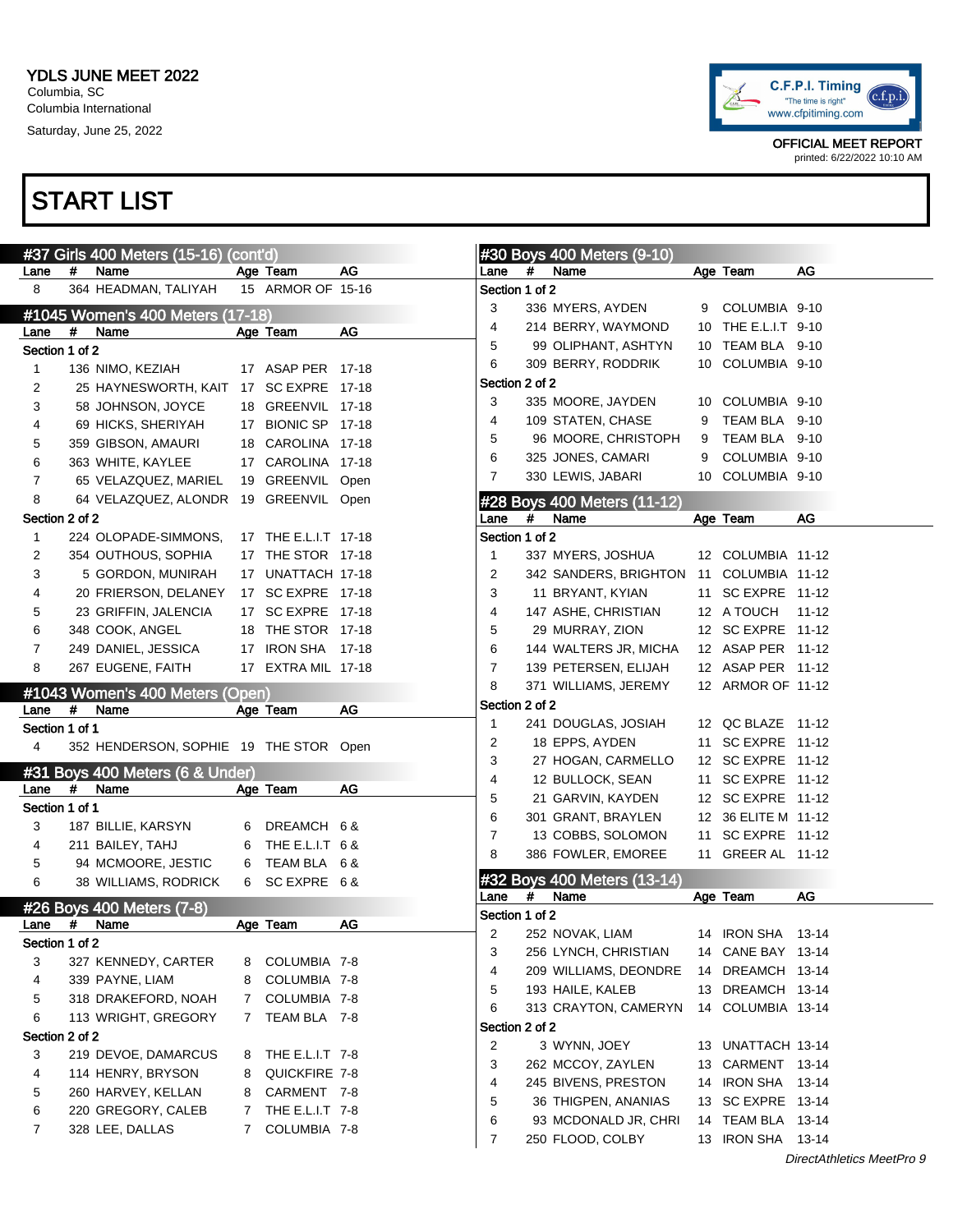

|                |                                         |                                  |                                                                                                                                                                                                                                                                                                                                                                                                                         |                                |                                     | #1040 Mei                                                                                                                                                                                                                                                                                                                                                              |                                                                                                                                                                                                                                                          |
|----------------|-----------------------------------------|----------------------------------|-------------------------------------------------------------------------------------------------------------------------------------------------------------------------------------------------------------------------------------------------------------------------------------------------------------------------------------------------------------------------------------------------------------------------|--------------------------------|-------------------------------------|------------------------------------------------------------------------------------------------------------------------------------------------------------------------------------------------------------------------------------------------------------------------------------------------------------------------------------------------------------------------|----------------------------------------------------------------------------------------------------------------------------------------------------------------------------------------------------------------------------------------------------------|
| Lane           | #                                       | Name                             |                                                                                                                                                                                                                                                                                                                                                                                                                         |                                | AG                                  | Lane                                                                                                                                                                                                                                                                                                                                                                   | #                                                                                                                                                                                                                                                        |
| 8              |                                         |                                  |                                                                                                                                                                                                                                                                                                                                                                                                                         |                                |                                     |                                                                                                                                                                                                                                                                                                                                                                        |                                                                                                                                                                                                                                                          |
|                |                                         |                                  |                                                                                                                                                                                                                                                                                                                                                                                                                         |                                |                                     | 4                                                                                                                                                                                                                                                                                                                                                                      | 4                                                                                                                                                                                                                                                        |
| Lane           | #                                       | Name                             |                                                                                                                                                                                                                                                                                                                                                                                                                         |                                | AG                                  |                                                                                                                                                                                                                                                                                                                                                                        |                                                                                                                                                                                                                                                          |
|                |                                         |                                  |                                                                                                                                                                                                                                                                                                                                                                                                                         |                                |                                     | Lane                                                                                                                                                                                                                                                                                                                                                                   | #                                                                                                                                                                                                                                                        |
| $\mathbf{1}$   |                                         |                                  |                                                                                                                                                                                                                                                                                                                                                                                                                         |                                |                                     |                                                                                                                                                                                                                                                                                                                                                                        |                                                                                                                                                                                                                                                          |
| $\overline{2}$ |                                         |                                  |                                                                                                                                                                                                                                                                                                                                                                                                                         |                                |                                     | $\mathbf{1}$                                                                                                                                                                                                                                                                                                                                                           | 100                                                                                                                                                                                                                                                      |
| 3              |                                         |                                  |                                                                                                                                                                                                                                                                                                                                                                                                                         |                                |                                     | $\overline{2}$                                                                                                                                                                                                                                                                                                                                                         | 382                                                                                                                                                                                                                                                      |
| 4              |                                         |                                  |                                                                                                                                                                                                                                                                                                                                                                                                                         |                                |                                     |                                                                                                                                                                                                                                                                                                                                                                        |                                                                                                                                                                                                                                                          |
| 5              |                                         |                                  |                                                                                                                                                                                                                                                                                                                                                                                                                         |                                |                                     |                                                                                                                                                                                                                                                                                                                                                                        | #                                                                                                                                                                                                                                                        |
| 6              |                                         |                                  |                                                                                                                                                                                                                                                                                                                                                                                                                         |                                |                                     |                                                                                                                                                                                                                                                                                                                                                                        |                                                                                                                                                                                                                                                          |
| $\overline{7}$ |                                         |                                  |                                                                                                                                                                                                                                                                                                                                                                                                                         |                                |                                     |                                                                                                                                                                                                                                                                                                                                                                        | 257                                                                                                                                                                                                                                                      |
| 8              |                                         |                                  |                                                                                                                                                                                                                                                                                                                                                                                                                         |                                |                                     |                                                                                                                                                                                                                                                                                                                                                                        | 278                                                                                                                                                                                                                                                      |
|                |                                         |                                  |                                                                                                                                                                                                                                                                                                                                                                                                                         |                                |                                     |                                                                                                                                                                                                                                                                                                                                                                        | 331                                                                                                                                                                                                                                                      |
| $\mathbf{1}$   |                                         |                                  |                                                                                                                                                                                                                                                                                                                                                                                                                         |                                |                                     |                                                                                                                                                                                                                                                                                                                                                                        | 85                                                                                                                                                                                                                                                       |
| 2              |                                         |                                  |                                                                                                                                                                                                                                                                                                                                                                                                                         |                                | $15 - 16$                           |                                                                                                                                                                                                                                                                                                                                                                        |                                                                                                                                                                                                                                                          |
|                |                                         |                                  |                                                                                                                                                                                                                                                                                                                                                                                                                         |                                |                                     |                                                                                                                                                                                                                                                                                                                                                                        |                                                                                                                                                                                                                                                          |
|                |                                         |                                  |                                                                                                                                                                                                                                                                                                                                                                                                                         |                                |                                     |                                                                                                                                                                                                                                                                                                                                                                        | #                                                                                                                                                                                                                                                        |
|                |                                         |                                  |                                                                                                                                                                                                                                                                                                                                                                                                                         |                                |                                     |                                                                                                                                                                                                                                                                                                                                                                        |                                                                                                                                                                                                                                                          |
|                |                                         |                                  |                                                                                                                                                                                                                                                                                                                                                                                                                         |                                |                                     |                                                                                                                                                                                                                                                                                                                                                                        | 150                                                                                                                                                                                                                                                      |
|                |                                         |                                  |                                                                                                                                                                                                                                                                                                                                                                                                                         |                                |                                     |                                                                                                                                                                                                                                                                                                                                                                        |                                                                                                                                                                                                                                                          |
|                |                                         |                                  |                                                                                                                                                                                                                                                                                                                                                                                                                         |                                |                                     | Lane                                                                                                                                                                                                                                                                                                                                                                   | #                                                                                                                                                                                                                                                        |
|                |                                         |                                  |                                                                                                                                                                                                                                                                                                                                                                                                                         |                                |                                     |                                                                                                                                                                                                                                                                                                                                                                        |                                                                                                                                                                                                                                                          |
|                |                                         |                                  |                                                                                                                                                                                                                                                                                                                                                                                                                         |                                |                                     | 1                                                                                                                                                                                                                                                                                                                                                                      | 80                                                                                                                                                                                                                                                       |
|                |                                         |                                  |                                                                                                                                                                                                                                                                                                                                                                                                                         |                                |                                     |                                                                                                                                                                                                                                                                                                                                                                        |                                                                                                                                                                                                                                                          |
|                |                                         |                                  |                                                                                                                                                                                                                                                                                                                                                                                                                         |                                |                                     | 2                                                                                                                                                                                                                                                                                                                                                                      | 240                                                                                                                                                                                                                                                      |
| Section 1 of 3 |                                         |                                  |                                                                                                                                                                                                                                                                                                                                                                                                                         |                                |                                     | 3                                                                                                                                                                                                                                                                                                                                                                      | 244                                                                                                                                                                                                                                                      |
| 1              |                                         | 2 SANDERS, JAKARRIE              |                                                                                                                                                                                                                                                                                                                                                                                                                         | 19 UNATTACH Open               |                                     |                                                                                                                                                                                                                                                                                                                                                                        |                                                                                                                                                                                                                                                          |
| 2              |                                         | 115 ROSS-EL, KAIDEN              |                                                                                                                                                                                                                                                                                                                                                                                                                         | 17 QUICKFIRE 17-18             |                                     | #184 Girls                                                                                                                                                                                                                                                                                                                                                             |                                                                                                                                                                                                                                                          |
| 3              |                                         | 148 BATES, BRYSON                |                                                                                                                                                                                                                                                                                                                                                                                                                         | 17 A TOUCH                     | 17-18                               | Lane                                                                                                                                                                                                                                                                                                                                                                   | #                                                                                                                                                                                                                                                        |
| 4              |                                         | 247 BROWN, SAXON                 |                                                                                                                                                                                                                                                                                                                                                                                                                         | 18 IRON SHA                    | $17 - 18$                           | Section 1 of '                                                                                                                                                                                                                                                                                                                                                         |                                                                                                                                                                                                                                                          |
| 5              |                                         | 50 AUSTIN, JERARD                |                                                                                                                                                                                                                                                                                                                                                                                                                         | 19 GREENVIL                    | Open                                | 1                                                                                                                                                                                                                                                                                                                                                                      | 358                                                                                                                                                                                                                                                      |
| 6              |                                         | 246 BROCK, PAYTON                |                                                                                                                                                                                                                                                                                                                                                                                                                         | 18 IRON SHA                    | $17 - 18$                           | #1055 Wo                                                                                                                                                                                                                                                                                                                                                               |                                                                                                                                                                                                                                                          |
| 7              |                                         | 97 MULLER, ANTHONY               |                                                                                                                                                                                                                                                                                                                                                                                                                         | 17 TEAM BLA                    | $17 - 18$                           | Lane                                                                                                                                                                                                                                                                                                                                                                   | #                                                                                                                                                                                                                                                        |
| 8              |                                         | 287 PEEBLES, TJ (WILLIA          |                                                                                                                                                                                                                                                                                                                                                                                                                         | 19 FAST FOR                    | Open                                | Section 1 of 1                                                                                                                                                                                                                                                                                                                                                         |                                                                                                                                                                                                                                                          |
| Section 2 of 3 |                                         |                                  |                                                                                                                                                                                                                                                                                                                                                                                                                         |                                |                                     | 1                                                                                                                                                                                                                                                                                                                                                                      | 5                                                                                                                                                                                                                                                        |
| 1              |                                         | 248 COSTANZO, AIDEN              |                                                                                                                                                                                                                                                                                                                                                                                                                         | 17 IRON SHA                    | 17-18                               | 2                                                                                                                                                                                                                                                                                                                                                                      | 64                                                                                                                                                                                                                                                       |
| 2              |                                         | 62 RODRIGUEZ, GUSTAV 18 GREENVIL |                                                                                                                                                                                                                                                                                                                                                                                                                         |                                | 17-18                               | 3                                                                                                                                                                                                                                                                                                                                                                      | 65                                                                                                                                                                                                                                                       |
| 3              |                                         | 403 THOMAS, DEMARCO              |                                                                                                                                                                                                                                                                                                                                                                                                                         | 18 GREER AL                    | 17-18                               | 4                                                                                                                                                                                                                                                                                                                                                                      | 58                                                                                                                                                                                                                                                       |
| 4              |                                         | 387 GARY, RANDALL                | 17                                                                                                                                                                                                                                                                                                                                                                                                                      | <b>GREER AL</b>                | 17-18                               | 5                                                                                                                                                                                                                                                                                                                                                                      | 299                                                                                                                                                                                                                                                      |
| 5              |                                         | 203 ROBERTS, MYLES               | 19                                                                                                                                                                                                                                                                                                                                                                                                                      | <b>DREAMCH</b>                 | Open                                |                                                                                                                                                                                                                                                                                                                                                                        |                                                                                                                                                                                                                                                          |
| 6              |                                         | 70 MCGUIRE, MIKYLE               | 18                                                                                                                                                                                                                                                                                                                                                                                                                      | <b>BIONIC SP</b>               | 17-18                               | #40 Boys<br>Lane                                                                                                                                                                                                                                                                                                                                                       | #                                                                                                                                                                                                                                                        |
| 7              |                                         | 223 LUCAS, KADEN                 | 18                                                                                                                                                                                                                                                                                                                                                                                                                      | THE E.L.I.T                    | 17-18                               | Section 1 of '                                                                                                                                                                                                                                                                                                                                                         |                                                                                                                                                                                                                                                          |
| 8              |                                         | 347 CHIRICO, RYLEE               | 18                                                                                                                                                                                                                                                                                                                                                                                                                      | THE STOR                       | 17-18                               | 1                                                                                                                                                                                                                                                                                                                                                                      | 260                                                                                                                                                                                                                                                      |
| Section 3 of 3 |                                         |                                  |                                                                                                                                                                                                                                                                                                                                                                                                                         |                                |                                     | 2                                                                                                                                                                                                                                                                                                                                                                      | 114                                                                                                                                                                                                                                                      |
| 3              |                                         | 332 MADDOX, TERRELL              |                                                                                                                                                                                                                                                                                                                                                                                                                         | 17 COLUMBIA 17-18              |                                     |                                                                                                                                                                                                                                                                                                                                                                        |                                                                                                                                                                                                                                                          |
| 4              |                                         | 286 MILES, JAIDEN                |                                                                                                                                                                                                                                                                                                                                                                                                                         | 18 FAST FOR                    | 17-18                               |                                                                                                                                                                                                                                                                                                                                                                        |                                                                                                                                                                                                                                                          |
| 5              |                                         | 360 MENTION, BRYCEN              | 17                                                                                                                                                                                                                                                                                                                                                                                                                      | CAROLINA                       | 17-18                               |                                                                                                                                                                                                                                                                                                                                                                        |                                                                                                                                                                                                                                                          |
|                | 3<br>4<br>5<br>6<br>$\overline{7}$<br>8 |                                  | 269 EUGENE, ISAIAH<br>#29 Boys 400 Meters (15-16)<br>Section 1 of 2<br>258 STOKES, MICAH<br>14 COLLINS, ORLANDO<br>60 POWELL, KEYLAN<br>146 HODGE, HASSAN<br>199 MOODY, ETHAN<br>126 HOLLIDAY, VONTREL<br>320 GRANT, MILES<br>6 COLLINS, ORLANDO<br>Section 2 of 2<br>104 PRICE, DARRELL<br>92 KOUMAS, QUINN<br>282 JOHNSON, ZA'CORIA<br>57 JACKSON, MAURICE<br>295 YON, ISHUN<br>280 YOUNG, JAYDEN<br>213 BERRY, JACOB | #1033 Men's 400 Meters (17-18) | Age Team<br>Age Team<br>16 TEAM BLA | 13 EXTRA MIL 13-14<br>15 CANE BAY 15-16<br>16 SC EXPRE 15-16<br>15 GREENVIL 15-16<br>15 CHARLOTT 15-16<br>16 DREAMCH 15-16<br>15 ASAP PER 15-16<br>15 COLUMBIA 15-16<br>16 UNATTACH 15-16<br>51 CHRISTENSEN, KAIDE 15 GREENVIL 15-16<br>16 TEAM BLA 15-16<br>16 FAST FOR 15-16<br>16 GREENVIL 15-16<br>16 FAST FOR 15-16<br>16 EXTRA MIL 15-16<br>15 THE E.L.I.T 15-16 | Section 1 of '<br>#46 Girls &<br>Section 1 of '<br>#49 Girls &<br>Lane<br>Section 1 of '<br>1<br>2<br>3<br>4<br>#48 Girls 8<br>Lane<br>Section 1 of '<br>$\mathbf{1}$<br><b>#45 Girls &amp;</b><br>Section 1 of '<br>Age Team<br>AG<br>Lane<br>#<br>Name |

| Lane                       |   | #1040 Men's 400 Meters (Open)         |    |                    |           |
|----------------------------|---|---------------------------------------|----|--------------------|-----------|
|                            | # | Name                                  |    | Age Team           | AG        |
| Section 1 of 1             |   |                                       |    |                    |           |
| 4                          |   | 4 ATAMNA, MOHAMED 21 UNATTACH Open    |    |                    |           |
|                            |   | #46 Girls 800 Meters (7-8)            |    |                    |           |
| Lane                       | # | Name                                  |    | Age Team           | AG        |
| Section 1 of 1             |   |                                       |    |                    |           |
| 1 $\blacksquare$           |   | 100 OLIPHANT, ZOE                     |    | 7 TEAM BLA 7-8     |           |
| $\overline{2}$             |   | 382 ECHEVARRIA, ISABEL 7 GREER AL 7-8 |    |                    |           |
|                            |   |                                       |    |                    |           |
|                            |   | #49 Girls 800 Meters (9-10)           |    |                    |           |
| Lane<br>Section 1 of 1     | # | Name                                  |    | Age Team           | AG        |
|                            |   |                                       |    |                    |           |
| 1                          |   | 257 LYNCH, JANELLE                    |    | 9 CANE BAY 9-10    |           |
| 2                          |   | 278 ROGERS, KIMBERLY                  |    | 9 EXTRA MIL 9-10   |           |
| 3                          |   | 331 LEWIS, JADA                       |    | 10 COLUMBIA 9-10   |           |
| 4                          |   | 85 INGRAM, ANNA                       | 9  | TEAM BLA 9-10      |           |
|                            |   | #48 Girls 800 Meters (11-12)          |    |                    |           |
| Lane                       | # | Name                                  |    | Age Team           | AG        |
| Section 1 of 1             |   |                                       |    |                    |           |
| 1 $\overline{\phantom{a}}$ |   | 150 BRADLEY, RAEGAN                   |    | 11 A TOUCH         | 11-12     |
|                            |   | #45 Girls 800 Meters (13-14)          |    |                    |           |
| Lane                       | # | Name                                  |    | Age Team           | AG        |
| Section 1 of 1             |   |                                       |    |                    |           |
| 1                          |   | 80 GARWAY, ROMELL                     |    | 14 TEAM BLA 13-14  |           |
| 2                          |   | 240 DOUGLAS, ALAYA                    |    | 14 QC BLAZE  13-14 |           |
| 3                          |   | 244 HUTSONA, LONDON                   |    | 13 QC BLAZE        | $13 - 14$ |
|                            |   | #184 Girls 800 Meters (15-16)         |    |                    |           |
| Lane                       | # |                                       |    |                    |           |
|                            |   | Name                                  |    |                    | AG        |
| Section 1 of 1             |   |                                       |    | Age Team           |           |
| 1.                         |   | 358 WASHINGTON, TAYLO 15 THE STOR     |    |                    | 15-16     |
|                            |   |                                       |    |                    |           |
|                            |   | #1055 Women's 800 Meters (17-18)      |    |                    |           |
| Lane                       | # | Name                                  |    | Age Team           | AG        |
| Section 1 of 1             |   |                                       |    |                    |           |
| 1                          |   | 5 GORDON, MUNIRAH 17 UNATTACH 17-18   |    |                    |           |
| 2                          |   | 64 VELAZQUEZ, ALONDR 19 GREENVIL Open |    |                    |           |
| 3                          |   | 65 VELAZQUEZ, MARIEL 19 GREENVIL Open |    |                    |           |
| 4                          |   | 58 JOHNSON, JOYCE                     |    | 18 GREENVIL        | $17 - 18$ |
| 5                          |   | 299 CUNNINGHAM, KAMIL                 | 17 | 36 ELITE M 17-18   |           |
|                            |   | #40 Boys 800 Meters (7-8)             |    |                    |           |
| Lane                       | # | Name                                  |    | Age Team           | AG        |
| Section 1 of 1             |   |                                       |    |                    |           |
| 1                          |   | 260 HARVEY, KELLAN                    | 8  | CARMENT            | 7-8       |
| 2                          |   | 114 HENRY, BRYSON                     | 8  | QUICKFIRE 7-8      |           |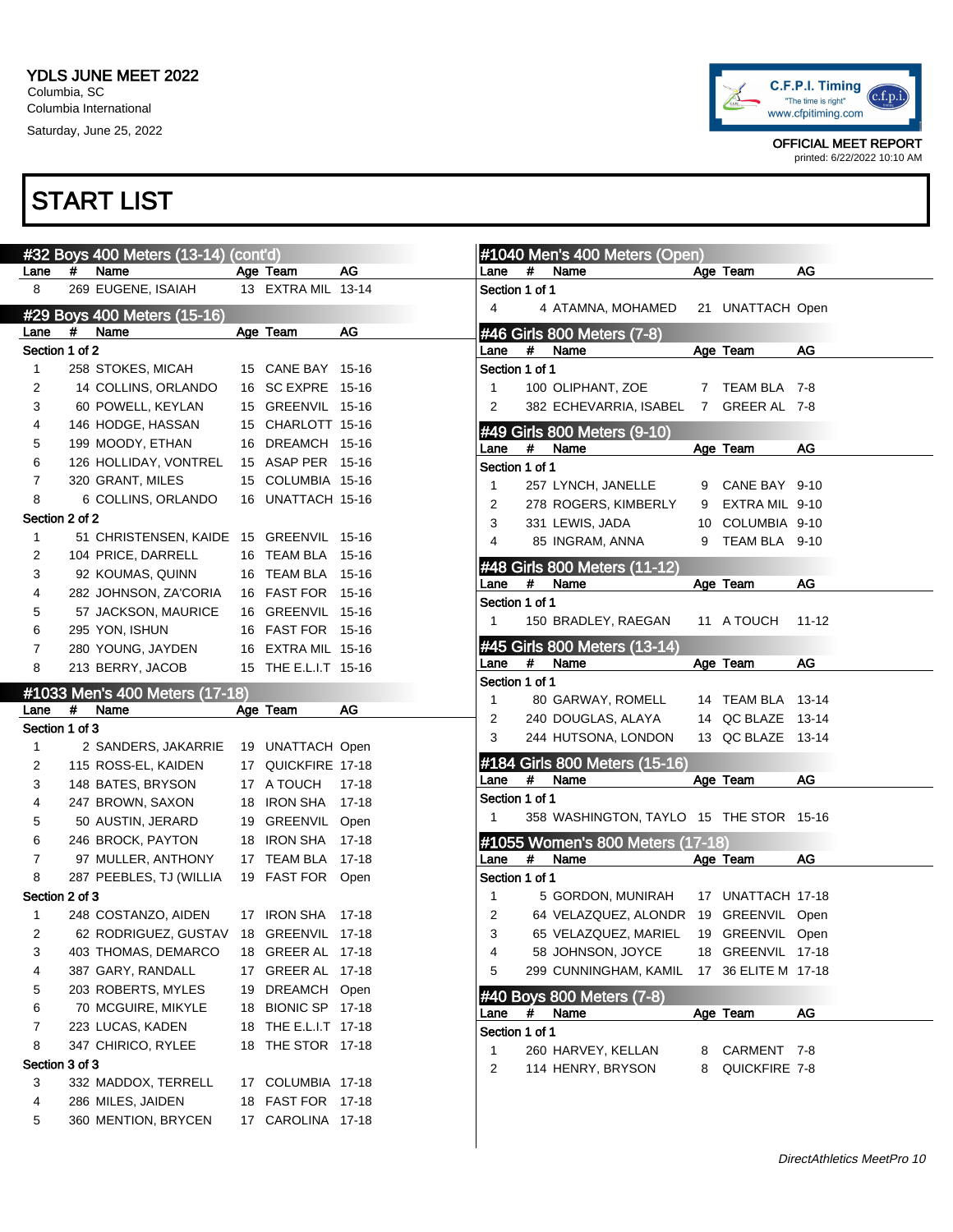

OFFICIAL MEET REPORT printed: 6/22/2022 10:10 AM

|                        |   | #44 Boys 800 Meters (9-10)        |                      |    |                        |   | #57 Girls 1500 Meters (9-10)          |                      |       |
|------------------------|---|-----------------------------------|----------------------|----|------------------------|---|---------------------------------------|----------------------|-------|
| Lane                   | # | Name                              | Age Team             | AG | Lane                   | # | Name                                  | Age Team             | AG    |
| Section 1 of 1         |   |                                   |                      |    | Section 1 of 1         |   |                                       |                      |       |
| 1                      |   | 214 BERRY, WAYMOND                | 10 THE E.L.I.T 9-10  |    |                        |   | 253 NOVAK, NIAMH                      | 10 IRON SHA 9-10     |       |
| 2                      |   | 99 OLIPHANT, ASHTYN               | 10 TEAM BLA 9-10     |    | 2                      |   | 331 LEWIS, JADA                       | 10 COLUMBIA 9-10     |       |
|                        |   | #39 Boys 800 Meters (11-12)       |                      |    |                        |   | #56 Girls 1500 Meters (11-12)         |                      |       |
| Lane                   | # | Name                              | Age Team             | AG | Lane                   | # | Name                                  | Age Team             | AG    |
| Section 1 of 1         |   |                                   |                      |    | Section 1 of 1         |   |                                       |                      |       |
| $\mathbf{1}$           |   | 12 BULLOCK, SEAN                  | 11 SC EXPRE 11-12    |    | $\mathbf{1}$           |   | 82 GROSS, TAYLOR                      | 12 TEAM BLA 11-12    |       |
|                        |   |                                   |                      |    |                        |   |                                       |                      |       |
|                        | # | #41 Boys 800 Meters (13-14)       |                      |    |                        |   | #55 Girls 1500 Meters (15-16)         |                      |       |
| Lane<br>Section 1 of 1 |   | Name                              | Age Team             | AG | Lane<br>Section 1 of 1 | # | Name                                  | Age Team             | AG    |
|                        |   |                                   |                      |    |                        |   |                                       |                      |       |
| 1                      |   | 3 WYNN, JOEY                      | 13 UNATTACH 13-14    |    | $\mathbf{1}$           |   | 251 GRIFFIN, KATHRYN-E                | 16 IRON SHA 15-16    |       |
| 2                      |   | 262 MCCOY, ZAYLEN                 | 13 CARMENT 13-14     |    | 2                      |   | 43 CROSS, CAROLYN                     | 15 LANE 4 TR 15-16   |       |
| 3                      |   | 256 LYNCH, CHRISTIAN              | 14 CANE BAY 13-14    |    | 3                      |   | 221 LAWTON, ALIRA                     | 16 THE E.L.I.T 15-16 |       |
|                        |   | #42 Boys 800 Meters (15-16)       |                      |    |                        |   | #1069 Women's 1500 Meters (17-18)     |                      |       |
| Lane                   | # | Name                              | Age Team             | AG | Lane                   | # | Name                                  | Age Team             | AG    |
| Section 1 of 1         |   |                                   |                      |    | Section 1 of 1         |   |                                       |                      |       |
| 1                      |   | 110 WASHINGTON, EURE              | 15 TEAM BLA 15-16    |    | $\mathbf{1}$           |   | 65 VELAZQUEZ, MARIEL                  | 19 GREENVIL Open     |       |
| 2                      |   | 280 YOUNG, JAYDEN                 | 16 EXTRA MIL 15-16   |    | 2                      |   | 64 VELAZQUEZ, ALONDR 19 GREENVIL Open |                      |       |
| 3                      |   | 92 KOUMAS, QUINN                  | 16 TEAM BLA 15-16    |    |                        |   | #50 Boys 1500 Meters (7-8)            |                      |       |
| 4                      |   | 78 BRYANT, JAYDEN                 | 15 TEAM BLA 15-16    |    | Lane                   | # | Name                                  | Age Team             | AG    |
| 5                      |   | 104 PRICE, DARRELL                | 16 TEAM BLA 15-16    |    | Section 1 of 1         |   |                                       |                      |       |
| 6                      |   | 101 OUTLAW, ETHAN                 | 15 TEAM BLA 15-16    |    |                        |   | 260 HARVEY, KELLAN                    | 8 CARMENT 7-8        |       |
| 7                      |   | 47 SEGRIST, SAMUEL                | 15 LANE 4 TR 15-16   |    |                        |   |                                       |                      |       |
| 8                      |   | 54 ELLIS, RYAN                    | 15 GREENVIL 15-16    |    |                        | # | #51 Boys 1500 Meters (11-12)<br>Name  |                      | AG    |
| 9                      |   | 87 JACKSON, JALEN                 | 16 TEAM BLA 15-16    |    | Lane<br>Section 1 of 1 |   |                                       | Age Team             |       |
|                        |   | #1052 Men's 800 Meters (17-18)    |                      |    | $\mathbf{1}$           |   | 12 BULLOCK, SEAN                      | 11 SC EXPRE 11-12    |       |
| Lane                   | # | Name                              | Age Team             | AG |                        |   |                                       |                      |       |
| Section 1 of 2         |   |                                   |                      |    |                        |   | #53 Boys 1500 Meters (13-14)          |                      |       |
| 1                      |   | 387 GARY, RANDALL                 | 17 GREER AL 17-18    |    | Lane                   | # | Name                                  | Age Team             | AG    |
| 2                      |   | 169 HAWLEY, LUCIEN                | 17 SPARTANB 17-18    |    | Section 1 of 1         |   |                                       |                      |       |
| 3                      |   | 70 MCGUIRE, MIKYLE                | 18 BIONIC SP 17-18   |    | 1                      |   | 383 FERGUSON, WALKER                  | 13 GREER AL 13-14    |       |
| 4                      |   | 50 AUSTIN, JERARD                 | 19 GREENVIL Open     |    | 2                      |   | 262 MCCOY, ZAYLEN                     | 13 CARMENT 13-14     |       |
| 5                      |   | 227 SMALLS, ISAIAH                | 17 THE E.L.I.T 17-18 |    | 3                      |   | 252 NOVAK, LIAM                       | 14 IRON SHA 13-14    |       |
| Section 2 of 2         |   |                                   |                      |    | 4                      |   | 171 BAILEY, ELIJAH                    | 14 SABRES C 13-14    |       |
| 1                      |   | 185 GOLDSMITH, GRANT              | 17 OLDE FAR 17-18    |    | 5                      |   | 389 HATTENDORF, BRAN                  | 13 GREER AL 13-14    |       |
| 2                      |   | 2 SANDERS, JAKARRIE               | 19 UNATTACH Open     |    |                        |   | #52 Boys 1500 Meters (15-16)          |                      |       |
| 3                      |   | 97 MULLER, ANTHONY                | 17 TEAM BLA 17-18    |    | Lane                   | # | Name                                  | Age Team             | AG    |
| 4                      |   | 203 ROBERTS, MYLES                | 19 DREAMCH Open      |    | Section 1 of 1         |   |                                       |                      |       |
| 5                      |   | 62 RODRIGUEZ, GUSTAV              | 18 GREENVIL 17-18    |    | 1                      |   | 87 JACKSON, JALEN                     | 16 TEAM BLA          | 15-16 |
|                        |   |                                   |                      |    | 2                      |   | 78 BRYANT, JAYDEN                     | 15 TEAM BLA          | 15-16 |
|                        |   | #60 Girls 1500 Meters (6 & Under) |                      |    | 3                      |   | 110 WASHINGTON, EURE                  | 15 TEAM BLA          | 15-16 |
| Lane                   | # | Name                              | Age Team             | AG | 4                      |   | 101 OUTLAW, ETHAN                     | 15 TEAM BLA 15-16    |       |
| Section 1 of 1         |   |                                   |                      |    |                        |   |                                       |                      |       |
| 1                      |   | 261 HARVEY, NICOLETTE             | 6 CARMENT 6&         |    |                        |   |                                       |                      |       |
|                        |   |                                   |                      |    |                        |   |                                       |                      |       |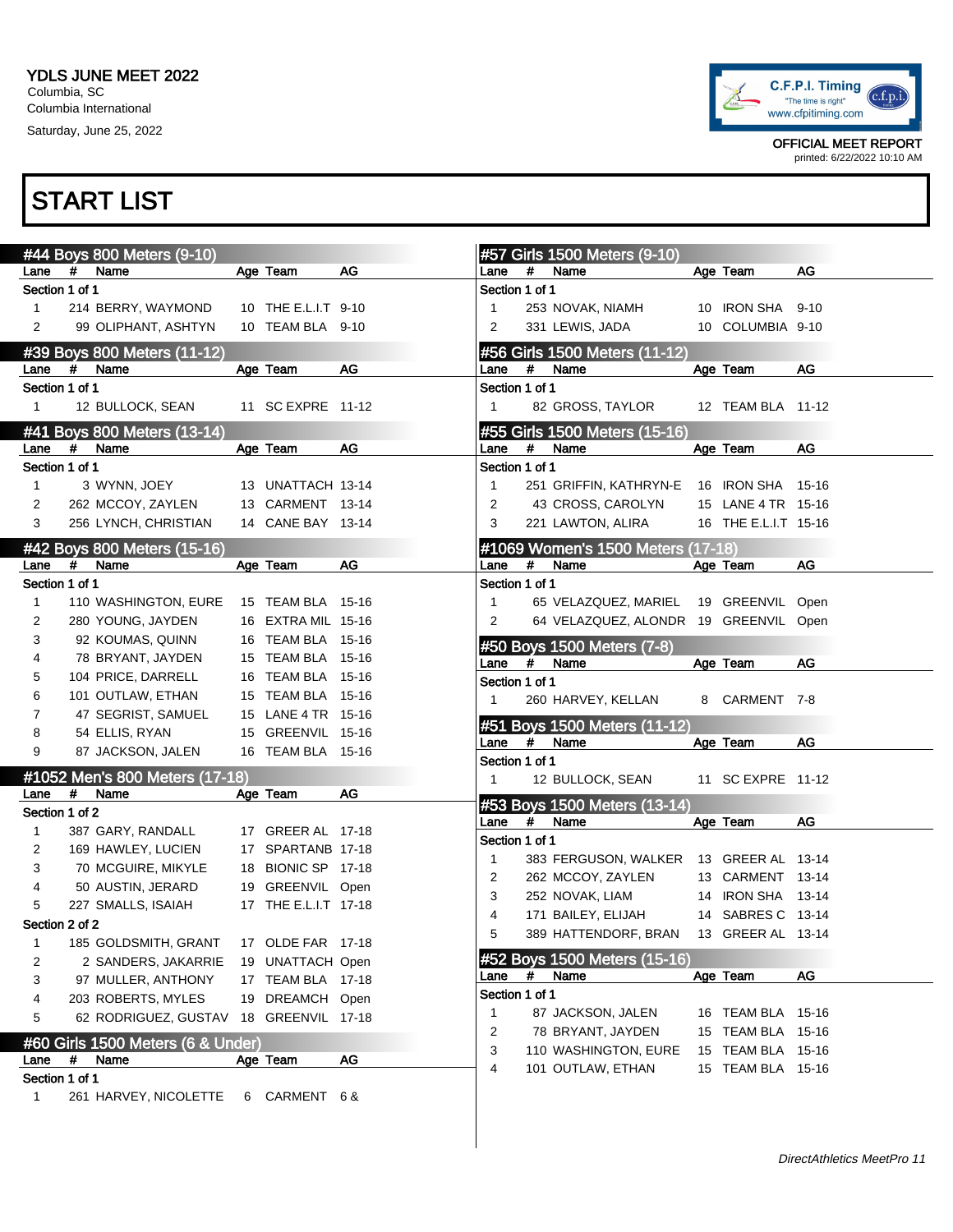

|                |                 | #1064 Men's 1500 Meters (17-18)         |                |                   |    |                        |   | #73 Girls 100m Hurdles (13-14)         |                      |       |
|----------------|-----------------|-----------------------------------------|----------------|-------------------|----|------------------------|---|----------------------------------------|----------------------|-------|
| Lane           | #<br>Name       |                                         |                | Age Team          | AG | Lane                   | # | Name                                   | Age Team             | AG    |
| Section 1 of 1 |                 |                                         |                |                   |    | Section 1 of 2         |   |                                        |                      |       |
| 1              |                 | 248 COSTANZO, AIDEN                     |                | 17 IRON SHA 17-18 |    | 3                      |   | 263 ADAMS, MAKEIMA                     | 14 EXTRA MIL 13-14   |       |
| 2              |                 | 185 GOLDSMITH, GRANT                    |                | 17 OLDE FAR 17-18 |    | 4                      |   | 226 REID, TATIANA                      | 13 THE E.L.I.T 13-14 |       |
| 3              |                 | 247 BROWN, SAXON                        |                | 18 IRON SHA 17-18 |    | 5                      |   | 277 PRYOR, LARMORE                     | 14 EXTRA MIL 13-14   |       |
| 4              |                 | 169 HAWLEY, LUCIEN                      |                | 17 SPARTANB 17-18 |    | 6                      |   | 111 WEAVER, JAYLA                      | 13 TEAM BLA 13-14    |       |
|                |                 | #1071 Men's 40m Hurdles (7-8)           |                |                   |    | Section 2 of 2         |   |                                        |                      |       |
| Lane           | #<br>Name       |                                         |                | Age Team          | AG | 1                      |   | 271 HOOPER, EMMA                       | 14 EXTRA MIL 13-14   |       |
| Section 1 of 1 |                 |                                         |                |                   |    | 2                      |   | 200 NESBITT, KAMRYN                    | 14 DREAMCH 13-14     |       |
| 3              |                 | 385 FOWLER, DEREON                      |                | 7 GREER AL 7-8    |    | 3                      |   | 379 DUMAS, DIOR                        | 14 GREER AL 13-14    |       |
| 4              |                 | 400 SINGLETON, GRAYSO                   | $\overline{7}$ | GREER AL 7-8      |    | 4                      |   | 72 ASMOND, PARIS                       | 14 TEAM BLA 13-14    |       |
| 5              |                 | 195 KELSON, ADAM                        | $7\phantom{0}$ | DREAMCH 7-8       |    | 5                      |   | 10 BERRY, SIDRA                        | 13 SC EXPRE 13-14    |       |
|                |                 |                                         |                |                   |    | 6                      |   | 375 BROCK, KIMORA                      | 14 GREER AL 13-14    |       |
| 6              |                 | 384 FOWLER JR, DEMETR 7 GREER AL 7-8    |                |                   |    | 7                      |   | 205 SAMUELS, LACEY                     | 14 DREAMCH 13-14     |       |
|                |                 | #1073 Women's 60m Hurdles (9-10)        |                |                   |    | 8                      |   | 304 MINDER, JOYANNA                    | 14 36 ELITE M 13-14  |       |
| Lane           | #<br>Name       |                                         |                | Age Team          | AG |                        |   |                                        |                      |       |
| Section 1 of 1 |                 |                                         |                |                   |    |                        |   | #210 Girls 100m Hurdles (15-16)        |                      |       |
| 4              |                 | 128 JACKSON, WINTER                     |                | 10 ASAP PER 9-10  |    | Lane                   | # | Name                                   | Age Team             | AG    |
|                |                 | #1072 Men's 60m Hurdles (9-10)          |                |                   |    | Section 1 of 1         |   |                                        |                      |       |
| Lane           | $\#$<br>Name    |                                         |                | Age Team          | AG | 1                      |   | 201 NEWTON, CAMILLE                    | 15 DREAMCH 15-16     |       |
| Section 1 of 1 |                 |                                         |                |                   |    | 2                      |   | 362 PIERCE, NEVAEH                     | 16 CAROLINA 15-16    |       |
| 4              |                 | 192 GREEN, MICHAEL                      | 9              | DREAMCH 9-10      |    | 3                      |   | 191 EVANS, NIYA                        | 16 DREAMCH 15-16     |       |
| 5              | 380 DUNHAM, EAN |                                         | 9              | GREER AL 9-10     |    | 4                      |   | 411 WRIGHT, KENNEDY                    | 16 GREER AL 15-16    |       |
|                |                 |                                         |                |                   |    | 5                      |   | 264 BARLEY, TALAIJAH                   | 16 EXTRA MIL 15-16   |       |
|                |                 | #1075 Women's 80m Hurdles (11-12)       |                |                   |    | 6                      |   | 42 COVERSON-SPRINGS                    | 16 LANE 4 TR 15-16   |       |
| Lane           | #<br>Name       |                                         |                | Age Team          | AG | 7                      |   | 162 WEBBER, CAILYN                     | 15 A TOUCH           | 15-16 |
| Section 1 of 1 |                 |                                         |                |                   |    | 8                      |   | 312 CRAYTON, CAMEIA                    | 15 COLUMBIA 15-16    |       |
| 1              |                 | 341 ROSCOE, TYRA                        |                | 11 COLUMBIA 11-12 |    | #1077                  |   | Women's 100m Hurdles (17-18)           |                      |       |
| 2              |                 | 406 WEAVER, OKTOBER                     |                | 11 GREER AL 11-12 |    | Lane                   | # | Name                                   | Age Team             | AG    |
| 3              |                 | 189 CROMARTIE, JANIYA                   |                | 12 DREAMCH 11-12  |    | Section 1 of 2         |   |                                        |                      |       |
| 4              | 123 HALL, AJA   |                                         |                | 11 ASAP PER 11-12 |    | 2                      |   | 355 PATRICK, EVELYN                    | 17 THE STOR 17-18    |       |
| 5              |                 | 67 WILLIAMS, ZOE                        |                | 12 GREENVIL 11-12 |    | 3                      |   | 61 RICE, GABRIELLE                     | 17 GREENVIL 17-18    |       |
| 6              |                 | 210 WILLIAMS, KACEY_NE 11 DREAMCH 11-12 |                |                   |    | 4                      |   | 204 RODRIGUEZ, BRIANN                  | 18 DREAMCH 17-18     |       |
| 7              |                 | 31 ROBINSON, MADISON 12 SC EXPRE 11-12  |                |                   |    | 5                      |   | 20 FRIERSON, DELANEY                   | 17 SC EXPRE 17-18    |       |
|                |                 | #1074 Men's 80m Hurdles (11-12)         |                |                   |    | 6                      |   | 404 WALLACE, JATAYSJA                  | 17 GREER AL 17-18    |       |
| Lane           | #<br>Name       |                                         |                | Age Team          | AG | Section 2 of 2         |   |                                        |                      |       |
| Section 1 of 1 |                 |                                         |                |                   |    | 2                      |   | 25 HAYNESWORTH, KAIT 17 SC EXPRE 17-18 |                      |       |
| 1              |                 | 102 OUTLAW, EVAN                        |                | 11 TEAM BLA 11-12 |    | 3                      |   | 49 ADAMS, SAMYAH                       | 18 GREENVIL 17-18    |       |
| 2              | 18 EPPS, AYDEN  |                                         | 11             | SC EXPRE 11-12    |    | 4                      |   | 208 WELLS, TAYLOR                      | 17 DREAMCH 17-18     |       |
| 3              |                 | 125 HESTER, KALEB                       |                | 12 ASAP PER 11-12 |    | 5                      |   | 224 OLOPADE-SIMMONS,                   | 17 THE E.L.I.T 17-18 |       |
|                |                 |                                         |                |                   |    |                        |   |                                        |                      |       |
| 4              |                 | 17 EPPS, AUSTIN                         | 11             | SC EXPRE 11-12    |    |                        |   |                                        |                      |       |
| 5              | 381 DUNHAM, ELI |                                         |                | 12 GREER AL 11-12 |    | 6                      |   | 354 OUTHOUS, SOPHIA                    | 17 THE STOR 17-18    |       |
| 6              |                 | 30 PERNELL, SHAWN                       |                | 12 SC EXPRE 11-12 |    |                        |   | #1080 Women's 100m Hurdles (Open)      |                      |       |
| 7              |                 | 241 DOUGLAS, JOSIAH                     |                | 12 QC BLAZE 11-12 |    | Lane<br>Section 1 of 1 | # | Name                                   | Age Team             | AG    |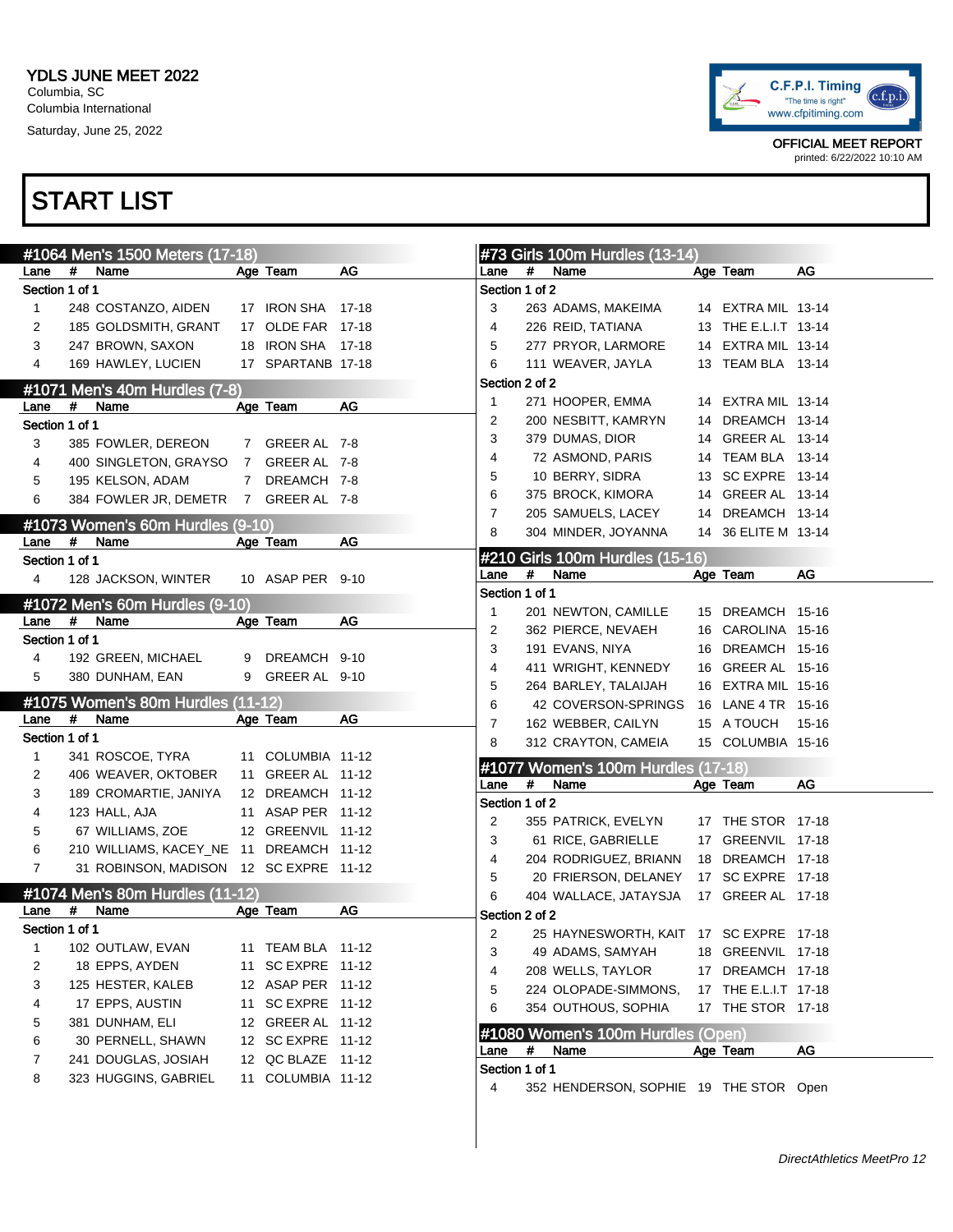

|                        |   | #1076 Men's 100m Hurdles (13-14)           |                      |    |                        |      | #219 Girls 400m Hurdles (15-16) (cont'd)   |   |                                      |          |
|------------------------|---|--------------------------------------------|----------------------|----|------------------------|------|--------------------------------------------|---|--------------------------------------|----------|
| Lane                   | # | Name                                       | Age Team             | AG | Lane                   | #    | Name                                       |   | Age Team                             | AG       |
| Section 1 of 1         |   |                                            |                      |    | 5                      |      | 264 BARLEY, TALAIJAH                       |   | 16 EXTRA MIL 15-16                   |          |
| 2                      |   | 383 FERGUSON, WALKER 13 GREER AL 13-14     |                      |    | 6                      |      | 34 STRIPLING, REYNAH                       |   | 15 SC EXPRE 15-16                    |          |
| 3                      |   | 112 WHITE, ELIJAH                          | 13 TEAM BLA 13-14    |    |                        |      | #1087 Women's 400m Hurdles (17-18)         |   |                                      |          |
| 4                      |   | 36 THIGPEN, ANANIAS                        | 13 SC EXPRE 13-14    |    | Lane                   | #    | Name                                       |   | Age Team                             | AG       |
| 5                      |   | 193 HAILE, KALEB                           | 13 DREAMCH 13-14     |    | Section 1 of 2         |      |                                            |   |                                      |          |
| 6                      |   | 273 KELLEY, JONATHAN                       | 14 EXTRA MIL 13-14   |    | 2                      |      | 49 ADAMS, SAMYAH                           |   | 18 GREENVIL 17-18                    |          |
| $\overline{7}$         |   | 313 CRAYTON, CAMERYN                       | 14 COLUMBIA 13-14    |    | 3                      |      | 208 WELLS, TAYLOR                          |   | 17 DREAMCH 17-18                     |          |
|                        |   | #75 Boys 110m Hurdles (15-16)              |                      |    | 4                      |      | 291 THOMPSON, BRYANN 17 FAST FOR 17-18     |   |                                      |          |
| Lane                   | # | Name                                       | Age Team             | AG | 5                      |      | 25 HAYNESWORTH, KAIT 17 SC EXPRE 17-18     |   |                                      |          |
| Section 1 of 1         |   |                                            |                      |    | 6                      |      | 404 WALLACE, JATAYSJA                      |   | 17 GREER AL 17-18                    |          |
| 2                      |   | 35 THIGPEN III, IVORY                      | 16 SC EXPRE 15-16    |    | Section 2 of 2         |      |                                            |   |                                      |          |
| 3                      |   | 124 HENLEY, AMON                           | 16 ASAP PER 15-16    |    | 2                      |      | 61 RICE, GABRIELLE                         |   | 17 GREENVIL 17-18                    |          |
| 4                      |   | 303 MATHIS, ASAIAH                         | 15 36 ELITE M 15-16  |    | 3                      |      | 354 OUTHOUS, SOPHIA                        |   | 17 THE STOR 17-18                    |          |
| 5                      |   | 54 ELLIS, RYAN                             | 15 GREENVIL 15-16    |    | 4                      |      | 355 PATRICK, EVELYN                        |   | 17 THE STOR 17-18                    |          |
| 6                      |   | 199 MOODY, ETHAN                           | 16 DREAMCH 15-16     |    | 5                      |      | 20 FRIERSON, DELANEY                       |   | 17 SC EXPRE 17-18                    |          |
|                        |   | #1081 Men's 110m Hurdles (17-18)           |                      |    | 6                      |      | 22 GIBSON, MADISON                         |   | 17 SC EXPRE 17-18                    |          |
| Lane                   | # | Name                                       | Age Team             | AG |                        |      | #1089 Women's 400m Hurdles (Open)          |   |                                      |          |
| Section 1 of 1         |   |                                            |                      |    | Lane                   | #    | Name                                       |   | Age Team                             | AG       |
| 2                      |   | 227 SMALLS, ISAIAH                         | 17 THE E.L.I.T 17-18 |    | Section 1 of 1         |      |                                            |   |                                      |          |
| 3                      |   | 298 BOATWRIGHT, OMAR 18 36 ELITE M 17-18   |                      |    | 4                      |      | 352 HENDERSON, SOPHIE 19 THE STOR Open     |   |                                      |          |
| 4                      |   | 297 BENNETT, OMARI                         | 18 36 ELITE M 17-18  |    |                        |      |                                            |   |                                      |          |
| 5                      |   | 7 BROWN, RASHAAD                           | 18 UNATTACH 17-18    |    |                        |      | #78 Boys 400m Hurdles (15-16)              |   |                                      |          |
| 6                      |   | 215 BLOESE-BUENO, NOA 18 THE E.L.I.T 17-18 |                      |    | Lane<br>Section 1 of 1 | $\#$ | Name                                       |   | Age Team                             | AG       |
|                        |   |                                            |                      |    |                        |      |                                            |   |                                      |          |
|                        | # | #1084 Women's 200m Hurdles (13-14)         |                      | AG | 2<br>3                 |      | 199 MOODY, ETHAN<br>198 MONTAGUE, ELIJAH   |   | 16 DREAMCH 15-16<br>15 DREAMCH 15-16 |          |
| Lane<br>Section 1 of 1 |   | Name                                       | Age Team             |    | 4                      |      | 35 THIGPEN III, IVORY                      |   | 16 SC EXPRE 15-16                    |          |
|                        |   |                                            | 14 DREAMCH 13-14     |    | 5                      |      | 300 GRANT III, QUENCY                      |   | 15 36 ELITE M 15-16                  |          |
| 1                      |   | 206 STEWART, NEVAEH                        | 14 EXTRA MIL 13-14   |    | 6                      |      | 54 ELLIS, RYAN                             |   | 15 GREENVIL 15-16                    |          |
| 2<br>3                 |   | 271 HOOPER, EMMA<br>375 BROCK, KIMORA      | 14 GREER AL 13-14    |    | 7                      |      |                                            |   | 16 SC EXPRE 15-16                    |          |
|                        |   | 10 BERRY, SIDRA                            | 13 SC EXPRE 13-14    |    |                        |      | 26 HERRING, JAKORI                         |   |                                      |          |
| 4                      |   |                                            | 14 36 ELITE M 13-14  |    |                        |      | #1086 Men's 400m Hurdles (17-18)           |   |                                      |          |
| 5                      |   | 304 MINDER, JOYANNA<br>205 SAMUELS, LACEY  | 14 DREAMCH 13-14     |    | Lane                   | #    | Name                                       |   | Age Team                             | AG       |
| 6<br>7                 |   | 200 NESBITT, KAMRYN                        | 14 DREAMCH 13-14     |    | Section 1 of 1         |      |                                            |   |                                      |          |
|                        |   |                                            |                      |    | 3                      |      | 52 DONALDSON, LA'DARI 19 GREENVIL Open     |   |                                      |          |
|                        |   | #1083 Men's 200m Hurdles (13-14)           |                      |    | 4                      |      | 7 BROWN, RASHAAD                           |   | 18 UNATTACH 17-18                    |          |
| Lane                   | # | Name                                       | Age leam             | AG | 5                      |      | 215 BLOESE-BUENO, NOA 18 THE E.L.I.T 17-18 |   |                                      |          |
| Section 1 of 1         |   |                                            |                      |    | 6                      |      | 62 RODRIGUEZ, GUSTAV 18 GREENVIL 17-18     |   |                                      |          |
| 3                      |   | 3 WYNN, JOEY                               | 13 UNATTACH 13-14    |    |                        |      | #772 Girls 1500m Walk (9-10)               |   |                                      |          |
| 4                      |   | 36 THIGPEN, ANANIAS                        | 13 SC EXPRE 13-14    |    | Lane                   | #    | Name                                       |   | Age Team                             | AG       |
| 5                      |   | 193 HAILE, KALEB                           | 13 DREAMCH 13-14     |    | Section 1 of 1         |      |                                            |   |                                      |          |
| 6                      |   | 273 KELLEY, JONATHAN                       | 14 EXTRA MIL 13-14   |    | 1                      |      | 407 WILLIAMS, DOMANIQ                      | 9 | GREER AL 9-10                        |          |
|                        |   | #219 Girls 400m Hurdles (15-16)            |                      |    | 2                      |      | 75 BAKER, JASMINE                          | 9 | TEAM BLA 9-10                        |          |
| Lane                   | # | Name                                       | Age Team             | AG | 3                      |      | 156 HOLMES, SUMMER                         |   | 10 A TOUCH                           | $9 - 10$ |
| Section 1 of 1         |   |                                            |                      |    | 4                      |      | 74 BAKER, JADE                             | 9 | TEAM BLA 9-10                        |          |
| 3                      |   | 201 NEWTON, CAMILLE                        | 15 DREAMCH 15-16     |    |                        |      |                                            |   |                                      |          |
| 4                      |   | 15 CRUMPTON, NAILAH                        | 16 SC EXPRE 15-16    |    |                        |      |                                            |   |                                      |          |
|                        |   |                                            |                      |    |                        |      |                                            |   |                                      |          |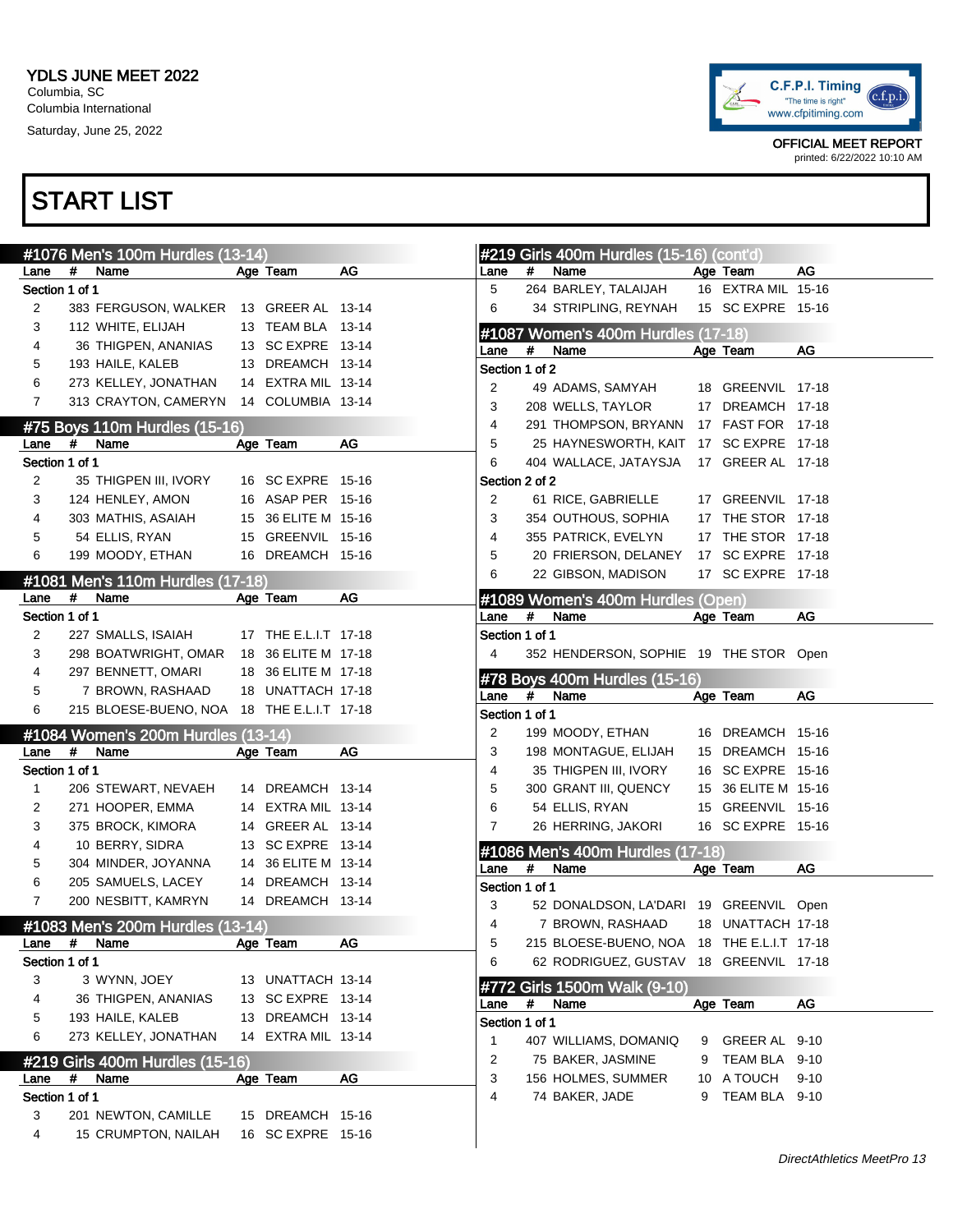

OFFICIAL MEET REPORT printed: 6/22/2022 10:10 AM

| #511 Girls 1500m Walk (11-12)                              | #221 Boys 4 x 100m Relay (7-8)                              |
|------------------------------------------------------------|-------------------------------------------------------------|
| #<br>Age Team<br><b>AG</b><br>Name<br>Lane                 | <b>AG</b><br>Lane Team                                      |
| Section 1 of 1                                             | Section 1 of 1                                              |
| 6<br>163 WEBBER, SOPHIE<br>12 A TOUCH<br>11-12             | 2 COLUMBIA KNIGHTS (A)<br>Α                                 |
| 153 CUNNINGHAM, EDEN 11 A TOUCH<br>$\overline{7}$<br>11-12 | <b>COLUMBIA KNIGHTS (B)</b><br>B<br>3                       |
| 82 GROSS, TAYLOR<br>12 TEAM BLA 11-12<br>8                 | #516 Boys 4 x 100m Relay (9-10)                             |
| #1003 Boys 1500m Walk (11-12)                              | <b>AG</b><br>Lane Team                                      |
| Age Team<br>AG<br>#<br>Name<br>Lane                        | Section 1 of 1                                              |
| Section 1 of 1                                             | 4 ASAP PERFORMANCE (A)<br>Α                                 |
| $\mathbf{1}$<br>102 OUTLAW, EVAN<br>11 TEAM BLA 11-12      |                                                             |
| 390 HATTENDORF, RYAN<br>11 GREER AL 11-12<br>2             | #222 Boys 4 x 100m Relay (11-12)<br><b>AG</b><br>Lane Team  |
|                                                            | Section 1 of 1                                              |
| #1090 Men's 1500m Walk (13-14)<br>AG                       |                                                             |
| #<br>Name<br>Age Team<br>Lane                              | 4 SC EXPRESS TRACK CLUB (A)<br>Α                            |
| Section 1 of 1                                             | 5 ASAP PERFORMANCE (A)<br>Α                                 |
| 3<br>389 HATTENDORF, BRAN<br>13 GREER AL 13-14             | #520 Boys 4 x 100m Relay (13-14)                            |
| #1092 Men's 1500m Walk (15-16)                             | Lane Team<br>AG                                             |
| #<br>Age Team<br>AG<br>Name<br>Lane                        | Section 1 of 1                                              |
| Section 1 of 1                                             | 6 RUNNIN ON FAITH TRACK CLUB (A) A                          |
| 397 NESBITT, JAQUAVIOU 16 GREER AL 15-16<br>4              | #518 Boys 4 x 100m Relay (15-16)                            |
| #525 Girls 4 x 100m Relay (11-12)                          | AG<br>Lane Team                                             |
| <b>AG</b><br>Lane Team                                     | Section 1 of 1                                              |
| Section 1 of 1                                             | 7 GREENVILLE JETS TRACK CLUB (A)<br>A                       |
| 1 ASAP PERFORMANCE (A)<br>A                                | DREAMCHASERZ (A)<br>Α<br>8                                  |
|                                                            |                                                             |
| #82 Girls 4 x 100m Relay (13-14)                           | #1101 Men's 4 x 100m Relay (17-18)                          |
| AG<br>Lane Team                                            | Lane Team<br><b>AG</b>                                      |
| Section 1 of 1                                             | Section 1 of 1                                              |
| 2 OVER THE TOP TRACK CLUB (A)<br>Α                         | 4 COLUMBIA KNIGHTS (A)<br>Α                                 |
| #523 Girls 4 x 100m Relay (15-16)                          | #536 Girls 4 x 400m Relay (15-16)                           |
| Lane Team<br><b>AG</b>                                     | Lane Team<br><b>AG</b>                                      |
| Section 1 of 1                                             | Section 1 of 1                                              |
| 3 EXTRA MILE TIGERS (A)<br>Α                               | 4 A TOUCH OF SPEED (A)<br>Α                                 |
| <b>GREER ALLSTARS TC (A)</b><br>Α<br>4                     | #1107 Women's 4 x 400m Relay (17-18)                        |
| 5 A TOUCH OF SPEED (A)<br>Α                                | Lane Team<br>AG                                             |
| #1105 Women's 4 x 100m Relay (17-18)                       | Section 1 of 1                                              |
| Lane Team<br>AG                                            | 4 GREENVILLE JETS TRACK CLUB (A) A                          |
| Section 1 of 1                                             |                                                             |
| THE STORM TRACK CLUB (A)<br>Α<br>4                         | #224 Boys 4 x 400m Relay (11-12)<br>AG<br>Lane Team         |
| SC EXPRESS TRACK CLUB (A)<br>Α<br>5                        | Section 1 of 1                                              |
|                                                            | 4 ASAP PERFORMANCE (A)                                      |
| #515 Boys 4 x 100m Relay (6 & Under)                       | Α                                                           |
| Lane Team<br>AG                                            | #91 Girls High Jump (11-12)                                 |
| Section 1 of 1                                             | Age Team<br>AG<br>#<br>Name<br>Lane                         |
| 1 COLUMBIA KNIGHTS (A)<br>Α                                | Flight 1 of 1                                               |
|                                                            | 341 ROSCOE, TYRA<br>11 COLUMBIA 11-12<br>1                  |
|                                                            | 189 CROMARTIE, JANIYA<br>12 DREAMCH 11-12<br>$\overline{2}$ |
|                                                            |                                                             |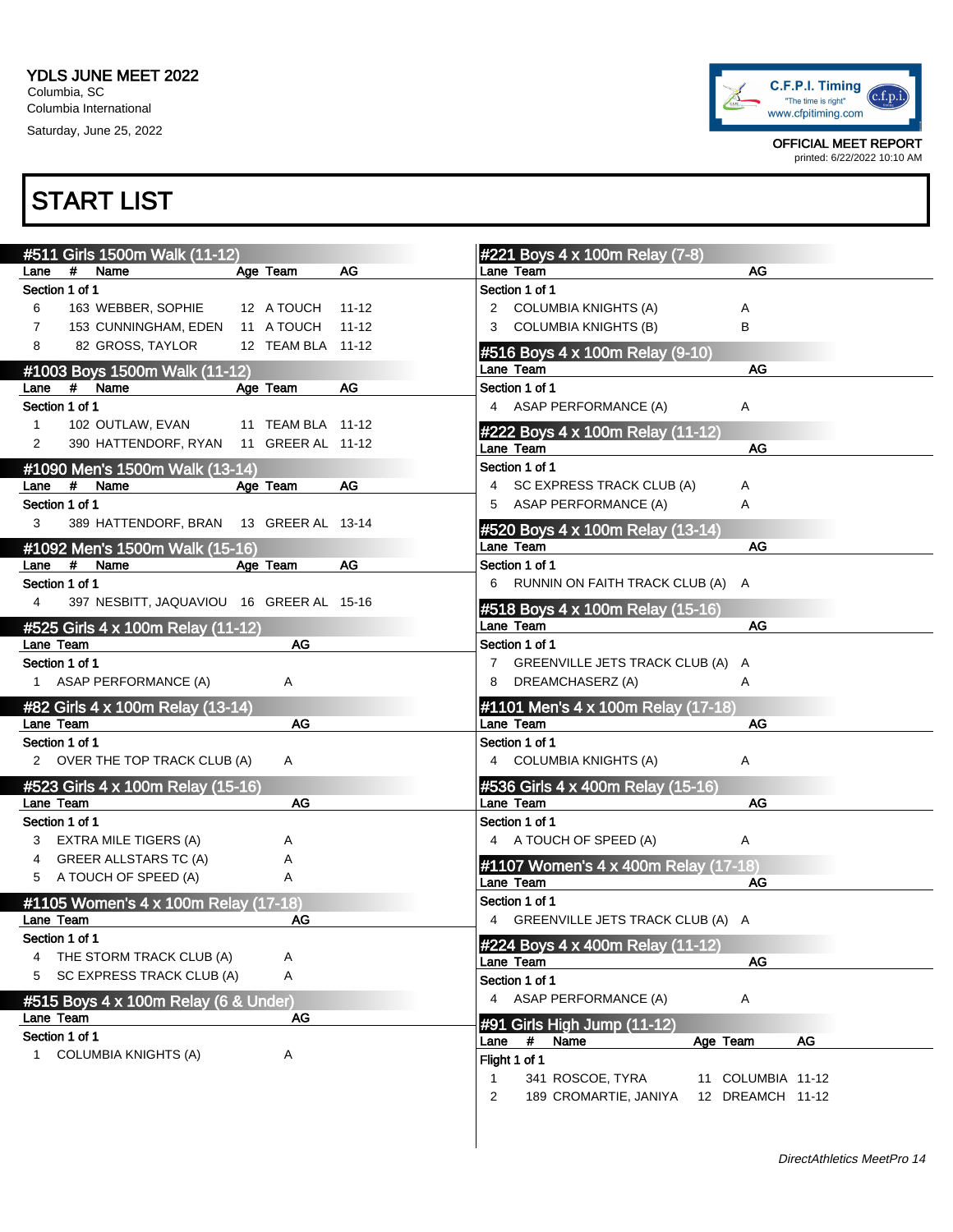

OFFICIAL MEET REPORT printed: 6/22/2022 10:10 AM

|                              |      | #787 Women's High Jump (13-14)            |                     |           |                |      | #793 Women's Pole Vault (13-14)       |             |                                 |                            |
|------------------------------|------|-------------------------------------------|---------------------|-----------|----------------|------|---------------------------------------|-------------|---------------------------------|----------------------------|
| Lane                         | #    | Name                                      | Age Team            | AG        | Lane           | #    | Name                                  |             | Age Team                        | AG                         |
| Flight 1 of 1                |      |                                           |                     |           | Flight 1 of 1  |      |                                       |             |                                 |                            |
| $\mathbf{1}$                 |      | 379 DUMAS, DIOR                           | 14 GREER AL 13-14   |           | $\mathbf{1}$   |      | 174 BENZ, BAILEY                      |             | 14 SABRES C 13-14               |                            |
|                              |      | #379 Girls High Jump (15-16)              |                     |           | 2              |      | 178 KELLEY, KAITLYN                   |             | 14 SABRES C 13-14               |                            |
| Lane                         | #    | Name                                      | Age Team            | AG        |                |      | #1120 Women's Pole Vault (17-18)      |             |                                 |                            |
| Flight 1 of 1                |      |                                           |                     |           | Lane           | #    | Name                                  |             | Age Team                        | AG                         |
| $\mathbf{1}$                 |      | 155 HOLMAN, LAILAH                        | 15 A TOUCH          | $15 - 16$ | Flight 1 of 1  |      |                                       |             |                                 |                            |
|                              |      |                                           |                     |           | $\mathbf{1}$   |      | 351 GREEN, SERENITY                   |             | 17 THE STOR 17-18               |                            |
|                              |      | #1116 Women's High Jump (17-18)           |                     |           | 2              |      | 356 PRIVETTE, DRAYTON                 |             | 17 THE STOR 17-18               |                            |
| Lane                         | #    | Name                                      | Age Team            | AG        | 3              |      | 175 COBB, AUDREY                      |             | 18 SABRES C 17-18               |                            |
| Flight 1 of 1<br>$\mathbf 1$ |      | 68 HAIRSTON, SHUSHAN 18 BIONIC SP 17-18   |                     |           |                |      |                                       |             |                                 |                            |
|                              |      |                                           |                     |           |                |      | #790 Men's Pole Vault (13-14)         |             |                                 |                            |
| $\overline{2}$               |      | 135 NIMO, KAREN                           | 17 ASAP PER 17-18   |           | Lane           | #    | Name                                  |             | Age Team                        | AG                         |
| 3                            |      | 8 HAIRSTON, SHUSHAN 18 UNATTACH 17-18     |                     |           | Flight 1 of 1  |      |                                       |             |                                 |                            |
| 4                            |      | 299 CUNNINGHAM, KAMIL 17 36 ELITE M 17-18 |                     |           | 1              |      | 177 DEANE, DRAYDEN                    |             | 14 SABRES C 13-14               |                            |
| 5                            |      | 351 GREEN, SERENITY                       | 17 THE STOR 17-18   |           |                |      | #1118 Men's Pole Vault (17-18)        |             |                                 |                            |
| 6                            |      | 356 PRIVETTE, DRAYTON 17 THE STOR 17-18   |                     |           | Lane           | $\#$ | Name                                  |             | Age Team                        | AG                         |
|                              |      | #539 Boys High Jump (11-12)               |                     |           | Flight 1 of 1  |      |                                       |             |                                 |                            |
| Lane                         | $\#$ | Name                                      | Age Team            | AG        | $\mathbf{1}$   |      | 172 BAILEY, EZEKIEL                   |             | 17 SABRES C 17-18               |                            |
| Flight 1 of 1                |      |                                           |                     |           | 2              |      | 40 ALEMAR, CHRISTOPH                  |             | 18 LANE 4 TR 17-18              |                            |
| $\mathbf{1}$                 |      | 390 HATTENDORF, RYAN                      | 11 GREER AL 11-12   |           | 3              |      | 176 DEANE, DATHAN                     |             | 17 SABRES C 17-18               |                            |
| 2                            |      | 381 DUNHAM, ELI                           | 12 GREER AL 11-12   |           |                |      | #101 Girls Long Jump (6 & Under)      |             |                                 |                            |
| 3                            |      | 30 PERNELL, SHAWN                         | 12 SC EXPRE 11-12   |           | Lane           | #    | Name                                  |             | Age Team                        | AG                         |
| 4                            |      | 346 WILLIAMS, CORNELIU 11 COLUMBIA 11-12  |                     |           | Flight 1 of 1  |      |                                       |             |                                 |                            |
|                              |      | #912 Men's High Jump (13-14)              |                     |           | $\mathbf{1}$   |      | 266 EUGENE, CHARITY                   | 6           | EXTRA MIL 6 &                   |                            |
| Lane                         | #    | Name                                      | Age Team            | AG        | $\overline{2}$ |      | 66 WILLIAMS, CHARLI                   | 5           | GREENVIL 6 &                    |                            |
| Flight 1 of 1                |      |                                           |                     |           | 3              |      | 180 HAMPTON, JASMINE                  | 6           | CLASSICS 6 &                    |                            |
| 1                            |      | 171 BAILEY, ELIJAH                        | 14 SABRES C 13-14   |           | 4              |      | 370 WILLIAMS, JEMYLA                  |             | 5 ARMOR OF 6&                   |                            |
| 2                            |      | 112 WHITE, ELIJAH                         | 13 TEAM BLA 13-14   |           |                |      |                                       |             |                                 |                            |
| 3                            |      | 367 MOBLEY, DORIAN                        | 14 ARMOR OF 13-14   |           |                | $\#$ | #99 Girls Long Jump (7-8)             |             |                                 | AG                         |
| 4                            |      | 118 CUYLER, AUREIS                        | 14 ASAP PER 13-14   |           | Lane           |      | Name                                  |             | Age Team                        |                            |
| 5                            |      | 383 FERGUSON, WALKER 13 GREER AL 13-14    |                     |           | Flight 1 of 1  |      |                                       |             |                                 |                            |
|                              |      |                                           |                     |           | $\mathbf{1}$   |      | 369 WILLIAMS, JAHLLA                  |             | 7 ARMOR OF 7-8                  |                            |
|                              | #    | #373 Boys High Jump (15-16)<br>Name       |                     | AG        | 2<br>3         |      | 131 LESTER, JHUEL<br>268 EUGENE, HOPE |             | 8 ASAP PER 7-8<br>EXTRA MIL 7-8 |                            |
| Lane                         |      |                                           | Age Team            |           |                |      |                                       | 8           |                                 |                            |
| Flight 1 of 1                |      |                                           |                     |           | 4              |      | 338 PAYNE, LACI                       | $7^{\circ}$ | COLUMBIA 7-8                    |                            |
| $\mathbf{1}$                 |      | 105 REAVES, DAVON                         | 16 TEAM BLA 15-16   |           | 5              |      | 19 EPPS, LOGAN                        | 8           | SC EXPRE 7-8                    |                            |
| $\overline{2}$               |      | 26 HERRING, JAKORI                        | 16 SC EXPRE 15-16   |           |                |      | #100 Girls Long Jump (9-10)           |             |                                 |                            |
|                              |      | #1110 Men's High Jump (17-18)             |                     |           | Lane           | #    | Name                                  |             | Age Team                        | AG                         |
| Lane                         | #    | Name                                      | Age Team            | $AG$      | Flight 1 of 1  |      |                                       |             |                                 |                            |
| Flight 1 of 1                |      |                                           |                     |           | 1              |      | 391 HAWKINS, MADISON                  |             | 10 GREER AL 9-10                |                            |
| 1                            |      | 288 SALLEY, STEVEN                        | 17 FAST FOR 17-18   |           | 2              |      | 302 GRANT, GABRIELLE                  |             | 10 36 ELITE M 9-10              |                            |
| 2                            |      | 298 BOATWRIGHT, OMAR                      | 18 36 ELITE M 17-18 |           | 3              |      | 128 JACKSON, WINTER                   |             | 10 ASAP PER 9-10                |                            |
| 3                            |      | 157 JORDAN, JAVIN                         | 17 A TOUCH          | $17 - 18$ | 4              |      | 166 FULLER, JOSHLYN                   |             | 10 SPARTANB 9-10                |                            |
| 4                            |      | 50 AUSTIN, JERARD                         | 19 GREENVIL Open    |           | 5              |      | 255 DAVIS, ALAINA                     | 9           | CANE BAY 9-10                   |                            |
| 5                            |      | 134 MERIWEATHER, MICH 17 ASAP PER 17-18   |                     |           | 6              |      | 217 DARDEN, DALLAS                    | 9           | THE E.L.I.T 9-10                |                            |
|                              |      |                                           |                     |           | 7              |      | 257 LYNCH, JANELLE                    | 9           | CANE BAY 9-10                   |                            |
|                              |      |                                           |                     |           | 8              |      | 120 DOWNS, JOSELLE                    | 9           | ASAP PER 9-10                   |                            |
|                              |      |                                           |                     |           |                |      |                                       |             |                                 | DirectAthletics MeetPro 15 |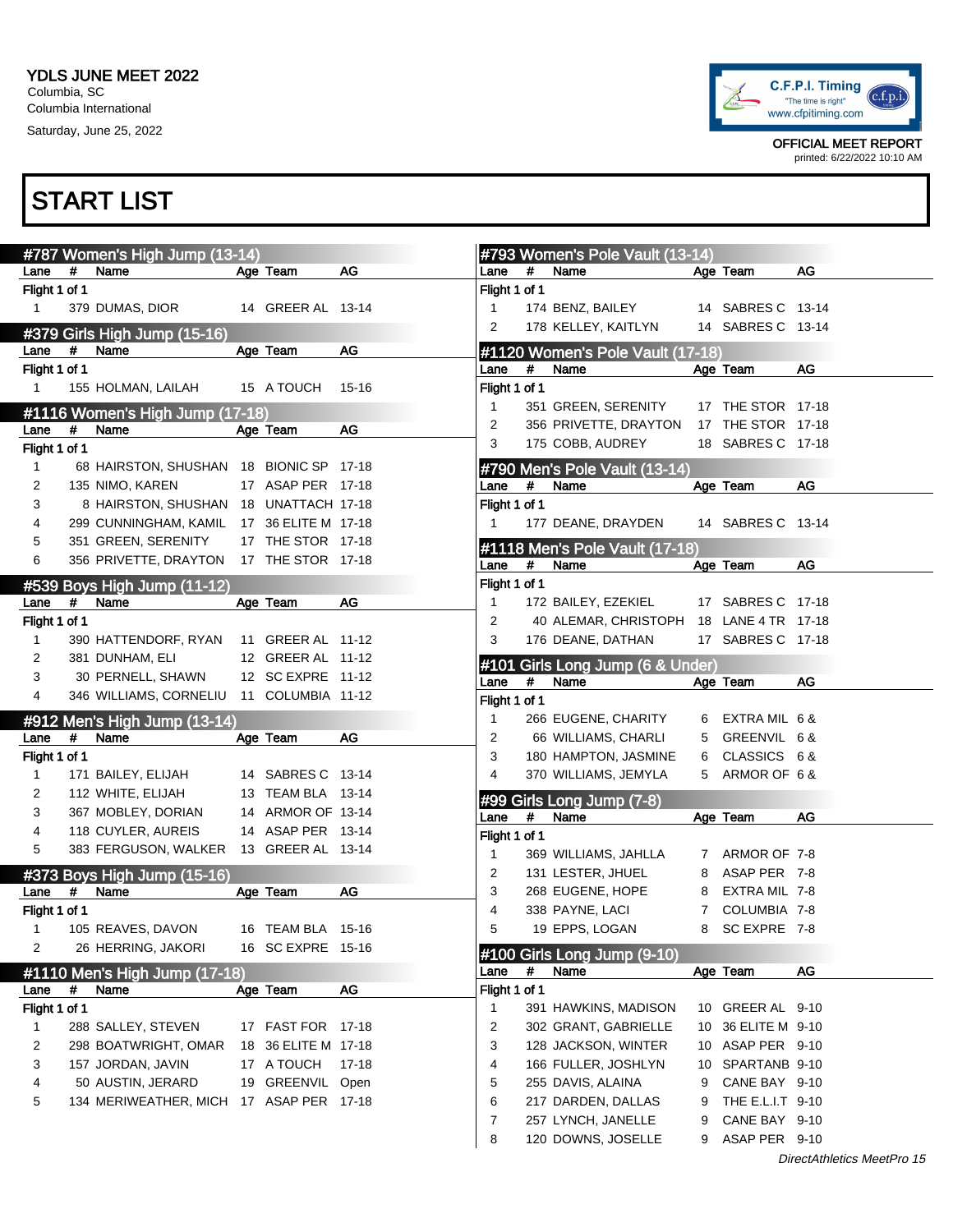

|                |      | #100 Girls Long Jump (9-10) (cont'd)     |                      |          |               |      | #1130 Women's Long Jump (17-18)        |             |                     |    |
|----------------|------|------------------------------------------|----------------------|----------|---------------|------|----------------------------------------|-------------|---------------------|----|
| Lane           | #    | Name                                     | Age Team             | AG       | Lane          | #    | Name                                   |             | Age Team            | AG |
| 9              |      | 164 WILLIAMS, ZION                       | 9 A TOUCH            | $9 - 10$ | Flight 1 of 1 |      |                                        |             |                     |    |
| 10             |      | 278 ROGERS, KIMBERLY                     | 9 EXTRA MIL 9-10     |          | 1             |      | 136 NIMO, KEZIAH                       |             | 17 ASAP PER 17-18   |    |
|                |      | #102 Girls Long Jump (11-12)             |                      |          | 2             |      | 299 CUNNINGHAM, KAMIL                  |             | 17 36 ELITE M 17-18 |    |
| Lane           | #    | Name                                     | Age Team             | AG       | 3             |      | 283 JONES, PHIASIA                     |             | 17 FAST FOR 17-18   |    |
| Flight 1 of 1  |      |                                          |                      |          | 4             |      | 359 GIBSON, AMAURI                     |             | 18 CAROLINA 17-18   |    |
| $\mathbf{1}$   |      | 132 LESTER, TREZHURE                     | 12 ASAP PER 11-12    |          | 5             |      | 290 SINGLETARY, NYA                    |             | 17 FAST FOR 17-18   |    |
| 2              |      | 123 HALL, AJA                            | 11 ASAP PER 11-12    |          | 6             |      | 69 HICKS, SHERIYAH                     |             | 17 BIONIC SP 17-18  |    |
| 3              |      | 77 BLANTON, SYDNEY                       | 11 TEAM BLA 11-12    |          | 7             |      | 81 GASKIN, TICORA                      |             | 17 TEAM BLA 17-18   |    |
| 4              |      | 190 DAVIS, GABRIELLE                     | 12 DREAMCH 11-12     |          | 8             |      | 361 MILTON, SAMIYAH                    |             | 18 CAROLINA 17-18   |    |
| 5              |      | 91 KNOWELL, BRYLEY                       | 11 TEAM BLA 11-12    |          | 9             |      | 49 ADAMS, SAMYAH                       |             | 18 GREENVIL 17-18   |    |
| 6              |      | 368 MOBLEY, LONDON                       | 12 ARMOR OF 11-12    |          | 10            |      | 409 WILSON, SANAA                      |             | 17 GREER AL 17-18   |    |
|                |      |                                          |                      |          | 11            |      | 310 CANTY, ZA'NIAHA                    |             | 17 COLUMBIA 17-18   |    |
|                |      | #98 Girls Long Jump (13-14)              |                      |          | 12            |      | 135 NIMO, KAREN                        |             | 17 ASAP PER 17-18   |    |
| Lane           | #    | Name                                     | Age Team             | AG       |               |      |                                        |             |                     |    |
| Flight 1 of 1  |      |                                          |                      |          | Lane          | #    | #93 Boys Long Jump (6 & Under)<br>Name |             | Age Team            | AG |
| 1              |      | 72 ASMOND, PARIS                         | 14 TEAM BLA 13-14    |          | Flight 1 of 1 |      |                                        |             |                     |    |
| $\overline{c}$ |      | 111 WEAVER, JAYLA                        | 13 TEAM BLA 13-14    |          | 1             |      | 396 MOODY, EASTON                      | 4           | GREER AL 6&         |    |
| 3              |      | 277 PRYOR, LARMORE                       | 14 EXTRA MIL 13-14   |          | 2             |      | 1 RAMPERSANT, ELI                      | 6           | UNATTACH 6 &        |    |
| 4              |      | 263 ADAMS, MAKEIMA                       | 14 EXTRA MIL 13-14   |          | 3             |      | 394 KING, ZANE                         | 5           | GREER AL 6 &        |    |
| 5              |      | 159 RAMPERSANT, NAADI                    | 13 A TOUCH           | 13-14    | 4             |      | 53 ELLIS, BRADLEY                      | 6           | GREENVIL 6 &        |    |
| 6              |      | 377 CROSBY, CAMORA                       | 14 GREER AL 13-14    |          | 5             |      |                                        |             | EXTRA MIL 6 &       |    |
| 7              |      | 393 JACKSON, MARIAH                      | 13 GREER AL 13-14    |          |               |      | 274 LOGAN, JEREMIAH                    | 6           |                     |    |
| 8              |      | 80 GARWAY, ROMELL                        | 14 TEAM BLA 13-14    |          | 6             |      | 145 WASHING, CHAD                      | 6           | ASAP PER 6&         |    |
| 9              |      | 106 SAJOUSTE, SA'NIYAH                   | 13 TEAM BLA 13-14    |          |               |      | #97 Boys Long Jump (7-8)               |             |                     |    |
| 10             |      | 108 SMITH, KARSON                        | 13 TEAM BLA 13-14    |          | Lane          | #    | Name                                   |             | Age Team            | AG |
| 11             |      | 228 WEST, DOMINIQUE                      | 14 THE E.L.I.T 13-14 |          | Flight 1 of 1 |      |                                        |             |                     |    |
|                |      | #247 Girls Long Jump (15-16)             |                      |          | 1             |      | 167 FULLER, NOAH                       |             | 7 SPARTANB 7-8      |    |
| Lane           | $\#$ | Name                                     | Age Team             | AG       | 2             |      | 127 JACKSON, ACE                       |             | 7 ASAP PER 7-8      |    |
| Flight 1 of 1  |      |                                          |                      |          | 3             |      | 385 FOWLER, DEREON                     | 7           | GREER AL 7-8        |    |
| $\mathbf{1}$   |      | 388 HALL, ZENOBIA                        | 15 GREER AL 15-16    |          | 4             |      | 90 KNOWELL, BRYAN                      | 8           | TEAM BLA 7-8        |    |
| $\overline{c}$ |      | 264 BARLEY, TALAIJAH                     | 16 EXTRA MIL 15-16   |          | 5             |      | 103 PITTER, JEREMIAH                   |             | 7 TEAM BLA 7-8      |    |
| 3              |      | 362 PIERCE, NEVAEH                       | 16 CAROLINA 15-16    |          | 6             |      | 328 LEE, DALLAS                        | $7^{\circ}$ | COLUMBIA 7-8        |    |
| 4              |      | 15 CRUMPTON, NAILAH                      | 16 SC EXPRE 15-16    |          | 7             |      | 365 LEWIS, JOSEPH                      | 8           | ARMOR OF 7-8        |    |
| 5              |      | 188 BROWN, MADISON                       | 15 DREAMCH 15-16     |          |               |      | #96 Boys Long Jump (9-10)              |             |                     |    |
| 6              |      | 411 WRIGHT, KENNEDY                      | 16 GREER AL 15-16    |          | Lane          | $\#$ | Name                                   |             | Age Team            | AG |
| 7              |      | 59 MARTIN, DERYN                         | 15 GREENVIL 15-16    |          | Flight 1 of 1 |      |                                        |             |                     |    |
| 8              |      | 55 FOSTER, KAITLYN                       | 16 GREENVIL 15-16    |          | 1             |      | 119 DICKERSON, RODNE                   |             | 9 ASAP PER 9-10     |    |
| 9              |      | 275 PRYOR, DESTINY                       | 16 EXTRA MIL 15-16   |          | 2             |      | 218 DAVENPORT, TAMIEU                  | 10          | THE E.L.I.T 9-10    |    |
| 10             |      | 63 SCOTLAND, AKIRA                       | 16 GREENVIL 15-16    |          | 3             |      | 192 GREEN, MICHAEL                     | 9           | DREAMCH 9-10        |    |
| 11             |      | 279 WRIGHT, ANTANEYAH 15 EXTRA MIL 15-16 |                      |          | 4             |      | 395 MOODY, DALLAS                      | 9           | GREER AL 9-10       |    |
| 12             |      | 410 WILSON, TYVE                         | 15 GREER AL 15-16    |          | 5             |      | 380 DUNHAM, EAN                        | 9           | GREER AL 9-10       |    |
| 13             |      | 201 NEWTON, CAMILLE                      | 15 DREAMCH 15-16     |          | 6             |      | 270 GREEN, GARY                        | 10          | EXTRA MIL 9-10      |    |
| 14             |      | 312 CRAYTON, CAMEIA                      | 15 COLUMBIA 15-16    |          | 7             |      | 137 NORMAN, CLINTON                    | 9           | ASAP PER 9-10       |    |
| 15             |      | 265 BLACK, TAMARI                        | 15 EXTRA MIL 15-16   |          | 8             |      | 372 WILLIAMS, JOSHUA                   |             | 10 ARMOR OF 9-10    |    |
| 16             |      | 276 PRYOR, JANIAH                        | 15 EXTRA MIL 15-16   |          |               |      |                                        |             |                     |    |
|                |      |                                          |                      |          |               |      |                                        |             |                     |    |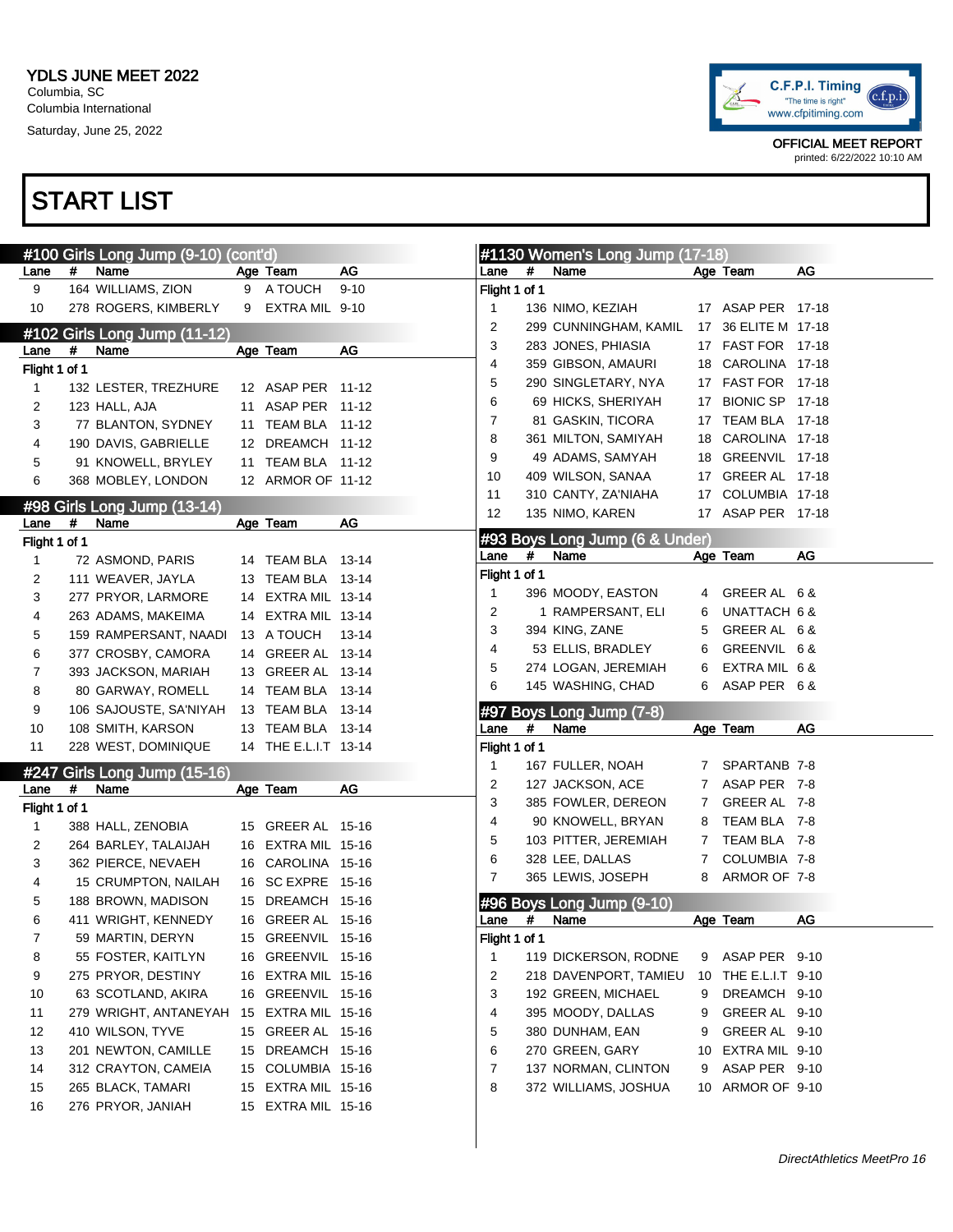

| Lane           | # | #94 Boys Long Jump (11-12)<br>Name    | Age Team                          | AG    | Lane               | # | #1122 Men's Long Jump (17-18) (cont'd)<br>Name | Age Team             | AG    |
|----------------|---|---------------------------------------|-----------------------------------|-------|--------------------|---|------------------------------------------------|----------------------|-------|
| Flight 1 of 1  |   |                                       |                                   |       | 7                  |   | 215 BLOESE-BUENO, NOA 18 THE E.L.I.T 17-18     |                      |       |
| 1              |   | 301 GRANT, BRAYLEN                    | 12 36 ELITE M 11-12               |       | 8                  |   | 52 DONALDSON, LA'DARI 19 GREENVIL Open         |                      |       |
| $\overline{c}$ |   | 141 QUILLER, MIKAH                    | 12 ASAP PER 11-12                 |       | 9                  |   | 347 CHIRICO, RYLEE                             | 18 THE STOR 17-18    |       |
|                |   |                                       |                                   |       |                    |   |                                                |                      |       |
| 3              |   | 138 OGDEN, JUSTIN                     | 11 ASAP PER 11-12                 |       | 10                 |   | 340 ROBERTS, MALACHAI 17 COLUMBIA 17-18        |                      |       |
| 4              |   | 116 CARTER, DARNELL                   | 12 ASAP PER 11-12                 |       | 11                 |   | 360 MENTION, BRYCEN                            | 17 CAROLINA 17-18    |       |
| 5              |   | 18 EPPS, AYDEN                        | 11 SC EXPRE 11-12                 |       |                    |   | #1140 Women's Triple Jump (13-14)              |                      |       |
| 6              |   | 130 LEAPHART, PATRICK                 | 12 ASAP PER 11-12                 |       | Lane               | # | Name                                           | Age Team             | AG    |
| $\overline{7}$ |   | 102 OUTLAW, EVAN                      | 11 TEAM BLA 11-12                 |       | Flight 1 of 1      |   |                                                |                      |       |
| 8              |   | 408 WILSON, JAHOSIVAN                 | 11 GREER AL 11-12                 |       | 1                  |   | 159 RAMPERSANT, NAADI 13 A TOUCH               |                      | 13-14 |
|                |   | #95 Boys Long Jump (13-14)            |                                   |       | 2                  |   | 377 CROSBY, CAMORA                             | 14 GREER AL 13-14    |       |
| Lane           | # | Name                                  | Age Team                          | AG    |                    |   | #1139 Women's Triple Jump (15-16)              |                      |       |
| Flight 1 of 1  |   |                                       |                                   |       | Lane               | # | Name                                           | Age Team             | AG    |
| 1              |   | 250 FLOOD, COLBY                      | 13 IRON SHA 13-14                 |       | Flight 1 of 1      |   |                                                |                      |       |
| 2              |   | 140 QUILLER, MEKHI                    | 14 ASAP PER 13-14                 |       | 1                  |   | 276 PRYOR, JANIAH                              | 15 EXTRA MIL 15-16   |       |
| 3              |   | 273 KELLEY, JONATHAN                  | 14 EXTRA MIL 13-14                |       | 2                  |   | 59 MARTIN, DERYN                               | 15 GREENVIL 15-16    |       |
| 4              |   | 193 HAILE, KALEB                      | 13 DREAMCH 13-14                  |       | 3                  |   | 191 EVANS, NIYA                                | 16 DREAMCH 15-16     |       |
| 5              |   | 112 WHITE, ELIJAH                     | 13 TEAM BLA 13-14                 |       | 4                  |   |                                                | 16 A TOUCH           |       |
| 6              |   | 118 CUYLER, AUREIS                    | 14 ASAP PER 13-14                 |       |                    |   | 161 WASHINGTON, DEMA                           |                      | 15-16 |
| 7              |   | 392 HAWKINS, MALACHI                  | 13 GREER AL 13-14                 |       | 5                  |   | 84 HAYGOOD, CHENOA                             | 16 TEAM BLA 15-16    |       |
| 8              |   | 269 EUGENE, ISAIAH                    | 13 EXTRA MIL 13-14                |       | 6                  |   | 388 HALL, ZENOBIA                              | 15 GREER AL 15-16    |       |
| 9              |   | 256 LYNCH, CHRISTIAN                  | 14 CANE BAY 13-14                 |       | 7                  |   | 55 FOSTER, KAITLYN                             | 16 GREENVIL 15-16    |       |
|                |   |                                       |                                   |       | 8                  |   | 63 SCOTLAND, AKIRA                             | 16 GREENVIL 15-16    |       |
|                |   | #240 Boys Long Jump (15-16)           |                                   |       | 9                  |   | 162 WEBBER, CAILYN                             | 15 A TOUCH           | 15-16 |
|                |   |                                       |                                   |       |                    |   |                                                |                      |       |
| Lane           | # | Name                                  | Age Team                          | AG    |                    |   | #1138 Women's Triple Jump (17-18)              |                      |       |
| Flight 1 of 1  |   |                                       |                                   |       | Lane               | # | Name                                           | Age Team             | AG    |
| 1              |   | 295 YON, ISHUN                        | 16 FAST FOR 15-16                 |       | Flight 1 of 1      |   |                                                |                      |       |
| 2              |   | 35 THIGPEN III, IVORY                 | 16 SC EXPRE 15-16                 |       | 1                  |   | 409 WILSON, SANAA                              | 17 GREER AL 17-18    |       |
| 3              |   | 280 YOUNG, JAYDEN                     | 16 EXTRA MIL 15-16                |       | 2                  |   | 359 GIBSON, AMAURI                             | 18 CAROLINA 17-18    |       |
| 4              |   | 26 HERRING, JAKORI                    | 16 SC EXPRE 15-16                 |       |                    |   |                                                |                      |       |
| 5              |   | 300 GRANT III, QUENCY                 | 15 36 ELITE M 15-16               |       | Lane               | # | #1136 Men's Triple Jump (13-14)<br>Name        |                      | AG    |
| 6              |   | 54 ELLIS, RYAN                        | 15 GREENVIL 15-16                 |       |                    |   |                                                | Age Team             |       |
| 7              |   | 373 ALSTON, BOOKER                    | 15 GREER AL 15-16                 |       | Flight 1 of 1<br>1 |   |                                                | 14 ASAP PER 13-14    |       |
| 8              |   | 258 STOKES, MICAH                     | 15 CANE BAY 15-16                 |       |                    |   | 140 QUILLER, MEKHI                             |                      |       |
| 9              |   | 207 TEJADA, JACOB                     | 15 DREAMCH 15-16                  |       |                    |   | #1135 Men's Triple Jump (15-16)                |                      |       |
| 10             |   | 126 HOLLIDAY, VONTREL                 | 15 ASAP PER 15-16                 |       | Lane               | # | Name                                           | Age Team             | AG    |
| 11             |   | 105 REAVES, DAVON                     | 16 TEAM BLA 15-16                 |       | Flight 1 of 1      |   |                                                |                      |       |
| 12             |   | 124 HENLEY, AMON                      | 16 ASAP PER 15-16                 |       | 1                  |   | 35 THIGPEN III, IVORY                          | 16 SC EXPRE 15-16    |       |
|                |   |                                       |                                   |       | 2                  |   | 300 GRANT III, QUENCY                          | 15 36 ELITE M 15-16  |       |
| Lane           | # | #1122 Men's Long Jump (17-18)<br>Name | Age Team                          | AG    | 3                  |   | 26 HERRING, JAKORI                             | 16 SC EXPRE 15-16    |       |
| Flight 1 of 1  |   |                                       |                                   |       |                    |   | #1137 Men's Triple Jump (17-18)                |                      |       |
| 1              |   | 157 JORDAN, JAVIN                     | 17 A TOUCH                        | 17-18 | Lane               | # | Name                                           | Age Team             | AG    |
| 2              |   | 297 BENNETT, OMARI                    | 18 36 ELITE M 17-18               |       | Flight 1 of 1      |   |                                                |                      |       |
| 3              |   | 149 BONANO, JEREMIAH                  |                                   | 17-18 | -1                 |   | 288 SALLEY, STEVEN                             | 17 FAST FOR 17-18    |       |
| 4              |   |                                       | 17 A TOUCH<br>18 36 ELITE M 17-18 |       | 2                  |   | 149 BONANO, JEREMIAH                           | 17 A TOUCH           | 17-18 |
|                |   | 298 BOATWRIGHT, OMAR                  |                                   |       | 3                  |   | 52 DONALDSON, LA'DARI 19 GREENVIL Open         |                      |       |
| 5              |   | 286 MILES, JAIDEN                     | 18 FAST FOR 17-18                 |       | 4                  |   | 157 JORDAN, JAVIN                              | 17 A TOUCH           | 17-18 |
| 6              |   | 288 SALLEY, STEVEN                    | 17 FAST FOR 17-18                 |       | 5                  |   | 215 BLOESE-BUENO, NOA                          | 18 THE E.L.I.T 17-18 |       |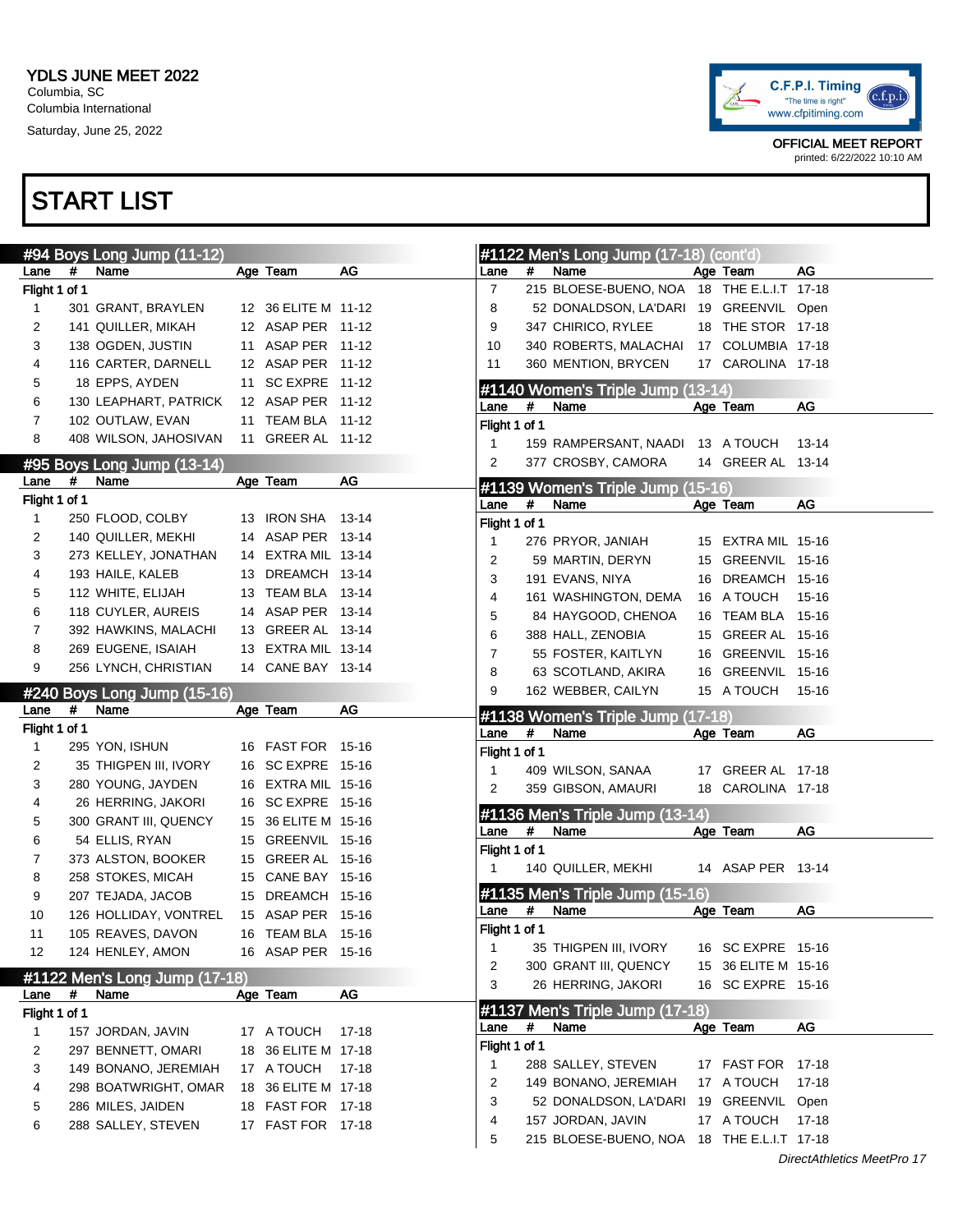

OFFICIAL MEET REPORT printed: 6/22/2022 10:10 AM

|                |      | #112 Girls Shot Put (7-8)              |                |                   |           |               |      | #105 Boys Shot Put (9-10)          |                      |       |
|----------------|------|----------------------------------------|----------------|-------------------|-----------|---------------|------|------------------------------------|----------------------|-------|
| Lane           | $\#$ | Name                                   |                | Age Team          | AG        | Lane          | #    | Name                               | Age Team             | AG    |
| Flight 1 of 1  |      |                                        |                |                   |           | Flight 1 of 1 |      |                                    |                      |       |
| $\mathbf{1}$   |      | 259 HARVEY, CAMILLE                    |                | 8 CARMENT 7-8     |           | $\mathbf{1}$  |      | 309 BERRY, RODDRIK                 | 10 COLUMBIA 9-10     |       |
| $\overline{c}$ |      | 374 BRADDOCK, KATELY                   |                | 8 GREER AL 7-8    |           |               |      | #107 Boys Shot Put (11-12)         |                      |       |
|                |      | #109 Girls Shot Put (9-10)             |                |                   |           | Lane          | #    | Name                               | Age Team             | AG    |
| Lane           | #    | Name                                   |                | Age Team          | AG        | Flight 1 of 1 |      |                                    |                      |       |
| Flight 1 of 1  |      |                                        |                |                   |           | 1             |      | 32 ROBINSON, MATTHE                | 12 SC EXPRE 11-12    |       |
| $\mathbf{1}$   |      | 156 HOLMES, SUMMER                     |                | 10 A TOUCH        | $9 - 10$  | 2             |      | 323 HUGGINS, GABRIEL               | 11 COLUMBIA 11-12    |       |
| $\overline{c}$ |      | 242 DOUGLAS, LAZHARIY                  |                | 10 QC BLAZE 9-10  |           | 3             |      | 147 ASHE, CHRISTIAN                | 12 A TOUCH           | 11-12 |
| 3              |      | 376 BRYANT, LONDON                     |                | 10 GREER AL 9-10  |           | 4             |      | 272 KELLEY, JAYSON                 | 11 EXTRA MIL 11-12   |       |
| 4              |      | 407 WILLIAMS, DOMANIQ                  |                | 9 GREER AL 9-10   |           |               |      |                                    |                      |       |
|                |      |                                        |                |                   |           | Lane          | #    | #104 Boys Shot Put (13-14)<br>Name | Age Team             | AG    |
| Lane           | #    | #110 Girls Shot Put (11-12)<br>Name    |                | Age Team          | AG        | Flight 1 of 1 |      |                                    |                      |       |
| Flight 1 of 1  |      |                                        |                |                   |           | $\mathbf{1}$  |      | 151 CARTER, AMARIS                 | 13 A TOUCH           | 13-14 |
| $\mathbf{1}$   |      | 77 BLANTON, SYDNEY                     |                | 11 TEAM BLA 11-12 |           | 2             |      | 71 SLIGH, DEVIN                    | 13 RUNNIN O 13-14    |       |
| $\overline{c}$ |      | 163 WEBBER, SOPHIE                     |                | 12 A TOUCH        | $11 - 12$ | 3             |      | 112 WHITE, ELIJAH                  | 13 TEAM BLA 13-14    |       |
|                |      | 153 CUNNINGHAM, EDEN                   |                | 11 A TOUCH        |           |               |      |                                    |                      |       |
| 3              |      |                                        |                |                   | $11 - 12$ |               |      | #106 Boys Shot Put (15-16)         |                      |       |
| 4              |      | 143 SNOWDEN, NAKEERA 12 ASAP PER 11-12 |                |                   |           | Lane          | #    | Name                               | Age Team             | AG    |
|                |      | #255 Girls Shot Put (13-14)            |                |                   |           | Flight 1 of 1 |      |                                    |                      |       |
| Lane           | #    | Name                                   |                | Age Team          | AG        | 1             |      | 324 JOHNSON, PATRICK               | 15 COLUMBIA 15-16    |       |
| Flight 1 of 1  |      |                                        |                |                   |           |               |      | #1145 Men's Shot Put (17-18)       |                      |       |
| $\mathbf{1}$   |      | 72 ASMOND, PARIS                       |                | 14 TEAM BLA 13-14 |           | Lane          | $\#$ | Name                               | Age Team             | AG    |
| $\overline{c}$ |      | 399 RODRIGUEZ, ALICIA                  |                | 13 GREER AL 13-14 |           | Flight 1 of 1 |      |                                    |                      |       |
| 3              |      | 230 ALLEN, SIMONE                      |                | 14 OVER THE 13-14 |           | $\mathbf{1}$  |      | 222 LAWTON, ANDARIUS               | 17 THE E.L.I.T 17-18 |       |
| 4              |      | 184 PINCKNEY, AMARI                    |                | 14 CLASSICS 13-14 |           | 2             |      | 182 JOHNSON, JAQUAN                | 17 CLASSICS 17-18    |       |
| 5              |      | 379 DUMAS, DIOR                        |                | 14 GREER AL 13-14 |           |               |      |                                    |                      |       |
|                |      | #113 Girls Shot Put (15-16)            |                |                   |           | Lane          | #    | #119 Girls Discus (11-12)<br>Name  | Age Team             | AG    |
| Lane           | #    | Name                                   |                | Age Team          | AG        | Flight 1 of 1 |      |                                    |                      |       |
| Flight 1 of 1  |      |                                        |                |                   |           | 1             |      | 179 GILLIE, JAZMINE                | 12 CLASSICS 11-12    |       |
| $\mathbf{1}$   |      | 289 SHELL, SHAYANNA                    |                | 15 FAST FOR 15-16 |           | 2             |      | 77 BLANTON, SYDNEY                 | 11 TEAM BLA 11-12    |       |
| $\overline{c}$ |      | 281 ARMSTRONG, ALANA                   |                | 15 FAST FOR 15-16 |           |               |      |                                    |                      |       |
| 3              |      | 56 HUNT, AYANNA                        |                | 15 GREENVIL 15-16 |           |               |      | #120 Girls Discus (13-14)          |                      |       |
| 4              |      | 311 CRAWFORS, TAYLOR 15 COLUMBIA 15-16 |                |                   |           | Lane          | #    | Name                               | Age Team             | AG    |
|                |      |                                        |                |                   |           | Flight 1 of 1 |      |                                    |                      |       |
|                |      | #1152 Women's Shot Put (17-18)         |                |                   |           | $\mathbf{1}$  |      | 181 HAMPTON, SIENYA                | 13 CLASSICS 13-14    |       |
| Lane           | #    | Name                                   |                | Age Team          | AG        | 2             |      | 399 RODRIGUEZ, ALICIA              | 13 GREER AL 13-14    |       |
| Flight 1 of 1  |      |                                        |                |                   |           | 3             |      | 240 DOUGLAS, ALAYA                 | 14 QC BLAZE 13-14    |       |
| 1              |      | 319 EDWARDS, CATLIN                    |                | 17 COLUMBIA 17-18 |           | 4             |      | 183 OWENS, KHALIYAH                | 14 CLASSICS 13-14    |       |
| 2              |      | 353 MARTIN, BELLA                      |                | 18 THE STOR 17-18 |           | 5             |      | 184 PINCKNEY, AMARI                | 14 CLASSICS 13-14    |       |
|                |      | #108 Boys Shot Put (7-8)               |                |                   |           |               |      | #121 Girls Discus (15-16)          |                      |       |
| Lane           | $\#$ | Name                                   |                | Age Team          | AG        | Lane          | #    | Name                               | Age Team             | AG    |
| Flight 1 of 1  |      |                                        |                |                   |           | Flight 1 of 1 |      |                                    |                      |       |
| $\mathbf{1}$   |      | 103 PITTER, JEREMIAH                   |                | 7 TEAM BLA 7-8    |           | 1             |      | 56 HUNT, AYANNA                    | 15 GREENVIL 15-16    |       |
| $\overline{c}$ |      | 384 FOWLER JR, DEMETR                  | $7\phantom{.}$ | GREER AL 7-8      |           | 2             |      | 289 SHELL, SHAYANNA                | 15 FAST FOR 15-16    |       |
| 3              |      | 400 SINGLETON, GRAYSO                  | $7^{\circ}$    | GREER AL 7-8      |           | 3             |      | 281 ARMSTRONG, ALANA               | 15 FAST FOR 15-16    |       |
|                |      |                                        |                |                   |           |               |      |                                    |                      |       |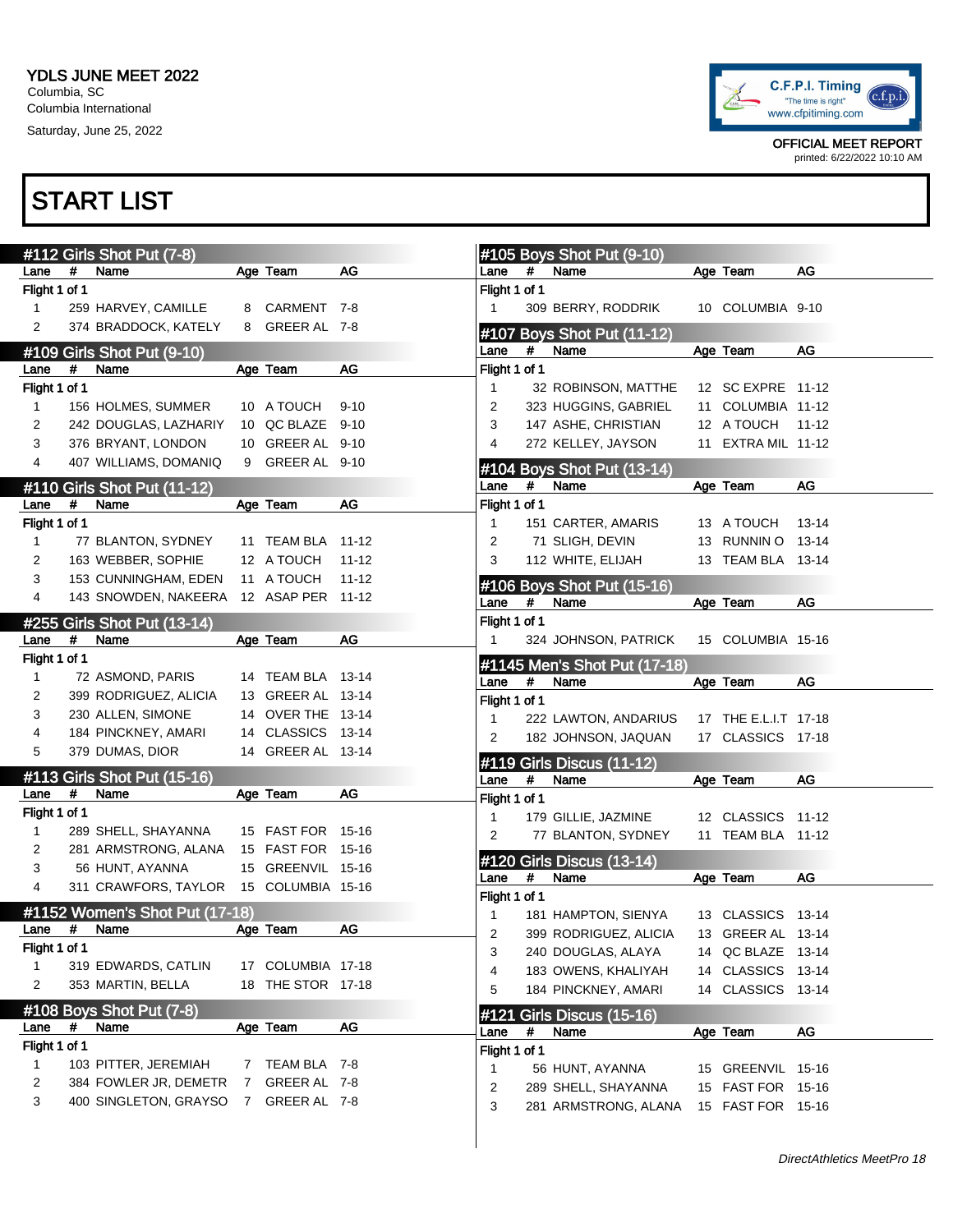

OFFICIAL MEET REPORT printed: 6/22/2022 10:10 AM

|               | #1157 Women's Discus (17-18)          |   |                      |           |                |      | #129 Girls Javelin (11-12) (cont'd)       |   |                                     |           |
|---------------|---------------------------------------|---|----------------------|-----------|----------------|------|-------------------------------------------|---|-------------------------------------|-----------|
| Lane          | $\pmb{\#}$<br>Name                    |   | Age Team             | AG        | Lane           | #    | Name                                      |   | Age Team                            | AG        |
| Flight 1 of 1 |                                       |   |                      |           | 3              |      | 153 CUNNINGHAM, EDEN                      |   | 11 A TOUCH                          | $11 - 12$ |
| $\mathbf{1}$  | 353 MARTIN, BELLA                     |   | 18 THE STOR 17-18    |           | 4              |      | 122 GIBSON, MONAE                         |   | 12 ASAP PER 11-12                   |           |
| 2             | 319 EDWARDS, CATLIN                   |   | 17 COLUMBIA 17-18    |           | 5              |      | 368 MOBLEY, LONDON                        |   | 12 ARMOR OF 11-12                   |           |
|               | #118 Boys Discus (11-12)              |   |                      |           | 6              |      | 28 MERRITT, ZOE                           |   | 11 SC EXPRE 11-12                   |           |
| Lane          | #<br>Name                             |   | Age Team             | AG        | $\overline{7}$ |      | 150 BRADLEY, RAEGAN                       |   | 11 A TOUCH                          | $11 - 12$ |
| Flight 1 of 1 |                                       |   |                      |           | 8              |      | 31 ROBINSON, MADISON 12 SC EXPRE 11-12    |   |                                     |           |
| $\mathbf{1}$  | 323 HUGGINS, GABRIEL                  |   | 11 COLUMBIA 11-12    |           |                |      | #131 Girls Javelin (13-14)                |   |                                     |           |
|               |                                       |   |                      |           | Lane           | #    | Name                                      |   | Age Team                            | AG        |
| Lane          | #117 Boys Discus (13-14)<br>#<br>Name |   | Age Team             | AG        | Flight 1 of 1  |      |                                           |   |                                     |           |
| Flight 1 of 1 |                                       |   |                      |           | 1              |      | 184 PINCKNEY, AMARI                       |   | 14 CLASSICS 13-14                   |           |
|               |                                       |   |                      |           | 2              |      | 181 HAMPTON, SIENYA                       |   | 13 CLASSICS 13-14                   |           |
| $\mathbf{1}$  | 151 CARTER, AMARIS                    |   | 13 A TOUCH           | $13 - 14$ | 3              |      | 399 RODRIGUEZ, ALICIA                     |   | 13 GREER AL 13-14                   |           |
|               | #116 Boys Discus (15-16)              |   |                      |           | 4              |      | 183 OWENS, KHALIYAH                       |   | 14 CLASSICS 13-14                   |           |
| Lane          | #<br>Name                             |   | Age Team             | AG        |                |      |                                           |   |                                     |           |
| Flight 1 of 1 |                                       |   |                      |           |                |      | #420 Girls Javelin (15-16)                |   |                                     |           |
| 1             | 324 JOHNSON, PATRICK                  |   | 15 COLUMBIA 15-16    |           | Lane           | #    | Name                                      |   | Age Team                            | AG        |
|               | #1153 Men's Discus (17-18)            |   |                      |           | Flight 1 of 1  |      |                                           |   |                                     |           |
| Lane          | #<br>Name                             |   | Age Team             | AG        | $\mathbf{1}$   |      | 59 MARTIN, DERYN                          |   | 15 GREENVIL 15-16                   |           |
| Flight 1 of 1 |                                       |   |                      |           | 2              |      | 160 ROBERTS, COURTNE                      |   | 16 A TOUCH                          | 15-16     |
| $\mathbf{1}$  | 212 BARNES III, KELLY                 |   | 18 THE E.L.I.T 17-18 |           | 3              |      | 411 WRIGHT, KENNEDY                       |   | 16 GREER AL 15-16                   |           |
| 2             | 182 JOHNSON, JAQUAN                   |   | 17 CLASSICS 17-18    |           | 4              |      | 161 WASHINGTON, DEMA 16 A TOUCH           |   |                                     | 15-16     |
| 3             | 222 LAWTON, ANDARIUS                  |   | 17 THE E.L.I.T 17-18 |           |                |      | #1170 Women's Javelin (17-18)             |   |                                     |           |
|               |                                       |   |                      |           | Lane           | #    | Name                                      |   | Age Team                            | AG        |
|               | #132 Girls Javelin (6 & Under)        |   |                      |           | Flight 1 of 1  |      |                                           |   |                                     |           |
|               |                                       |   |                      |           |                |      |                                           |   |                                     |           |
| Lane          | #<br>Name                             |   | Age Team             | AG        | 1              |      | 353 MARTIN, BELLA                         |   | 18 THE STOR 17-18                   |           |
| Flight 1 of 1 |                                       |   |                      |           | 2              |      | 361 MILTON, SAMIYAH                       |   | 18 CAROLINA 17-18                   |           |
| $\mathbf{1}$  | 180 HAMPTON, JASMINE                  |   | 6 CLASSICS 6 &       |           |                |      |                                           |   |                                     |           |
| 2             | 16 ENGLISH, LILLIAN                   | 4 | SC EXPRE 6 &         |           |                |      | #122 Boys Javelin (6 & Under)             |   |                                     |           |
| 3             | 405 WATSON, KELANI                    |   | 4 GREER AL 6 &       |           | Lane           | #    | Name                                      |   | Age Team                            | AG        |
|               |                                       |   |                      |           | Flight 1 of 1  |      |                                           |   |                                     |           |
| Lane          | #130 Girls Javelin (7-8)<br>#<br>Name |   | Age Team             | AG        | $\mathbf{1}$   |      | 33 SMITH, AARON                           |   | 5 SC EXPRE 6&                       |           |
| Flight 1 of 1 |                                       |   |                      |           | 2              |      | 38 WILLIAMS, RODRICK                      |   | 6 SC EXPRE 6&                       |           |
| $\mathbf{1}$  | 382 ECHEVARRIA, ISABEL 7 GREER AL 7-8 |   |                      |           |                |      | #125 Boys Javelin (7-8)                   |   |                                     |           |
| 2             | 168 HARBOR, KIRSTEN                   |   | 7 SPARTANB 7-8       |           | Lane           | #    | Name                                      |   | Age Team                            | AG        |
|               |                                       |   |                      |           | Flight 1 of 1  |      |                                           |   |                                     |           |
|               | #128 Girls Javelin (9-10)             |   |                      |           | 1              |      | 127 JACKSON, ACE                          |   | 7 ASAP PER 7-8                      |           |
|               | Lane # Name                           |   | Age Team             | AG        | 2              |      | 400 SINGLETON, GRAYSO                     | 7 | GREER AL 7-8                        |           |
| Flight 1 of 1 |                                       |   |                      |           | 3              |      | 170 WORRELL, ENDRE                        | 8 | SPARTANB 7-8                        |           |
| 1             | 243 DOUGLAS, TIONNA                   |   | 9 QC BLAZE 9-10      |           | 4              |      | 384 FOWLER JR, DEMETR                     | 7 | GREER AL 7-8                        |           |
| 2             | 242 DOUGLAS, LAZHARIY                 |   | 10 QC BLAZE 9-10     |           | 5              |      | 133 MATHIES, JACE                         |   | 7 ASAP PER 7-8                      |           |
| 3             | 156 HOLMES, SUMMER                    |   | 10 A TOUCH           | $9 - 10$  | 6              |      | 121 GIBSON, DE'MARQUE                     |   | 7 ASAP PER 7-8                      |           |
| 4             | 407 WILLIAMS, DOMANIQ                 | 9 | GREER AL 9-10        |           |                |      |                                           |   |                                     |           |
|               | #129 Girls Javelin (11-12)            |   |                      |           |                |      | #123 Boys Javelin (9-10)                  |   |                                     |           |
| Lane          | $\#$<br>Name                          |   | Age Team             | AG        | Lane           | $\#$ | Name                                      |   | Age Team                            | AG        |
| Flight 1 of 1 |                                       |   |                      |           | Flight 1 of 1  |      |                                           |   |                                     |           |
| $\mathbf{1}$  | 179 GILLIE, JAZMINE                   |   | 12 CLASSICS 11-12    |           | $\mathbf{1}$   |      | 366 MCCLAIN, MICHAEL                      | 9 | ARMOR OF 9-10                       |           |
| 2             | 163 WEBBER, SOPHIE                    |   | 12 A TOUCH           | $11 - 12$ | 2<br>3         |      | 142 SNOWDEN, KYRON<br>117 CLEMONS, CAYDEN |   | 10 ASAP PER 9-10<br>9 ASAP PER 9-10 |           |